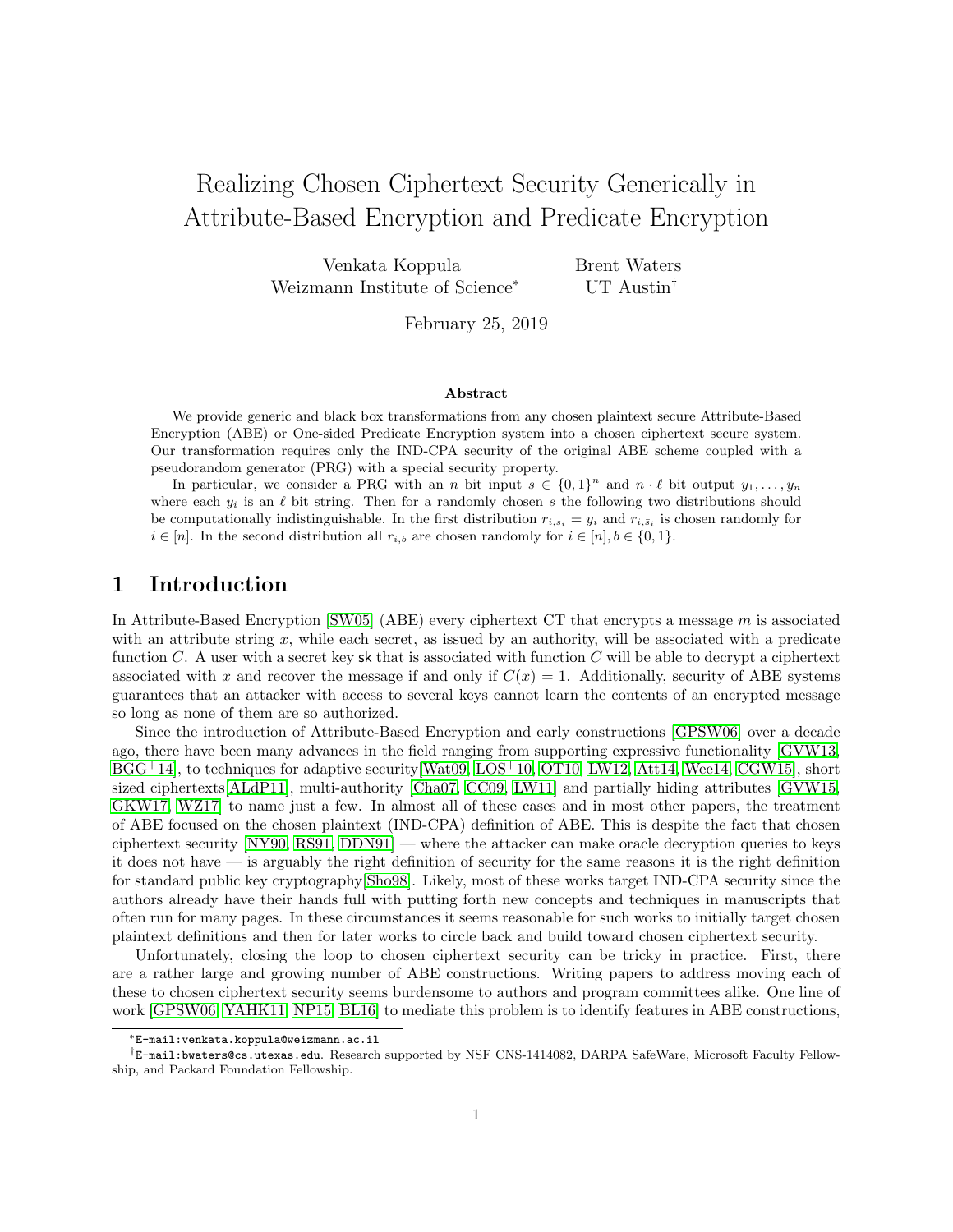which if present mean that CPA security implies chosen ciphertext security. Yamada et. al [\[YAHK11\]](#page-30-3) showed that certain delegability or verifiability properties in ABE systems imply chosen ciphertext security by the Canetti-Halevi-Katz[\[CHK04\]](#page-28-5) transformation.

Their generality, however, is limited by the need to manually inspect and prove that each construction has such a property. In fact, many schemes might not have these properties. Recent trends for both functionality and proofs techniques might actually work against these properties. For example, an ABE scheme has the verification property roughly if it is possible to inspect a ciphertext and determine if it is well formed and what keys can decrypt it. This property emerged naturally in many of the pairing-based schemes prominent at the time, but is less obvious to prove in LWE-based constructions and actually can runs contrary to the predicate encryption goal of hiding an attribute string  $x$  from users that cannot decrypt. See for example the one-sided predicate encryption constructions of [\[GVW15,](#page-28-2) [GKW17,](#page-28-3) [WZ17\]](#page-30-2).

If we desire a truly generic transformation to chosen ciphertext security, then there are essentially two pathways available. The first option is to apply some variant of the Fujisaki-Okamoto [\[FO99\]](#page-28-6) transformation (first given for transforming from IND-CPA to IND-CCA security in public key encryption). Roughly, the encryption algorithm will encrypt as its message the true message  $m$  appended with a random bitstring  $r$ using the random coins  $H(r)$  where H is a hash function modeled as a random oracle. The CCA-secure decryption algorithm will apply the original decryption algorithm to a ciphertext CT and recover  $m'|r'$ . Next, it re-encrypts the ciphertext under  $H(r')$  to get a ciphertext CT' and outputs the message if CT = CT'; otherwise it rejects. The upside of this approach is that the added overhead is fairly low as it just adds one additional call to encryption as part of the decryption routine. On the downside the security analysis of this technique appears intrinsically tied to the random oracle model [\[BR93\]](#page-27-7).

The second option is to augment encryption by appending a non-interactive zero knowledge proof [\[BFM88\]](#page-27-8) that a ciphertext was well formed. This approach has been well studied and explored in the context of standard public key encryption [\[NY90\]](#page-29-5) and should translate to the ABE context. Additionally, there are standard model NIZK proof assumptions under factoring and pairing-based and lattice based [\[PS19\]](#page-29-9) assumptions.<sup>[1](#page-1-0)</sup> A drawback of this approach is that applying any generic gate by gate NIZK to an encryption system will be quite expensive in terms of computational overhead— this will be needed for any generic conversion.

## 1.1 Our Contribution

In this work we provide a black box transformation for chosen ciphertext security of any ABE or one-sided predicate encryption system.[2](#page-1-1)

Our transformation requires only the existence of a IND-CPA secure ABE system as well as a pseudorandom generator (PRG) with a special security property which we call the hinting property. This special security property can either be assumed for an "ordinary" (e.g., AES-based) PRG or provably obtained from either the Computational Diffie-Hellman assumption or the Learning with Errors assumption. Our transformation increases ciphertext size by roughly a factor of the security parameter — it requires  $2 \cdot n$ sub-ciphertexts for a parameter n. Additionally, it requires about  $2n$  additional encryptions of the original system for both the new encryption and decryption routines. While this overhead is an increase over the original CPA system and will likely incur more overhead than hand-tailored CCA systems, it is a significant performance improvement over NIZKs that operate gate by gate over the original encryption circuit.

We also wish to emphasize that our transformation applies to ordinary public key encryption as well as ABE. While chosen ciphertext security for PKE has been known for sometime from the CDH and LWE assumptions, we believe that our work provides new insights into the problem and might lead to furthering the understanding of whether IND-CPA security ultimately implies chosen ciphertext security.

<span id="page-1-0"></span><sup>&</sup>lt;sup>1</sup>The realization of NIZKs from the Learning with Errors assumption is a very recent and exciting development<sup>[\[PS19\]](#page-29-9)</sup> and occured after the initial posting of this work.

<span id="page-1-1"></span> $2$ The original definition of predicate encryption [\[BW07,](#page-27-9) [KSW08\]](#page-29-10) required hiding whether an attribute string of a challenge ciphertext was  $x_0$  or  $x_1$  from an attacker that had a key C where  $C(x_0) = C(x_1)$ . A weaker form of predicate encryption is where this guarantee is given only if  $C(x_0) = C(x_1) = 0$ , but not when  $C(x_0) = C(x_1) = 1$ . This weaker form has been called predicate encryption with one-sided security and anonymous Attribute-Based Encryption. For this paper we will use the term one-sided predicate encryption.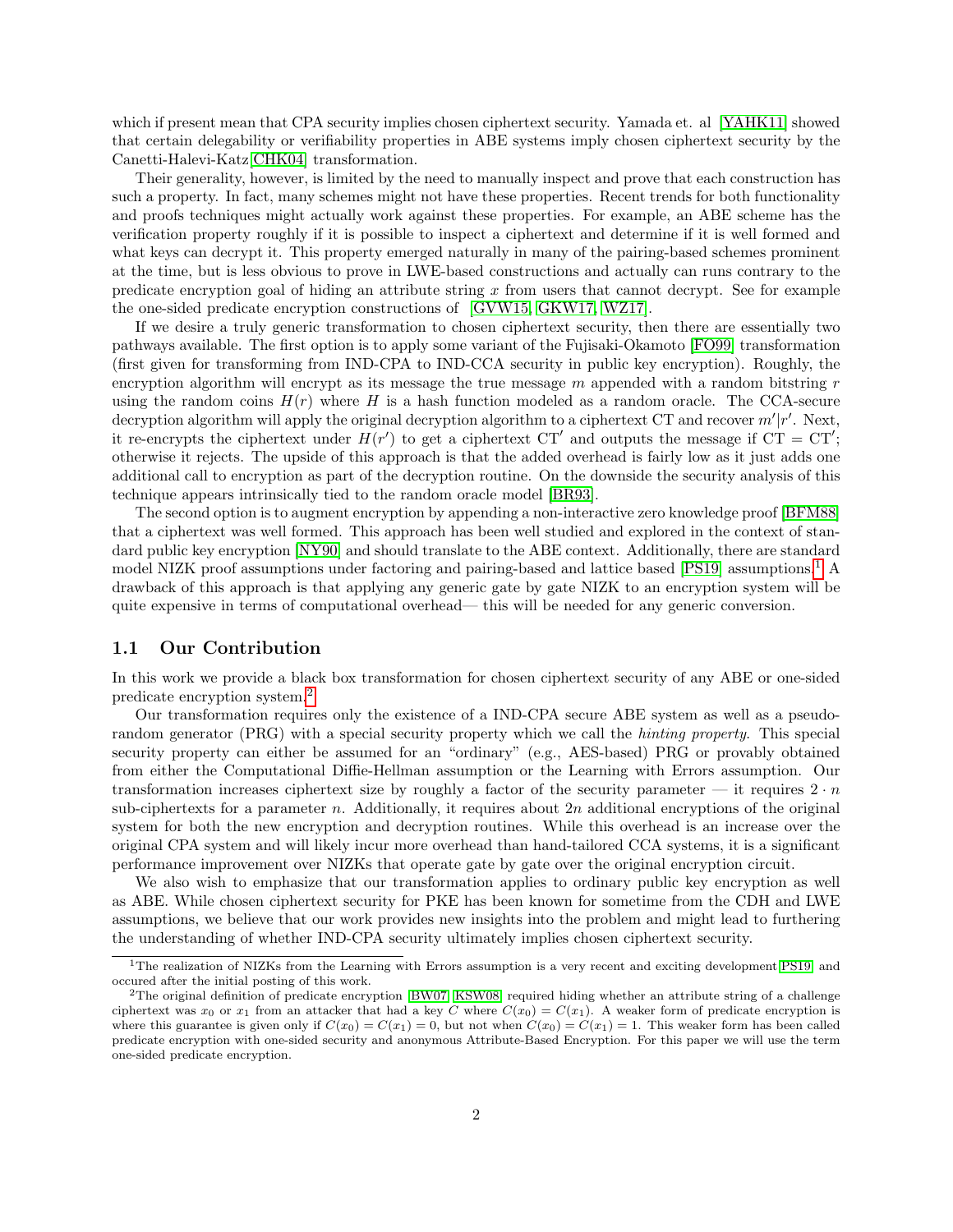**Hinting Property for PRGs** : Let PRG be a function that maps n bits to  $(n+1) \cdot n$  bits (output to be parsed as  $n + 1$  strings, each of length n). Consider the following experiment between a challenger and an adversary. The challenger chooses an n bit string s, computes  $PRG(s) = z_0 z_1 z_2 ... z_n$  (each  $z_i \in \{0,1\}^n$ ). Next, it chooses n uniformly random strings  $v_1, v_2, \ldots, v_n$  each from  $\{0, 1\}^n$ . It then constructs a  $2 \times n$ matrix M as follows: if the i<sup>th</sup> bit of s is 0, then  $M_{0,i} = z_i, M_{1,i} = v_i$ , else  $M_{0,i} = v_i, M_{1,i} = z_i$ .<sup>[3](#page-2-0)</sup> Finally, the challenger either outputs  $z_0$  together with M, or it outputs  $2n+1$  uniformly random strings. A pseudorandom generator is said to satisfy the hinting property if any polynomial time adversary has negligible advantage in this experiment. Note that the seed s is used at two places : first to compute the strings  $z_0, z_1, z_2, \ldots, z_n$ , and then to decide where to place each  $z_i$  in the matrix M. Hence, the second piece of information (i.e. the position of  $z_i$  strings serves as an extra *hint* on the PRG). One could simply assume this property of a particular pseudo random generator. Indeed, this seems rather plausible that ordinary types of PRGs would have it. Alternately, we show how to construct PRGs that provably have this property under either the Computational Diffie-Hellman assumption or the LWE assumption. Our constructions of these PRGs use techniques that closely follow previous works [\[DG17a,](#page-28-7) [DG17b,](#page-28-8) [BLSV18,](#page-27-10) [DGHM18,](#page-28-9) [GH18\]](#page-28-10) for a related group of primitives going under a variety of names: Chameleon Encryption, One-Time Signature with Encryption, Batch Encryption, One Way Function with Encryption. We note that while the technical innards for the CDH and LWE realizations of our PRG are similar to the above works, (unlike the above examples) our definition itself does not attach any new functionality requirements to PRG; it simply demands a stronger security property.

Next, we present an overview of our CCA construction. As a warm-up, we will first show how to use any CPA-secure public key encryption (PKE) scheme, together with hinting PRGs to construct a CCA-1 secure PKE scheme. Recall, CCA-1 security is a weaker variant of the CCA security game where the adversary is allowed decryption queries only before sending the challenge messages. After sending the challenge messages, the adversary receives the challenge ciphertext, and must send its guess.

CCA-1 secure PKE from CPA-secure PKE and hinting PRGs The construction also uses a (standard) pseudorandom generator G with sufficiently long stretch. Let (Setup, Enc, Dec) be any CPA secure scheme, and  $H: \{0,1\}^n \to \{0,1\}^{(n+1)\cdot n}$  a hinting PRG. We require the CPA scheme to have two properties which can be obtained 'for free'. First, we require that the scheme should have perfect decryption correctness for most public/secret keys. This can be obtained via the transformation of [\[DNR04\]](#page-28-11). Next, we require that any ciphertext can be decrypted given the encryption randomness. This is also easily obtained by choosing a random string r during encryption, and appending a one-time pad of the message using  $r$ .

The setup of our CCA-1 scheme runs the PKE setup  $2n$  times, obtaining  $2n$  public key/secret key pairs  ${\{\mathsf{pk}_{b,i},\mathsf{sk}_{b,i}\}}_{i\in[n],b\in\{0,1\}}$ . The new public key consists of the 2n public keys  ${\{\mathsf{pk}_{b,i}\}}_{i\in[n],b\in\{0,1\}}$ , while the new secret key includes only of n out of the 2n secret keys, namely  $\{sk_{0,i}\}_{i\in[n]}$  (this secret hiding principle [\[FS90\]](#page-28-12) has been used in many CCA constructions, including the initial CCA systems [\[NY90,](#page-29-5) [DDN91\]](#page-28-4)). To encrypt a message m, the encryption algorithm first chooses a uniformly random tag  $t = t_1 t_2 \dots t_n$ , where each  $t_i$  is a sufficiently long string. Next, it chooses a seed  $s \leftarrow \{0,1\}^n$  and computes  $H(s) = z_0 z_1 \dots z_n$ . It uses  $z_0$  to mask the message m; that is, it computes  $c = m \oplus z_0$ . The remaining ciphertext will contain n 'signals' that help the decryption algorithm to recover s bit by bit, which in turn will allow it to compute  $z_0$  and hence unmask c.

The  $i^{th}$  signal (for each  $i \in [n]$ ) has three components  $c_{0,i}, c_{1,i}, c_{2,i}$ . If the  $i^{th}$  bit of s is 0, then  $c_{0,i}$  is an encryption of a random string  $x_i$  using the public key  $\mathsf{pk}_{0,i}$  and randomness  $z_i$ ,  $c_{1,i}$  is an encryption of  $0^n$  using  $\mathsf{pk}_{1,i}$  (encrypted using true randomness), and  $c_{2,i} = G(x_i)$ . If the i<sup>th</sup> bit of s is 1, then  $c_{0,i}$  is an encryption of  $0^n$  using public key  $\mathsf{pk}_{0,i}$  (encrypted using true randomness),  $c_{0,i}$  is an encryption of a random string  $x_i$  using public key  $\mathsf{pk}_{1,i}$  and randomness  $z_i$ , and  $c_{2,i} = G(x_i) + t_i$  (recall  $t_i$  is the  $i^{th}$  component in the tag). So half the ciphertexts are encryptions of zero, while the remaining are encryptions of random strings (with blocks of the hinting PRG output being used as randomness), and the positioning of the zero/random encryptions reveals the seed s.

<span id="page-2-0"></span><sup>&</sup>lt;sup>3</sup>More compactly,  $M_{s_i,i} = z_i$  and  $M_{\overline{s_i},i} = v_i$ .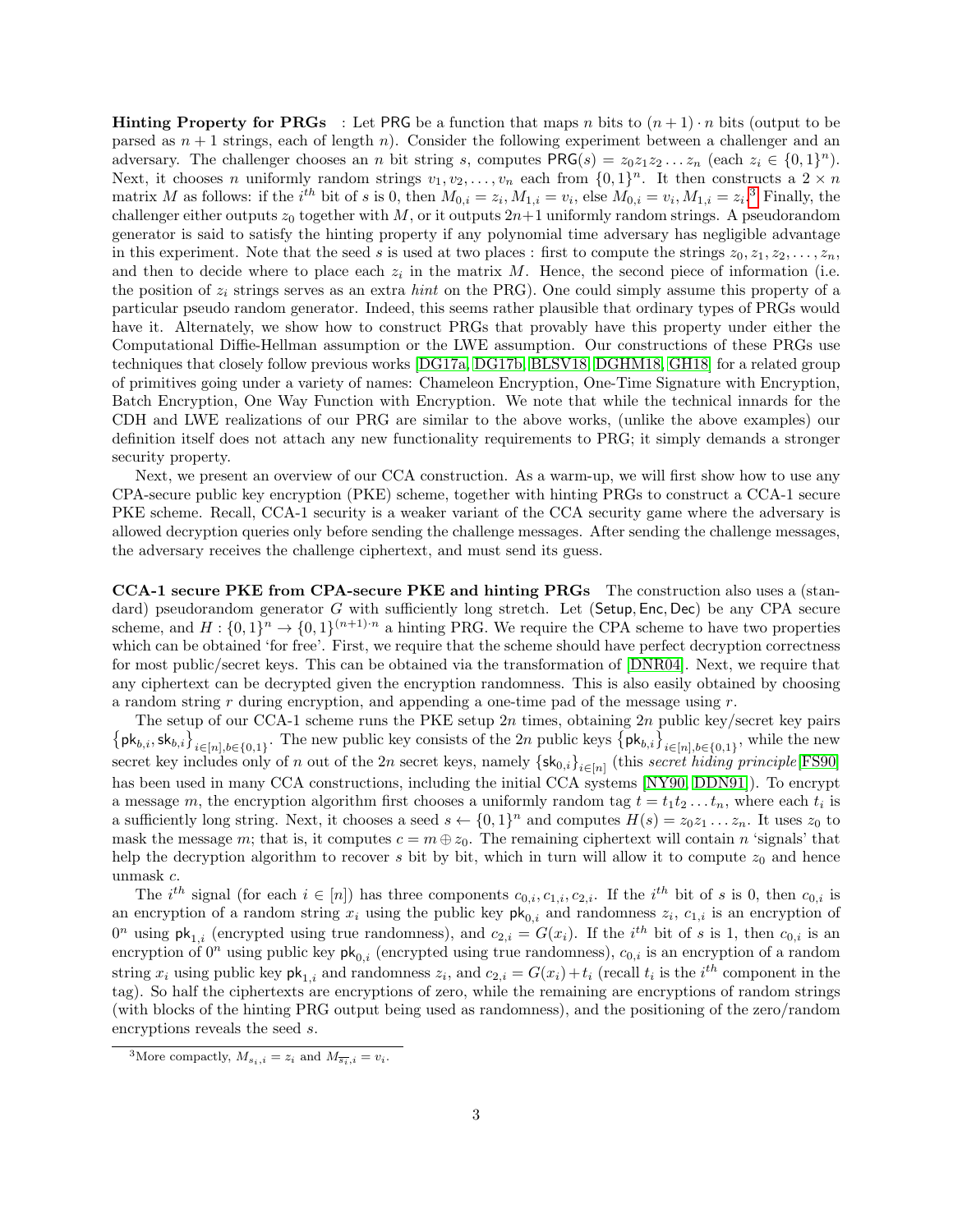The final ciphertext includes the tag  $t = (t_1t_2 \ldots t_n)$ , the 'main' component c, and n signals  $(c_{0,i}, c_{1,i}, c_{2,i})$ . A noteworthy point about the ciphertext: first, the components  ${c_{2,i}}_i$  serve as a perfectly-binding commitment to the seed s. However, this commitment also has certain 'non-malleability' feature; given a ciphertext/commitment with tag  $t$ , an adversary cannot obtain a ciphertext/commitment for some other tag  $t'$  - this feature is necessary for the scheme to be CCA secure.

To decrypt, the decryption algorithm first decrypts each  $c_{0,i}$  (recall the secret key is  ${s_k}_{0,i}$ <sub>i∈[n]</sub>) to obtain  $y_1y_2...y_n$ . It then checks if  $G(y_i) = c_{2,i}$ . If so, it guesses that  $s_i = 0$ , else it guesses that  $s_i = 1$ . With this estimate for s, the decryption algorithm can compute  $H(s) = z_0z_1 \ldots z_n$  and then compute  $c \oplus z_0$  to learn the message m. While this decryption procedure works correctly, we would like to prevent malicious decryption queries (made during the CCA/CCA-1 experiment), and hence the decryption algorithm needs to enforce additional checks. In particular, the decryption algorithm therefore needs to check that the guess for s is indeed correct. If the i<sup>th</sup> bit of s is guessed to be 0, then the decryption algorithm checks that  $c_{0,i}$ is a valid ciphertext - it simply re-encrypts  $y_i$  and checks if this equals  $c_{0,i}$ . If the i<sup>th</sup> bit of s is guessed to be 1, then the decryption algorithm first recovers the messaage underlying ciphertext  $c_{1,i}$ . Note that  $c_{1,i}$ should be encrypted using randomness  $z_i$ , hence using  $z_i$ , one can recover message  $\tilde{y}_i$  from  $c_{1,i}$  (using the randomness recovery property of the PKE scheme). It then re-encrypts  $\tilde{y}_i$  and checks if it is equal to  $c_{1,i}$ , and also checks that  $c_{2,i} = G(\tilde{y}_i) + t_i$ . Finally, if all these checks pass, the decryption algorithm outputs  $z_0 \oplus c.$ 

To summarize, at a very high level, we build a partial trapdoor where the decryption algorithm will recover some of the coins used for encryption. These are then used to partially re-encrypt the ciphertext and test for validity. Influenced by Garg and Hajiabadi[\[GH18\]](#page-28-10), we will prove security not by removing the signals for each bit position, but by adding misinformation that drowns out the original signal. Note that to prove security, we need to remove the information of  $z_0$  (and hence information of s) from two places - first, from the commitment  ${c_{2,i}}_i$ ; second, from the positions where the  $z_i$  values are used for encrypting. For the first one, in the proof, we set the challenge tag  $t^*$  such that the signal is ambiguous at each index. More formally, in the challenge ciphertext  $c_{0,i}^*$  is an encryption of  $y_i$ ,  $c_{1,i}^*$  is encryption of  $\tilde{y}_i$ , and  $G(y_i) = G(\tilde{y}_i) + t_i^*$ . Replacing the encryptions of zeroes with encryptions of these carefully chosen strings involves a delicate argument, which crucially relies on the perfect correctness of our scheme (see discussion in Section [4](#page-8-0) for more details).

When this is done for all indices, all information about s will be lost from the message space and we are almost done; however, one loose end remains. Each ciphertext at position  $(s_i, i)$  will be encrypted under randomness  $r_i$  which came from running the pseudorandom generator on  $s$ ; whereas each ciphertext at position  $(\bar{s}_i, i)$  will be encrypted under fresh random coins. To complete the proof we need a computational assumption that will allow us to change all the encryption coins to being chosen freshly at random. Here, we use the security of hinting PRGs, and that completes our proof.

CCA Security To achieve CCA security, we need to make a few tweaks to the above scheme. The setup algorithm also chooses n pairwise independent hash functions  $h_1, h_2, \ldots, h_n$ . The encryption algorithm chooses a signing/verification key for a (one-time) signature scheme. Next, instead of choosing a tag t uniformly at random, it sets  $t_i = h_i(\mathsf{vk})$  (where vk is the verification key). Finally, the encryption algorithm computes a signature on all the ciphertext components, and the final ciphertext consists of all these components together with the signature and the verification key. To prove security, we first ensure that none of the decryption queries correspond to the challenge ciphertext's verification key (this follows from the security of the signature scheme). After this point, the proof follows along the lines of the CCA-1 scheme.

Moving to Attribute Based Encryption/Predicate Encryption - For ABE/PE, the scheme is altered as follows. First, the public key consists of n ABE/PE public keys and n PKE public keys. Let  $pk_{0,i}$ denote the  $i^{th}$  ABE/PE public key, and  $\mathsf{pk}_{1,i}$  the  $i^{th}$  PKE public key. The master secret key only consists of the n ABE/PE master secret keys. The main difference in the encryption algorithm is that the ciphertexts  $c_{0,i}$  are now ABE/PE ciphertexts. Suppose we want to encrypt message m for attribute x. Then m is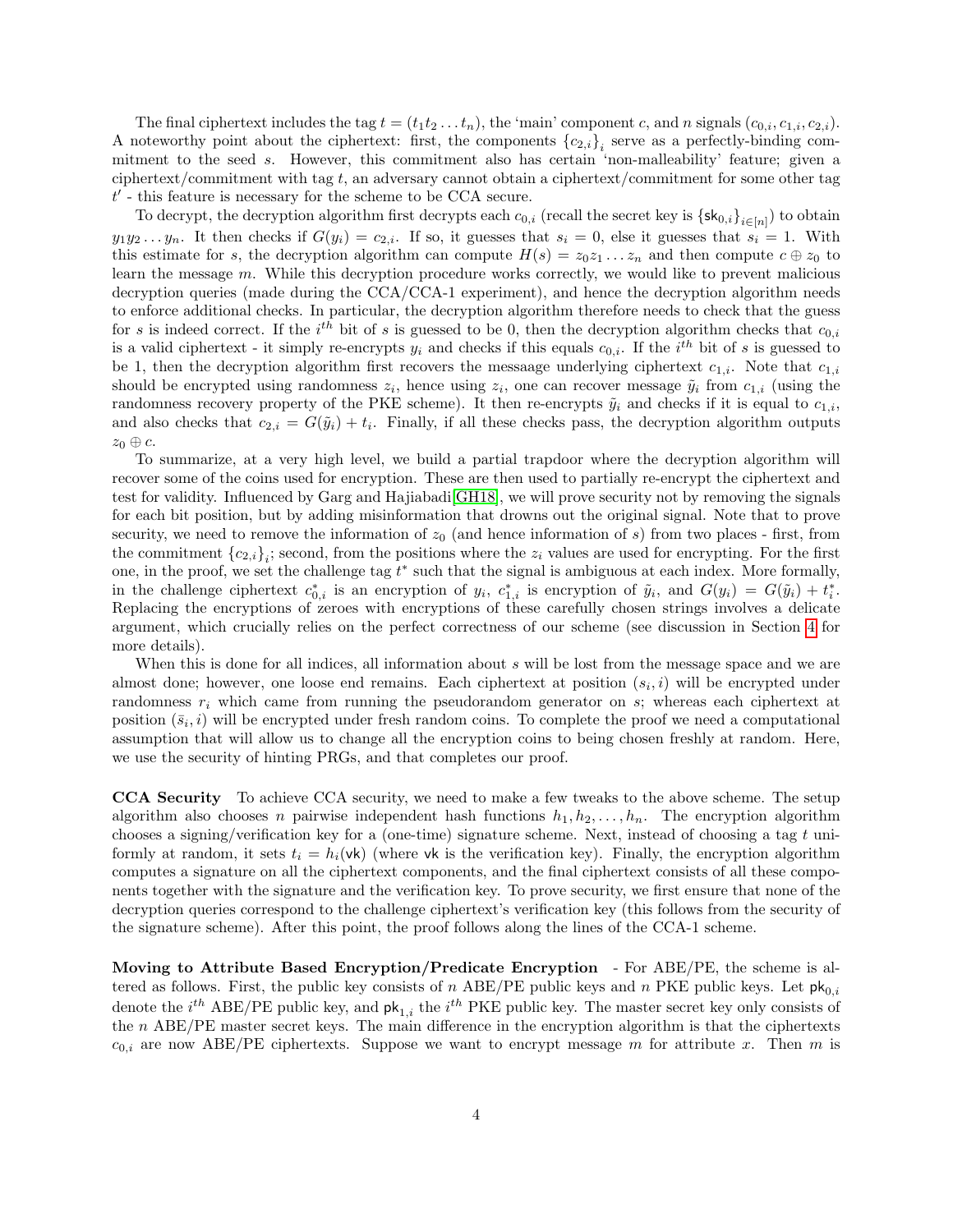masked using  $z_0$  as before, and the  $c_{0,i}$  component is an encryption of zero/random message for attribute x using public key  $\mathsf{pk}_{0,i}$  and randomness being truly random/ $z_i$ , depending on the  $i^{th}$  bit of seed s.

We conclude by remarking that while this work focuses on Attribute-Based Encryption and One-sided Predicate Encryption, we believe our transformation could apply to other specialized forms of encryption. For example, we believe it should immediately translate to any secure broadcast encryption [\[FN94\]](#page-28-13) system. As another example, we believe our technique should also apply to ABE systems that are IND-CPA secure under a bounded number of key generation queries. Our technique, however, does not appear to apply to standard predicate encryption as defined in [\[BW07,](#page-27-9) [KSW08\]](#page-29-10) (notions very similar to full blown functional encryption). The core issue is that to test the validity of a ciphertext our decryption algorithm needs to obtain the attribute string  $x$  to perform re-encryption. In one-sided predicate encryption, if a user has a secret key for C and  $C(x) = 1$  we essentially give up on hiding x and allow this to be recovered; whereas for full hiding we might want to still hide information about x even if  $C(x) = 1$ .

Finally, we note that even if we cast the notions of ABE aside our work might provide another path to exploring the longstanding open problem of achieving chosen ciphertext security from chosen plaintext security. The primary barrier is in how to achieve a PRG with this hinting security.

### 1.2 Additional Comparisons

It is instructive to take a closer look at how our work relates to and builds upon the trapdoor function construction of Garg and Hajiabadi[\[GH18\]](#page-28-10). Briefly and in our terminology, Garg and Hajiabadi gave a framework where the evaluation algorithm chooses an input  $s \in \{0,1\}^n$  and use this to first produces a value y that produces part of the output. Next, for each position  $(s_i, i)$  the evaluation algorithm produces a signal using s and the public parameters of the TDF using a primitive called "one way function with encryption". At the opposite position  $(\bar{s}_i, i)$  the evaluation algorithm outputs a random string  $r_i$  of sufficient length. With very high probability the random string  $z_i$  will not correspond to the valid signal for y at position  $(\bar{s}_i, i)$ . The inversion algorithm will use knowledge of the TDF secret key plus y to go recover the input s bit by bit. At each position i if a signal is present at  $(0, i)$  it records  $s_i = 0$  and sets  $s_i = 1$  if the signal is at  $(1, i)$ . If the signal is at both 0 and 1, then recovery fails. One can observe that for almost all choices of public parameters there exist some valid inputs that will cause failure on inversion. To prove security the reduction algorithm at each position change the string  $z_i$  from random to a signal under y. The security properties of the one way function with encryption make this undetectable. Once, this is done the only information about s will be contained in y. Since many choices of s will map to y, inverting to the chosen s at this point will be statistically infeasible.

Our work as described above follows a similar approach in that a seed  $s$  is signaled bit by bit. And that a step of proving security is to add misinformation in by adding a counter signal in at positions  $(\bar{s}_i, i)$ . An important distinction is that in the work of Garg and Hajiabadi the signaling and inversion process is very tightly coupled in the one way function with encryption primitive. One could imagine trying to build an Attribute-Based version of one way function with encryption and then try to yield a CCA encryption from the resulting trapdoor. This runs into two problems. First, it would require a tailored construction for each type of ABE scheme that we want and then we are back to hacking CCA into each type of ABE variant. Second, since the GH scheme allows for ambiguous inputs, it can be difficult for mapping into chosen ciphertext secure schemes. In particular, this issue caused GH to need an adaptive version of one way function with encryption to bridge from TDFs to CCA security and this adaptive version was not realizable from the CDH assumption.

In our work the signaling strategy is decoupled from the recovery of the signals. In particular, the form of the signals comes from our computation of the (non-hinting) PRG, while recovery is realized from simply invoking the ABE decryption algorithm. We also get perfect correctness since a non-signal will be an encryption of the all 0's string. Also, with high probability our setup algorithm will choose parameters for which it is (information theoretically) impossible to create ambiguous signals. So once the ABE parameters are setup by an honest party (and with overwhelming probability, land in a good spot), there will be no further opportunity to take advantage of conflicting signals by an attacker via a decryption query.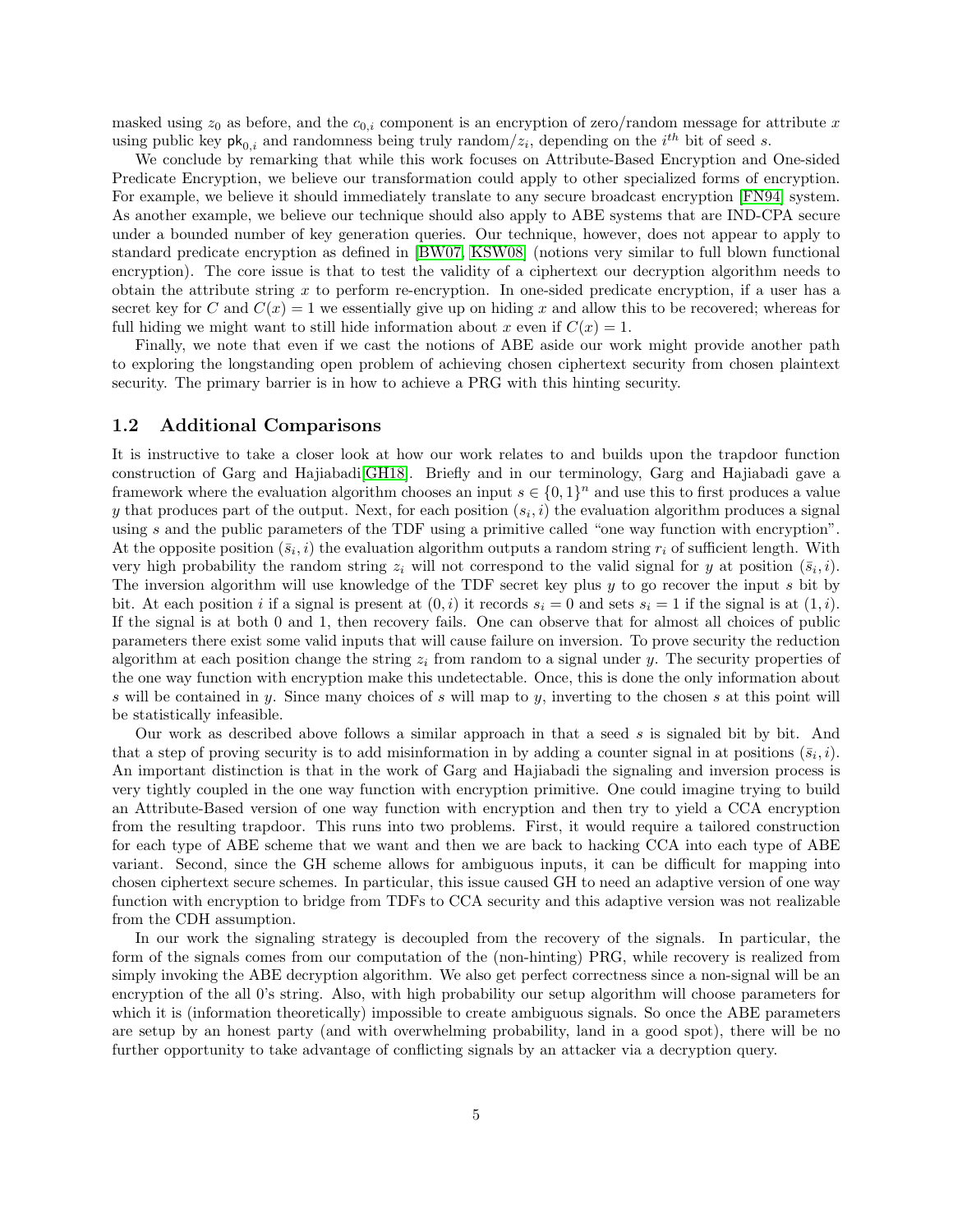We also believe that it might be interesting to swing some of our techniques back to the trapdoor function regime. For example, consider the GH TDF, but where we added values  $a_1, \ldots, a_n$  to the public parameters. We could modify the evaluation algorithm such that at position  $i$ , the algorithm gives the one-way function with encryption output  $e_i$  if  $s_i = 0$  and gives  $e_i \oplus a_i$  if  $s_i = 1$ . This modification would allow us to drop the additional  $z_i$  values from the GH construction and make the output of the TDF shorter. In addition, while there would still be a negligible correctness error, it could be possible to rest this error solely in the choice of public parameters and for a "good" choice of parameters there would be no further error from evaluation. This last claim would require making sure that the  $a_i$  values were sufficiently long relative to y. We believe the techniques from [\[RS10\]](#page-29-11) can be used here to achieve CCA security.

We finally remark again that our realizations of our hinting PRG largely follow in line with recent works [\[DG17a,](#page-28-7) [DG17b,](#page-28-8) [BLSV18,](#page-27-10) [DGHM18,](#page-28-9) [GH18\]](#page-28-10). In particular, our CDH realization follows closely to [\[DG17a\]](#page-28-7) and our LWE realization to [\[BLSV18,](#page-27-10) [DGHM18\]](#page-28-9). It may have been possible to build our hinting PRG from one of the previous abstractions, but we chose to provide direct number theoretic realizations. We believe that one important distinction is that our hinting PRG is simply a PRG with stronger security properties; unlike the above abstractions our definition in of itself does not ask for expanded functionality. An intriguing open question is if this can be leveraged to obtain further instances with provable security.

Independent Work Independently, Garg, Gay and Hajiabadi [\[GGH18\]](#page-28-14) recently built upon the work of [\[GH18\]](#page-28-10) to build trapdoors from one way function with encryption that has improved correctness properties. In particular, the base construction of [\[GGH18\]](#page-28-14) generates parameters that with high probability will allow inversion on all inputs, whereas any parameters generated from the [\[GH18\]](#page-28-10) construction will always have inversion failure on some small fraction of inputs. They then build upon using erasure codes and a "smoothness" property to get CCA secure determinstic encryption with shorter ciphertexts. In addition, they show a modification to the Peikert-Waters [\[PW08\]](#page-29-12) DDH-based Lossy TDF that gets a better ciphertext rate. The initial direction of getting better correctness in TDFs is similar to our "swinging techniques back" comment above, but otherwise the works pursue separate goals and techniques.

## 1.3 Toward Bridging Chosen Ciphertext Security in PKE

One classical open problem in cryptography is whether chosen plaintext security implies chosen ciphertext security in standard public key encryption. From a cursory glance one can see that it is easy to swap out the ABE system from our construction for a plain old public key encryption system and the same proof will go through — this time for obtaining chosen ciphertext secure public key encryption. Thus the "only" barrier for moving from IND-CPA to IND-CCA security is in the hinting PRG.

An interesting open question is just how strong this barrier is. From our viewpoint, the hinting security is something that most natural PRGs would likely have. In trying to understand whether it or something similar could be built from general assumptions (e.g. PKE or one way functions) it could be useful to first try to build a separation from our hinting PRG and a standard one. Do there exist PRGs that do not meet the security definition of hinting PRG?

As a first stab at the problem, one might consider PRGs where there is an initial trusted setup algorithm that produces a set of public parameters, which are then used for every subsequent evaluation. In this setting one could imagine a counterexample where the public parameters produced by the setup algorithm include an obfuscated program which will assist in breaking the hinting security, but not be helpful enough to break standard security. Using obfuscation in a similar manner has been useful for achieving other separation results. If we consider PRGs that do not allow for such setup, the task appears to be more challenging. One could try to embed such an obfuscated program in the first block of the PRG output, but this block would need to still look random for standard PRG security.

However, as it turns out there is a much simpler way to achieve a separation. Consider the case where  $\ell = 1$  then the identity function on the seed will be a pseudorandom function for the trivial reason that it does not expand. However, this function will not be hinting secure. To get a separation with expansion one can build on this to consider a PRG where the seed is split into two parts; where in one part of the seed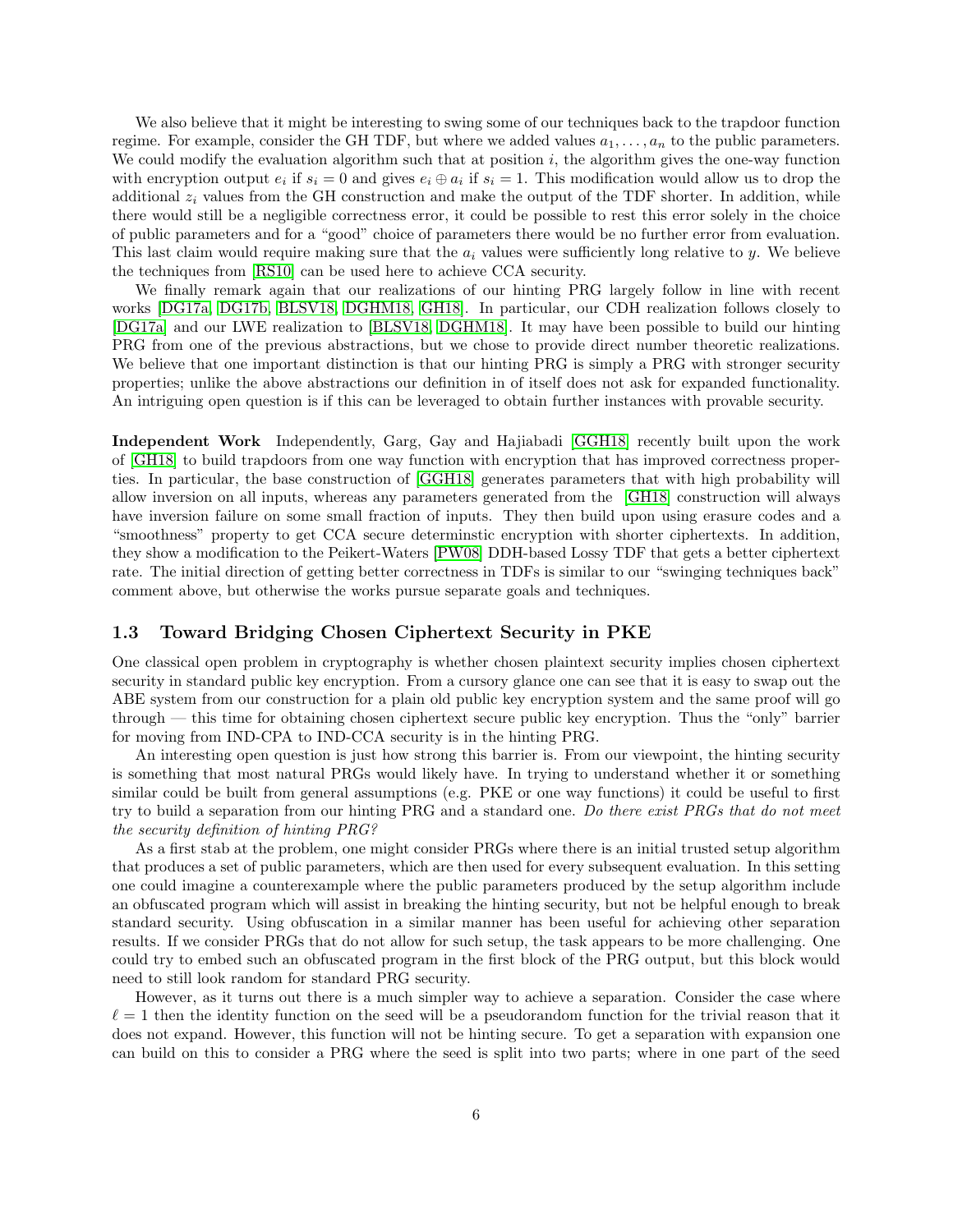has each of its bits given out in the clear exactly once. And where the rest of the bits of the output are generated pseudorandomly from the rest of the seed.

Altogether we believe that our work opens up a new avenue for exploring the connection of chosen plaintext and ciphertext security.

## <span id="page-6-1"></span>2 One-sided Predicate Encryption

A predicate encryption (PE) scheme  $\mathcal{PE}$ , for set of attribute spaces  $\mathcal{X} = {\mathcal{X}}_{\lambda}$ , predicate classes  $\mathcal{C} =$  $\{\mathcal{C}_\lambda\}_{\lambda\in\mathbb{N}}$  and message spaces  $\mathcal{M}=\{\mathcal{M}_\lambda\}_{\lambda\in\mathbb{N}}$ , consists of four polytime algorithms (Setup, Enc, KeyGen, Dec) with the following syntax.

- Setup( $1^{\lambda}$ )  $\rightarrow$  (pp, msk). The setup algorithm takes as input the security parameter  $\lambda$  and a description of attribute space  $\mathcal{X}_{\lambda}$ , predicate class  $\mathcal{C}_{\lambda}$  and message space  $\mathcal{M}_{\lambda}$ , and outputs the public parameters pp and the master secret key msk.
- $Enc(p, m, x) \rightarrow ct$ . The encryption algorithm takes as input public parameters pp, a message  $m \in \mathcal{M}_{\lambda}$ and an attribute  $x \in \mathcal{X}_{\lambda}$ . It outputs a ciphertext ct.
- KeyGen(msk,  $C$ )  $\rightarrow$  sk<sub>C</sub>. The key generation algorithm takes as input master secret key msk and a predicate  $C \in \mathcal{C}_{\lambda}$ . It outputs a secret key sk<sub>C</sub>.
- $Dec(\mathsf{sk}_C, \mathsf{ct}) \to m$  or  $\perp$ . The decryption algorithm takes as input a secret key  $\mathsf{sk}_C$  and a ciphertext  $\mathsf{ct}$ . It outputs either a message  $m \in \mathcal{M}_{\lambda}$  or a special symbol  $\bot$ .

**Correctness.** A key-policy predicate encryption scheme is said to be correct if for all  $\lambda \in \mathbb{N}$ , (pp, msk)  $\leftarrow$ Setup(1<sup> $\lambda$ </sup>), for all  $x \in \mathcal{X}_{\lambda}$ ,  $C \in \mathcal{C}_{\lambda}$ ,  $m \in \mathcal{M}_{\lambda}$ , sk $_C \leftarrow$  KeyGen(msk, C), ct  $\leftarrow$  Enc(pp,  $m, x$ ), the following holds

Correctness for decryptable ciphertexts :  $C(x) = 1 \Rightarrow Pr[Dec(\text{sk}_C, ct) = m] = 1$ ,

Correctness for non-decryptable ciphertexts :  $C(x) = 0 \Rightarrow Pr[Dec(\mathsf{sk}_C, \mathsf{ct}) = \bot] \ge 1 - \mathsf{negl}(\lambda),$ 

where  $neg(\cdot)$  are negligible functions, and the probabilities are taken over the random coins used during key generation and encryption procedures.

Recovery from Randomness Property. A key-policy predicate encryption scheme is said to have recovery from randomness property if there is an additional algorithm Recover that takes as input public parameters pp, ciphertext ct, string r and outputs  $y \in (\mathcal{M}_\lambda \times \mathcal{X}_\lambda) \cup \{\perp\}$  and satisfies the following condition: for all  $\lambda \in \mathbb{N}$ ,  $(pp, \text{msk}) \leftarrow \text{Setup}(1^{\lambda})$ , for all  $x \in \mathcal{X}_{\lambda}$ ,  $m \in \mathcal{M}_{\lambda}$ ,  $ct = \text{Enc}(pp, m, x; r)$ , Recover $(pp, ct, r) = (m, x)$ . If there is no  $(m, x, r)$  tuple such that  $ct = \text{Enc}(pp, m, x; r)$ , then Recover(pp, ct, r) =  $\perp$ .

Security. In this work, we will be considering predicate encryption systems with one-sided security. One can consider both security against chosen plaintext attacks and chosen ciphertext attacks. First, we will present one-sided security against chosen plaintext attacks.

<span id="page-6-0"></span>Definition 2.1 (One-Sided Security against Chosen Plaintext Attacks). A predicate encryption scheme  $\mathcal{PE}$  = (Setup, Enc, KeyGen, Dec) is said to be one-sided secure against chosen plaintext attacks if for every stateful PPT adversary A, there exists a negligible function  $\text{negl}(\cdot)$ , such that the following holds:

$$
\left|\Pr\left[\mathcal{A}^{\mathsf{KeyGen}(\mathsf{msk},\cdot)}(\mathsf{ct}) = b: \begin{array}{c} (\mathsf{pp},\mathsf{msk}) \leftarrow \mathsf{Setup}(1^\lambda) \\ ((m_0,x_0),(m_1,x_1)) \leftarrow \mathcal{A}^{\mathsf{KeyGen}(\mathsf{msk},\cdot)}(\mathsf{pp}) \\ b \leftarrow \{0,1\}; \ \mathsf{ct} \leftarrow \mathsf{Enc}(\mathsf{pp},m_b,x_b) \end{array}\right]\right. - \frac{1}{2}\right| \leq \mathsf{negl}(\lambda)
$$

where every predicate query C, made by adversary A to the KeyGen(msk,  $\cdot$ ) oracle, must satisfy the condition that  $C(x_0) = C(x_1) = 0$ .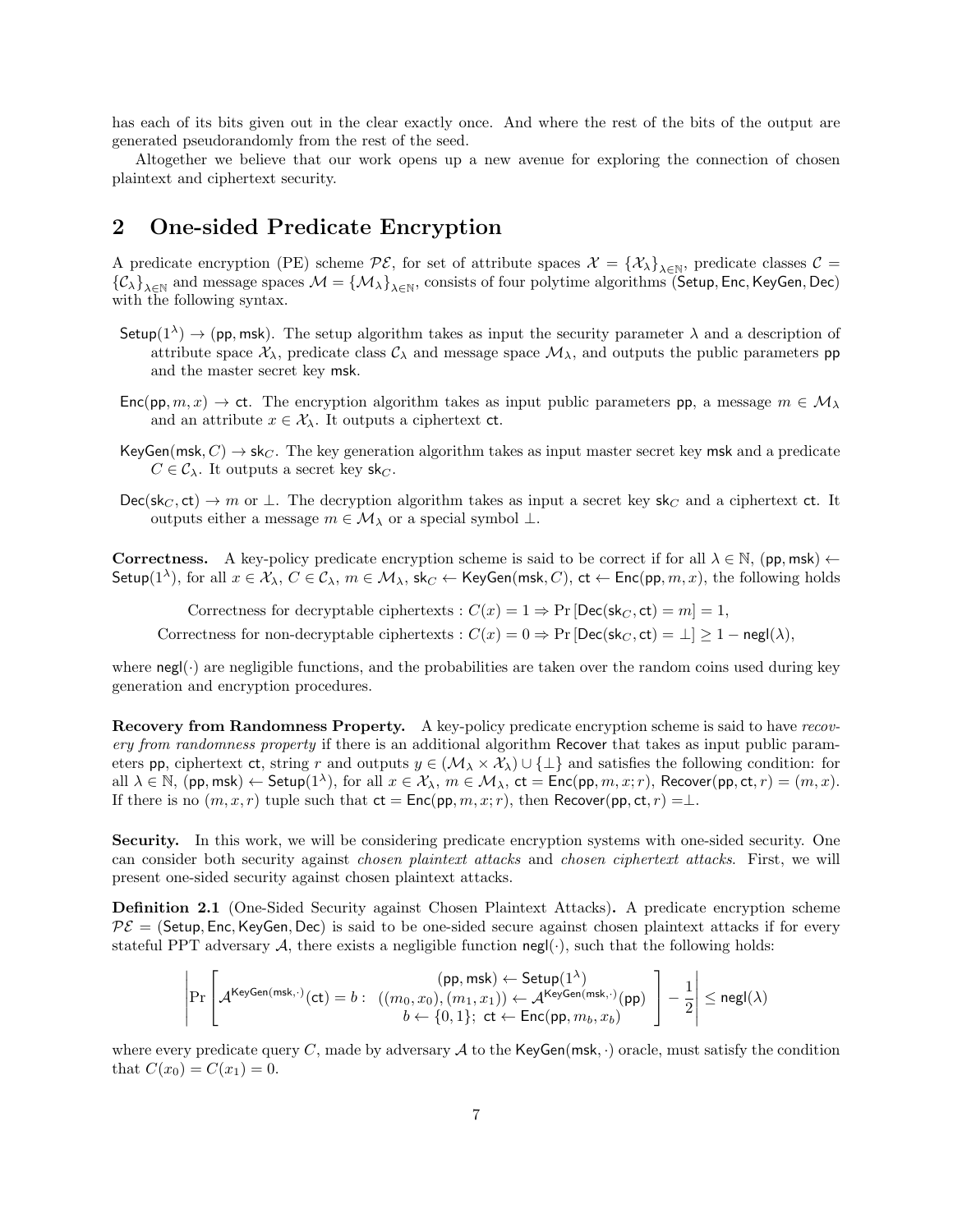The notion of one-sided security against chosen plaintext attacks could alternatively be captured by a simulation based definition [\[GVW15\]](#page-28-2). Goyal et al. [\[GKW17\]](#page-28-3) showed that if a PE scheme satisfies Definition [2.1,](#page-6-0) then it also satisfies the simulation based definition of [\[GVW15\]](#page-28-2).

Next, we present the definition for capturing chosen ciphertext attacks on predicate encryption schemes. Here, we will assume that the key generation algorithm is deterministic.

<span id="page-7-0"></span>Definition 2.2 (One-Sided Security against Chosen Ciphertext Attacks). A predicate encryption scheme  $\mathcal{PE}$  = (Setup, Enc, KeyGen, Dec) with deterministic key generation is said to be one-sided secure against chosen ciphertext attacks if for every stateful PPT adversary A, there exists a negligible function  $neg(\cdot)$ , such that the following quantity

$$
\left|\Pr\left[\mathcal{A}^{\mathsf{KeyGen}(\mathsf{msk},\cdot),\mathcal{O}_{\mathsf{Dec}}(\mathsf{msk},\cdot,\cdot)}(\mathsf{ct}^*)=b:\;\;((m_0,x_0),(m_1,x_1))\leftarrow\mathcal{A}^{\mathsf{KeyGen}(\mathsf{msk},\cdot),\mathcal{O}_{\mathsf{Dec}}(\mathsf{msk},\cdot,\cdot)}(\mathsf{pp})\;\;\middle|\; -\frac{1}{2}\right|\right.
$$

is at most negl( $\lambda$ ), where

- the oracle  $\mathcal{O}_{\text{Dec}}(\text{msk}, \cdot, \cdot)$  takes as input a ciphertext ct and a circuit C. It computes  $\text{sk}_C = \text{KeyGen}(\text{msk}, C)$ and outputs  $Dec(\mathsf{sk}_C, \mathsf{ct})$ .
- every predicate query C, made by adversary A to the KeyGen(msk,  $\cdot$ ) oracle, must satisfy the condition that  $C(x_0) = C(x_1) = 0$ .
- every post-challenge query  $(C, ct)$  made by the adversary A to  $\mathcal{O}_{\text{Dec}}$  must satisfy the condition that either  $ct \neq ct^*$  or if  $ct = ct^*$ , then  $C(x_0) = C(x_1) = 0$ .

Remark 2.1. Note that the above definition addresses chosen ciphertext attacks against systems with deterministic key generation. An analogous definition for general schemes (that is, with randomized key generation) would involve maintaining key handles and allowing the adversary to choose the key to be used for the decryption queries. We choose the simpler definition since any scheme's key generation can be made deterministic by using a pseudorandom function. In particular, the setup algorithm chooses a PRF key K which is included as part of the master secret key. To derive a key for circuit  $C$ , the algorithm first computes  $r = PRF(K, C)$  and then uses r as randomness for the randomized key generation algorithm.

## 2.1 ABE schemes with 'recovery from randomness' property

Any ABE scheme satisfying one-sided CPA security can be transformed into another ABE scheme that is also one-sided CPA secure, and has the 'recovery from randomness' property. The encryption algorithm simply uses part of the randomness to compute a symmetric key encryption of the message and attribute, with part of the randomness as the encryption key.

More formally, let  $E =$  (Setup, Enc, KeyGen, Dec) be an ABE scheme that satisfies one-sided CPA security (see Definition [2.1\)](#page-6-0), and let (SKE.Setup, SKE.Enc, SKE.Dec) be a symmetric key CPA secure encryption schceme. consider the following scheme  $E' =$  (Setup', Enc', KeyGen', Dec', Recover), where Setup' = Setup and  $KeyGen' = KeyGen$ .

- Enc'(pk, m, x): The encryption algorithm first samples three random strings  $r_1, r_2, r_3$ . It computes  $ct_1$  =  $Enc(pk, m, x; r_1)$ . Next, it computes ske.sk = SKE.Setup( $1^{\lambda}; r_2$ ). Finally, it computes  $ct_2 = SKE$ .Enc(ske.sk,  $(m, x); r_3$  and outputs  $(ct_1, ct_2)$ .
- Dec'(sk,  $(ct_1, ct_2)$ ): The decryption algorithm simply decrypts  $ct_1$  using sk, and ignores  $ct_2$ . It outputs  $Dec(\mathsf{sk}, \mathsf{ct}_1).$
- Recover((ct<sub>1</sub>, ct<sub>2</sub>),  $r = (r_1, r_2, r_3)$ ): The recovery algorithm first computes ske.sk = SKE.Setup(1<sup> $\lambda$ </sup>;  $r_2$ ). It outputs  $y$  ← SKE.Dec(ske.sk, ct<sub>2</sub>).

Assuming the symmetric key encryption scheme satisfies perfect correctness, this ABE scheme has perfect recovery from randomness property. To argue CPA security, we can first use the security of the SKE scheme to switch  $ct_2$  to an encryption of  $0^{|m|+|x|}$ . Then, we can use the one-sided CPA security.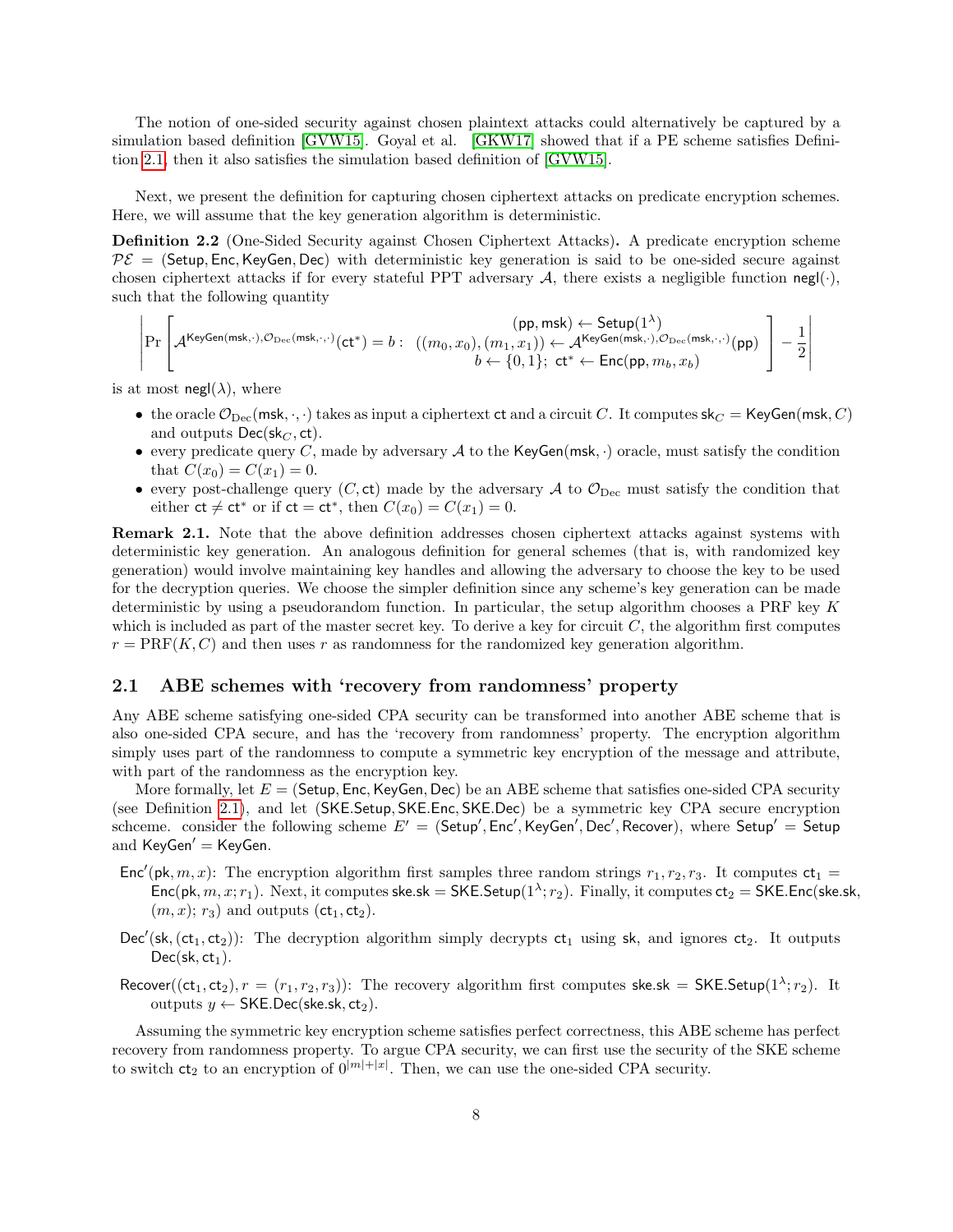## 3 Hinting PRGs

A hinting PRG scheme is a PRG with a stronger security guarantee than standard PRGs. A hinting PRG takes n bits as input, and outputs  $n \cdot \ell$  output bits. In this security game, the challenger outputs  $2n$  strings, each of  $\ell$  bits. In one scenario, all these  $2n$  strings are uniformly random. In the other case, half the strings are obtained from the PRG evaluation, and the remaining half are uniformly random. Moreover, these  $2n$ strings are output as a  $2 \times n$  matrix, where in the  $i^{th}$  column, the top entry is pseudorandom if the  $i^{th}$  bit of the seed is 0, else the bottom entry is pseudorandom. As a result, these  $2n$  strings give a 'hint' about the seed, and hence this property is stronger than regular PRGs. Note, if this hint is removed and the top entries in each column were pseudorandom (and the rest uniformly random), then this can be achieved using regular PRGs.

Below, we define this primitive formally. The informal description above had two simplifications. First, the definition below considers PRGs with setup (although one can analogously define such a primitive without setup). Second, we assume the PRG outputs  $(n + 1) \cdot \ell$  bits, where the first  $\ell$  bits do not contain any extra hint about the seed. Finally, for our CCA application, we introduce some notation in order to represent the  $n + 1$  blocks of the PRG output. Instead of describing the PRG as a function that outputs  $(n + 1) \cdot \ell$  bits, we have an evaluation algorithm that takes as input an index  $i \in \{0, 1, \ldots, n\}$ , and outputs the  $i^{th}$  block of the PRG output.

Let  $n(\cdot, \cdot)$  be a polynomial. A *n*-hinting PRG scheme consists of two PPT algorithms Setup, Eval with the following syntax.

- Setup( $1^{\lambda}, 1^{\ell}$ ): The setup algorithm takes as input the security parameter  $\lambda$ , and length parameter  $\ell$ , and outputs public parameters **pp** and input length  $n = n(\lambda, \ell)$ .
- Eval (pp,  $s \in \{0,1\}^n, i \in [n] \cup \{0\}$ ): The evaluation algorithm takes as input the public parameters pp, an n bit string s, an index  $i \in [n] \cup \{0\}$  and outputs an  $\ell$  bit string y.

<span id="page-8-2"></span>Definition 3.1. A hinting PRG scheme (Setup, Eval) is said to be secure if for any PPT adverasry A, polynomial  $\ell(\cdot)$  there exists a negligible function negl( $\cdot$ ) such that for all  $\lambda \in \mathbb{N}$ , the following holds:

$$
\left|\Pr\left[1\leftarrow A\left(\text{pp},\left\{y_{0}^{\beta},\left\{y_{i,b}^{\beta}\right\}_{i\in[n],b\in\{0,1\}}\right)\right):\begin{array}{l}(\text{pp},n)\leftarrow\text{Setup}(1^{\lambda},1^{\ell(\lambda)}),s\leftarrow\{0,1\}^{n},\\y_{i}^{0}\leftarrow\{0,1\}^{\ell},y_{0}^{1}=\text{Eval}(\text{pp},s,0),\\y_{i,b}^{0}\leftarrow\{0,1\}^{\ell}\ \forall\ i\in[n],b\in\{0,1\},\\y_{i,s_{i}}^{1}=\text{Eval}(\text{pp},s,i),y_{i,\overline{s_{i}}}^{1}\leftarrow\{0,1\}^{\ell}\ \forall\ i\in[n]\end{array}\right]-\frac{1}{2}\right|\leq \text{negl}(\cdot)
$$

## <span id="page-8-0"></span>4 CCA Secure Public Key Encryption Scheme

Let  $PKE_{CPA}$  = (CPA.Setup, CPA.Enc, CPA.Dec) be a IND-CPA secure public key encryption scheme with randomness-decryptable ciphertexts and perfect decryption correctness,  $S = (ss. Setup, ss. Sign, ss. Verify)$  a strongly unforgeable one time signature scheme and HPRG = (HPRG.Setup, HPRG.Eval) a hinting PRG scheme. We will assume that our encryption scheme has message space  $\{0,1\}^{\lambda+1}$ . Let  $\ell_{\mathsf{PKE}}(\cdot)$  be a polynomial repesenting the number of bits of randomness used by CPA.Enc, and  $\ell_{\nu k}(\cdot)$  the size of verification keys output by ss. Setup. For simplicity of notation, we will assume  $\ell(\cdot) = \ell_{\text{PKE}}(\cdot),^4 \ell_{\text{out}}(\lambda) = \ell_{\text{vk}}(\lambda) + 3\lambda$  $\ell(\cdot) = \ell_{\text{PKE}}(\cdot),^4 \ell_{\text{out}}(\lambda) = \ell_{\text{vk}}(\lambda) + 3\lambda$  $\ell(\cdot) = \ell_{\text{PKE}}(\cdot),^4 \ell_{\text{out}}(\lambda) = \ell_{\text{vk}}(\lambda) + 3\lambda$  and  $PRG_{\lambda}: \{0,1\}^{\lambda} \to \{0,1\}^{\ell_{\text{out}}(\lambda)}$  a family of secure pseudorandom generators.

We will now describe our CCA secure public key encryption scheme  $PKE_{CCA} = (CCA. Setup, CCA. Enc,$ CCA.Dec) with message space  $\mathcal{M}_{\lambda} = \{0,1\}^{\ell(\lambda)}$ . For simplicity of notation, we will skip the dependence of  $\ell$ and  $\ell_{\rm out}$  on  $\lambda.$ 

CCA.Setup( $1^{\lambda}$ ): The setup algorithm performs the following steps.

<span id="page-8-1"></span><sup>&</sup>lt;sup>4</sup>Alternatively, we could set  $\ell$  to be max of these two polynomials.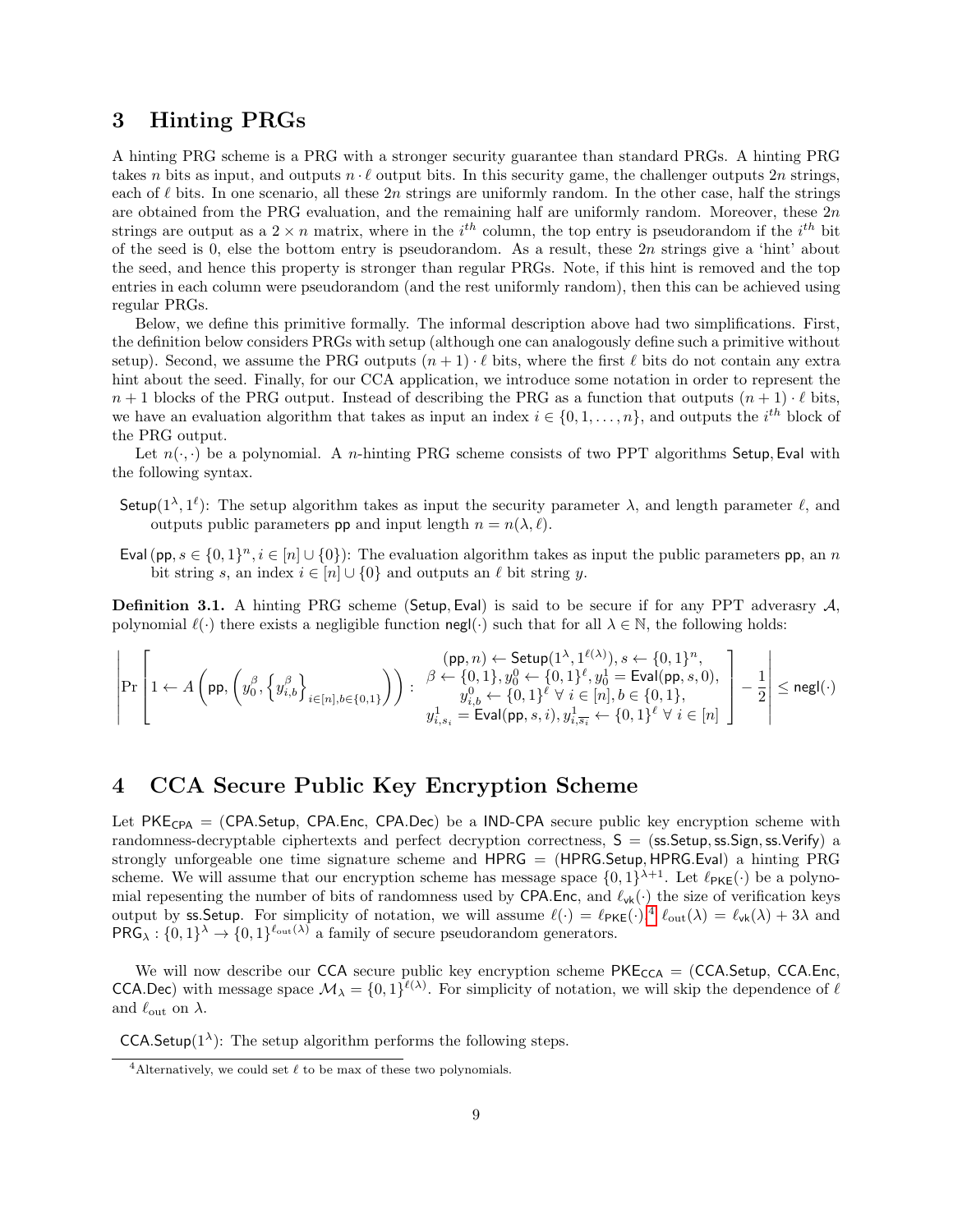- 1. It chooses  $(HPRG.p, 1^n) \leftarrow HPRG.Setup(1^{\lambda}, 1^{\ell}).$
- 2. It chooses  $2n$  different  $\mathsf{PKE}_\mathsf{CPA}$  keys. Let  $(\mathsf{cpa}.\mathsf{sk}_{b,i}, \mathsf{cpa}.\mathsf{pk}_{b,i}) \leftarrow \mathsf{CPA}.\mathsf{Setup}(1^\lambda)$  for each  $b \in \{0,1\},$  $i \in [n]$ .
- 3. It then chooses  $a_i \leftarrow \{0,1\}^{\ell_{\text{out}}}$  for each  $i \in [n]$  and  $B \leftarrow \{0,1\}^{\ell_{\text{out}}}$ .
- 4. It sets cca.pk  $=\Big(\mathsf{HPRG}.\mathsf{pp},B, \big(a_i,\mathsf{cpa}.\mathsf{pk}_{b,i}\big)_{b\in\{0,1\},i\in[n]}\Big)$  and cca.sk  $=\big(\mathsf{cpa}.\mathsf{sk}_{0,i}\big)_{i\in[n]}.$

 $\mathsf{CCA}.\mathsf{Enc}(\mathsf{cca}.\mathsf{pk}, m, x)$ : Let  $\mathsf{cca}.\mathsf{pk} = \Big(\mathsf{HPRG}.\mathsf{pp}, B, \big(a_i, \mathsf{cpa}.\mathsf{pk}_{b,i}\big)_{b \in \{0,1\}, i \in [n]}\Big)$ . The encryption algorithm does the following:

- 1. It first chooses  $s \leftarrow \{0,1\}^n$ . It sets  $c = \text{HPRG.Eval}(\text{HPRG}, \text{pp}, s, 0) \oplus m$ .
- 2. Next, it chooses signature keys  $(s\mathsf{s}.\mathsf{sk}, \mathsf{ss}.\mathsf{vk}) \leftarrow \mathsf{ss}.\mathsf{Setup}(1^{\lambda})$ .
- 3. For each  $i \in [n]$ , it chooses  $v_i \leftarrow \{0,1\}^{\lambda}$  and  $r_i \leftarrow \{0,1\}^{\ell}$ , sets  $\widetilde{r}_i = \text{HPRG.Eval}(\text{HPRG}, \text{pp}, s, i)$ .
- 4. Next, for each  $i \in [n]$ , it does the following:
	- If  $s_i = 0$ , it sets  $c_{0,i} = \text{CPA}.\text{Enc}(\text{cpa.pk}_{0,i}, 1|v_i; \tilde{r}_i)$ ,  $c_{1,i} = \text{CPA}.\text{Enc}(\text{cpa.pk}_{1,i}, 0^{\lambda+1}; r_i)$  and  $c_{2,i} = PRG(v_i).$
	- If  $s_i = 1$ , it sets  $c_{0,i} = \text{CPA}.\text{Enc}(\text{cpa}.\text{pk}_{0,i}, 0^{\lambda+1}; r_i)$ ,  $c_{1,i} = \text{CPA}.\text{Enc}(\text{cpa}.\text{pk}_{1,i}, 1|v_i; \widetilde{r_i})$  and  $c_{2,i} = \textsf{PRG}(v_i) + a_i + B \cdot \textsf{ss.vk.}^5.$  $c_{2,i} = \textsf{PRG}(v_i) + a_i + B \cdot \textsf{ss.vk.}^5.$  $c_{2,i} = \textsf{PRG}(v_i) + a_i + B \cdot \textsf{ss.vk.}^5.$
- 5. Finally, it sets  $M=\left(c,(c_{0,i},c_{1,i},c_{2,i})_{i\in[n]}\right)$ , computes  $\sigma\leftarrow\texttt{ss}.{\sf Sign}(\texttt{ss}.\texttt{sk},M)$  and outputs  $(\texttt{ss}.\texttt{vk},M,\sigma)$ as the ciphertext.

CCA.Dec(cca.sk, cca.pk, cca.ct): Let the ciphertext cca.ct be parsed as  $\left($  ss.vk,  $\left( c,M=(c_{0,i},c_{1,i},c_{2,i})_{i\in[n]}\right) ,\sigma\right)$ and cca.sk =  $((\text{cpa.sk}_{0,i})_{i \in [n]})$ . The decryption algorithm does the following:

- 1. It first verifies the signature  $\sigma$ . It checks if ss. Verify(ss.vk,  $M, \sigma$ ) = 1, else it outputs  $\perp$ .
- 2. Next, the decryption algorithm computes  $d = PKE$ . Find(cca.pk, cca.sk, cca.ct) (where PKE.Find is defined in Figure [1\)](#page-9-1), and outputs PKE.Check(cca.pk, cca.ct,  $d$ ) (where PKE.Check is defined in Figure [2\)](#page-10-0).

PKE.Find(cca.pk, cca.sk, cca.ct)

**Inputs:** Public Key  $cca$ .pk =  $\left(\textsf{HPRG.pp}, B, \left(a_i, \textsf{cpa}.\textsf{pk}_{b,i}\right)_{b \in \{0,1\}, i \in [n]}\right)$ Secret Key **cca.sk** =  $(\textsf{cpa}.\textsf{sk}_{0,i})_{i \in [n]}$ Ciphertext cca.ct =  $\left($  ss.vk,  $\left( c,M = \left( c_{0,i},c_{1,i},c_{2,i} \right)_{i \in [n]} \right), \sigma \right)$ 

Output:  $d \in \{0,1\}^n$ 

- For each  $i \in [n]$ , do the following:
	- 1. Let  $m_i = \text{CPA.Dec}(\text{cpa.sk}_{0,i}, c_{0,i}).$
	- 2. If  $m_i = 1|v_i$  and PRG( $v_i$ ) =  $c_{2,i}$ , set  $d_i = 0$ . Else set  $d_i = 1$ .
- Output  $d = d_1 d_2 \dots d_n$ .

### <span id="page-9-1"></span>Figure 1: Routine PKE.Find

<span id="page-9-0"></span><sup>&</sup>lt;sup>5</sup>Here, we assume the verification key is embedded in  $\mathbb{F}_{2^{\ell_{\text{out}}}}$ , and the addition and multiplication are performed in  $\mathbb{F}_{2^{\ell_{\text{out}}}}$ .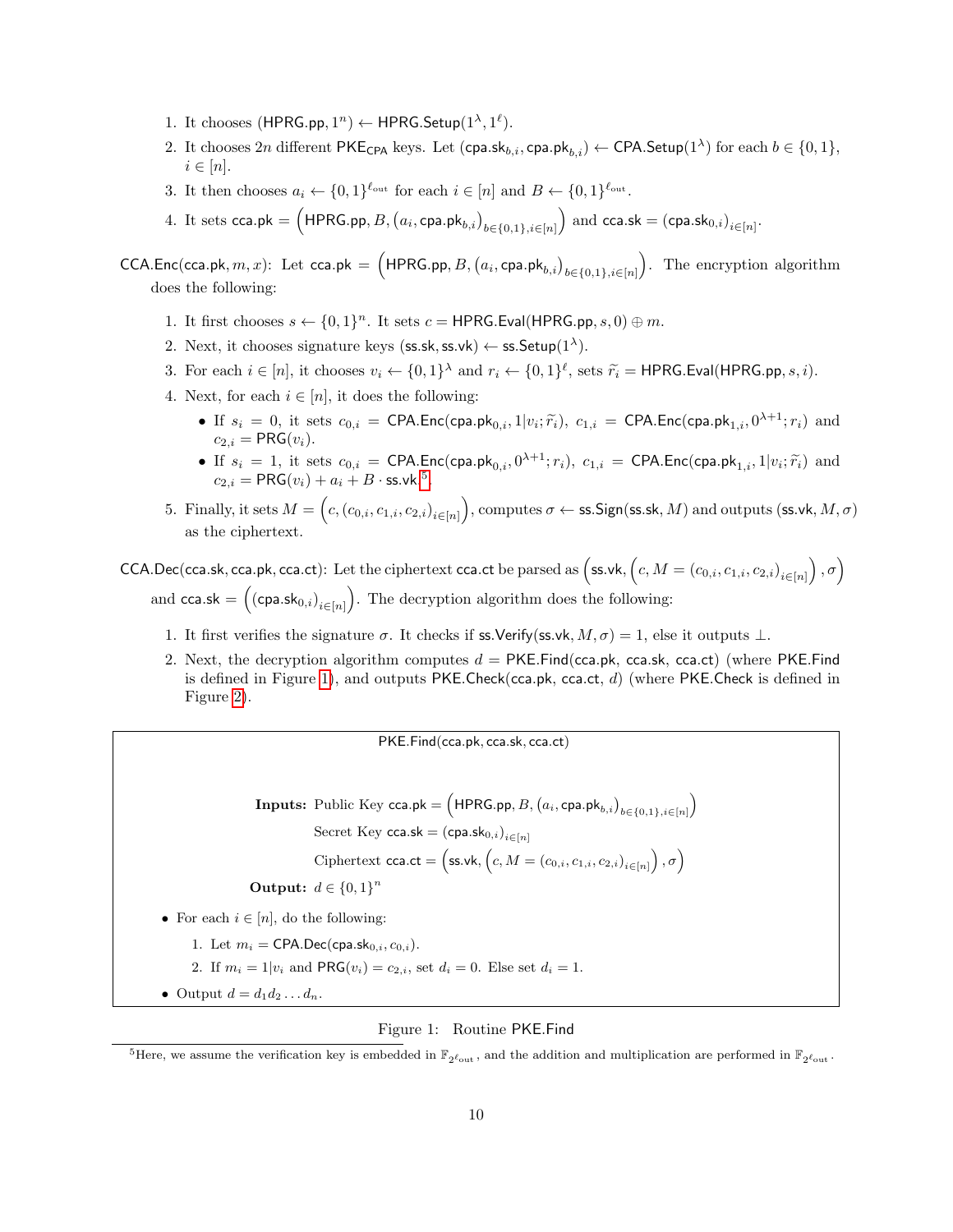PKE.Check(cca.pk, cca.ct, d) **Inputs:** Public Key  $cca$ .pk =  $\left(\mathsf{HPRG}$ .pp,  $B, \left(a_i, \mathsf{cpa}.\mathsf{pk}_{b,i}\right)_{b \in \{0,1\}, i \in [n]}\right)$ Ciphertext cca.ct =  $\left($  ss.vk,  $\left( c, M = \left( c_{0,i}, c_{1,i}, c_{2,i} \right)_{i \in [n]} \right), \sigma \right)$  $d \in \{0,1\}^n$ Output: msg  $\in \{0,1\}^{\ell}$ • Let flag = true. For  $i = 1$  to n, do the following: 1. Let  $\widetilde{r}_i$  = HPRG.Eval(HPRG.pp,  $d, i$ ). 2. If  $d_i = 0$ , let  $y \leftarrow \text{CPA}$ .Recover(cpa.pk<sub>0,i</sub>,  $c_{0,i}$ ,  $\tilde{r}_i$ ). Perform the following checks. If any of the checks fail, set  $flag = false$  and exit loop.  $- m ≠ ⊥$ . – CPA.Enc(cpa.pk<sub>0,i</sub>,  $y; \tilde{r}_i$ ) =  $c_{0,i}$ .  $- m = 1|v$  and PRG(*v*) =  $c_{2,i}$ . 3. If  $d_i = 1$ , let  $m \leftarrow \text{CPA}$ .Recover(cpa.pk<sub>1,i</sub>,  $c_{1,i}$ ,  $\tilde{r}_i$ ). Perform the following checks. If any of the checks fail, set  $flag = false$  and exit loop.  $- m \neq \perp$ . – CPA.Enc(cpa.pk<sub>1,i</sub>,  $m; \tilde{r}_i$ ) =  $c_{1,i}$ .  $-m=1|v \text{ and } c_{2,i} = \text{PRG}(v) + a_i + B \cdot \text{ss.wk}.$ • If flag = true, output  $c \oplus$  HPRG.Eval(HPRG.pp,  $d$ , 0). Else output  $\perp$ .

<span id="page-10-0"></span>

## 4.1 Discussion

We will now make a few observations about our construction and then proceed to give a brief overview our proof that appears in the next subsection.

First, for each  $i \in [n]$  if  $s_i = 0$  the encryption algorithm will choose a random  $v_i$  and signal that this bit is a 0 by encrypting  $1|v_i$  to the position  $(0, i)$  and giving  $c_{2,i} = PRG(v_i)$  in the clear. In the opposite position of  $(1, i)$  it will encrypt the all 0's string. Likewise, if  $s_i = 1$  it will signal a 1 by encrypting  $1|v_i$  to the position  $(1, i)$  and giving  $c_{2,i} = \text{PRG}(v_i) + a_i + B \cdot \text{ss}$ . With the clear. With all but negligible probability it is impossible to signal both 0 and 1 simultaneously for an index i. This follows from the fact that  $a_i$  is chosen randomly and that the space of verification keys is much smaller than  $2^{\ell_{\text{out}}(\lambda)}$ . We observe that this argument has some flavor of Naor's bit commitment scheme [\[Nao89\]](#page-29-13).

Second, we observe that even though one is supposed to encrypt the all 0's string to position  $(\bar{s}_i, i)$  the PKE. Find routine will not immediately quit if discovers something else. Instead it simply sets  $d_i = 0$  if decryption outputs  $1|v_i$  and  $c_{2,i} = PRG(v_i)$ ; otherwise it sets  $d_i = 1$ . Thus, the decryption routine may refrain from immediately aborting even though when it "knows" the ciphertext was not formed entirely correctly. This will be critical to a proof step.

Our proof of security will be organized as a sequence of security games which we show to be indistinguishable. In the first proof step we apply a standard argument using strongly unforgeable signatures to change the decryption oracle to reject all ciphertexts corresponding to ss.vk<sup>∗</sup> where ss.vk<sup>∗</sup> is the verification key used by the challenge ciphertext.

Next, for each i we choose the public parameter values  $a_i$  such that it is possible for one to signal both 0 and 1 at index i, but that this ambiguity is only possible for a ciphertext corresponding to  $ss.w^*$ . To do this it chooses uniformly random  $w_i \leftarrow \{0,1\}^{\lambda}$ , and sets  $a_i = \text{PRG}(v_i^*) - \text{PRG}(w_i) - \text{ss.w*} \cdot B$  if  $s_i^* = 0$ , else  $a_i = PRG(w_i) - PRG(v_i^*) - ss.wk^* \cdot B$ . This change can be shown to be undetectable by a standard pseudorandom generator argument. The effect of this change is that it allows the possibility of ambiguous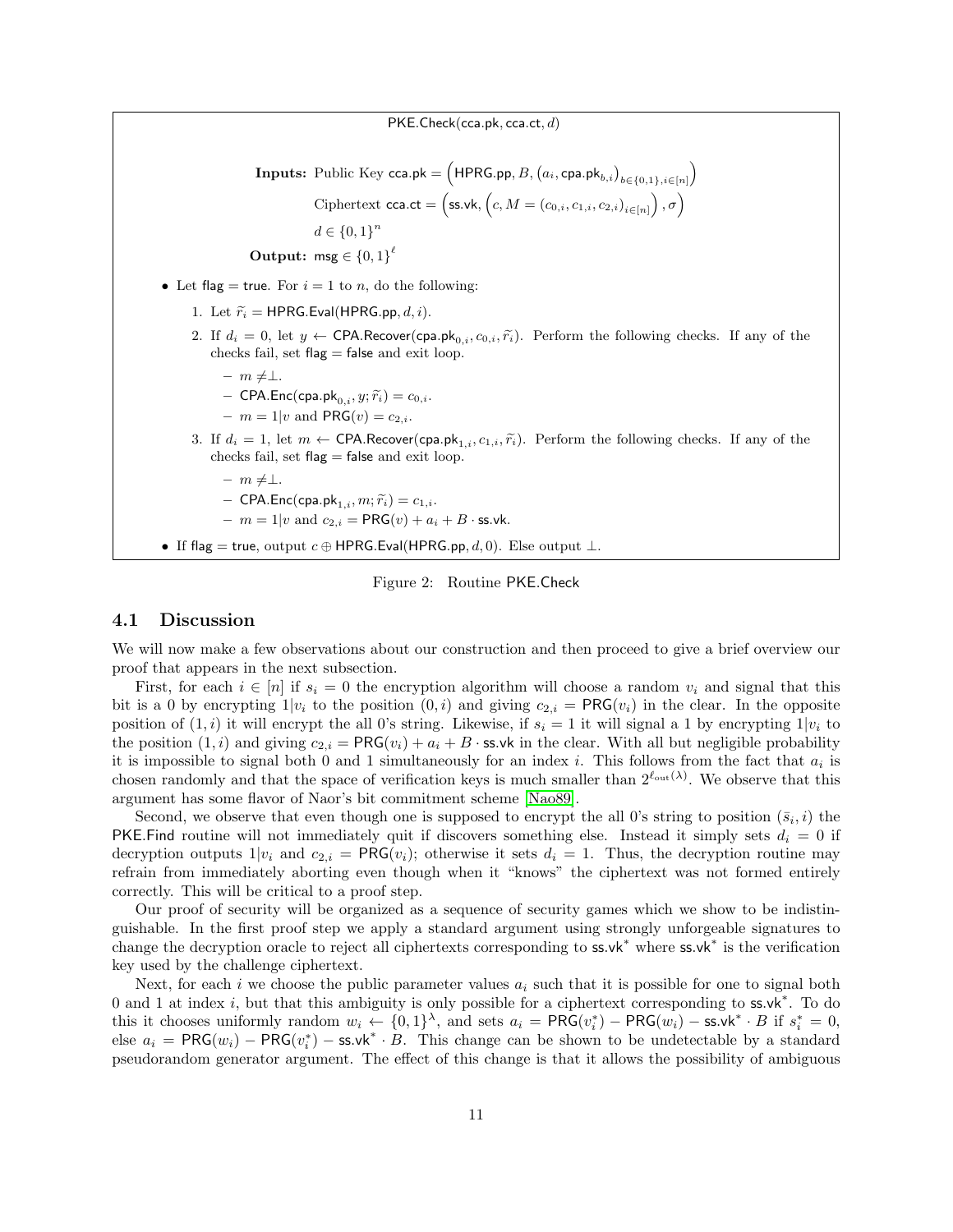signaling at both 0 and 1 in the challenge ciphertext. However, for all possible decryption queries where  $\mathsf{ss}.\mathsf{vk} \neq \mathsf{ss}.\mathsf{vk}^*$  this remains impossible.

Our next goal will be to use the IND-CPA security of the underlying PKE scheme to introduce signals on the opposite path  $\overline{s^*}$ . To do this, however, for all i where  $s_i^* = 1$  we must first change the decryption routine to use cpa.sk<sub>1,i</sub> to decrypt the sub-ciphertext at position  $(1, i)$  instead of using cpa.sk<sub>0,i</sub> (at position  $(0, i)$ ). Consider a particular ciphertext query and let  $d_i$  be the bit reported by the original find algorithm on that ciphertext query and  $d_i'$  be the bit reported by a the new decryption procedure on that same ciphertext. We want to argue that if  $d_i \neq d'_i$  then the PKE.Check procedure will abort and output  $\perp$  on both encryptions. The first possibility is that  $d_i = 0$  and  $d'_i = 1$ ; however, that should be information theoretically impossible as it would entail signaling both a 0 and 1 for a query with  $ss.vk \neq ss.vk^*$ . The other possibility is that  $d_i = 1$  and  $d'_i = 0$ ; i.e. that there is not a signal present at either side. In this case the first decryption routine will have  $d_i = 1$ , but then when running PKE.Check it will fail to find a signal at position  $(1, i)$  and abort. Likewise, the second decryption routine will have  $d_i' = 0$ , but then fail to find a signal at position  $(0, i)$ , so both routines will behave identically in this case as well.

Once the oracle decryption is set to follow the seed  $s^*$  we can straightforwardly use CPA security to introduce ambiguous signals in the messages for all positions  $(\overline{s^*}_i, i)$ . Once this change is made we can change the oracle decryption routine again. This time it will only decrypt at positions  $(1, i)$  for all  $i \in [n]$ and only use  $cpa.sk<sub>1,i</sub>$ . A similar argument to before can be applied to make this change.

All information about s is gone except to the lingering amount in the random coins used to encrypt. We can immediately apply the hinting PRG to change to a game where these values can be moved to be uniformly at random. At this point the message will be hidden.

## 4.2 Security Proof

We will now show that the above construction satisfies the CCA security definition. Our proof proceeds via a sequence of hybrids. First, we will describe all hybrids, and then show that the hybrids are computationally indistinguishable.

#### 4.2.1 Hybrids

**Hybrid**  $H_0$ : This corresponds to the original security game.

#### • Setup Phase

- 1. The challenger first chooses  $(HPRG, pp, 1^n) \leftarrow HPRG. Setup(1^{\lambda}, 1^{\ell}).$
- 2. Next it chooses 2n different  $\mathsf{PKE}_{\mathsf{CPA}}$  keys. Let  $(\mathsf{cpa}.\mathsf{sk}_{b,i}, \mathsf{cpa}.\mathsf{pk}_{b,i}) \leftarrow \mathsf{CPA}.\mathsf{Setup}(1^\lambda)$  for each  $i \in [n], b \in \{0, 1\}.$
- 3. The challenger chooses  $s^* \leftarrow \{0,1\}^n$ ,  $v_i^* \leftarrow \{0,1\}^{\lambda}$  for each  $i \in [n]$ , and  $(sssk^*,ss\cdot k^*) \leftarrow$ ss.Setup(1<sup> $\lambda$ </sup>). It sets  $\tilde{r}_i^* = \text{HPRG.Eval}(HPRG.pp, s^*, i)$ . (These components will be used during the oballonge phase) the challenge phase.)
- <span id="page-11-0"></span>4. It then chooses  $a_i \leftarrow \{0,1\}^{\ell_{\text{out}}}$  for each  $i \in [n]$  and  $B \leftarrow \{0,1\}^{\ell_{\text{out}}}$ .
- 5. It sends cca.pk  $=\Big(\mathsf{HPRG}.\mathsf{pp},B,\big(a_i,\mathsf{cpa}.\mathsf{pk}_{b,i}\big)_{b\in\{0,1\},i\in[n]}\Big)$  to  $\mathcal{A},$  and sets the secret key cca.sk  $=$  $(\mathsf{cpa}.\mathsf{sk}_{0,i})_{i\in[n]}.$

### • Pre-challenge Query Phase

- Decryption Queries
	- 1. For each query  $(ct = (ss.vk, M = (c, (c_{0,i}, c_{1,i}, c_{2,i})_i), \sigma)),$  the challenger first checks the signature  $\sigma$ .
	- 2. Next, the challenger first computes  $d = PKE$ . Find (cca.pk, cca.sk, cca.ct).
	- 3. It outputs PKE. Check (cca.pk, cca.ct,  $d$ ).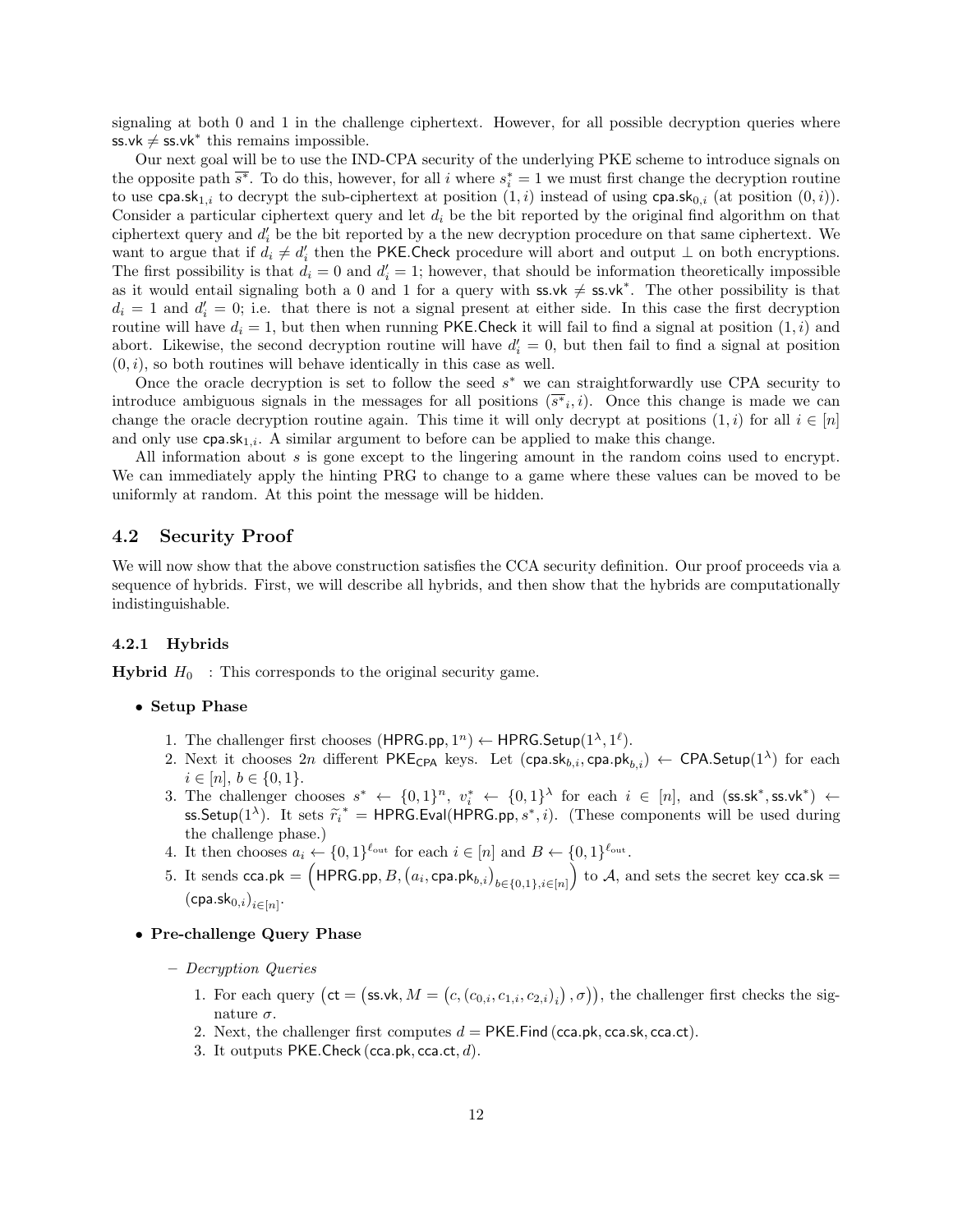### • Challenge Phase

- 1. The adversary sends two challenge messages  $(m_0^*, m_1^*)$ .
- 2. The challenger chooses a bit  $\beta \in \{0, 1\}.$
- 3. It sets  $c^* = \text{HPRG.Eval}(\text{HPRG.pp}, s, 0) \oplus m^*_{\beta}$ .
- 4. It sets  $(c_{0,i}^*, c_{1,i}^*, c_{2,i}^*)$  as follows.
	- $-$  If  $s_i^* = 0$ , it sets  $c_{0,i}^* = \text{CPA}.\text{Enc}(\text{cpa.pk}_{0,i}, 1|v_i^*; \tilde{r_i}^*)$ ,  $c_{1,i}^* \leftarrow \text{CPA}.\text{Enc}(\text{cpa.pk}_{1,i}, 0^{\lambda+1})$  and  $c^* = \text{PRC}(v_i^*)$  $c_{2,i}^* = \text{PRG}(v_i^*).$
	- $-$  If  $s_i^* = 1$ , it sets  $c_{0,i}^* \leftarrow \text{CPA}.\text{Enc}(\text{cpa}.\text{pk}_{0,i}, 0^{\lambda+1}), c_{1,i}^* = \text{CPA}.\text{Enc}(\text{cpa}.\text{pk}_{1,i}, 1|v_i^*; \tilde{r}_i^*)$  and  $c^* = \text{PRC}(v_i^*) + c_{1,i} + R$ , ss  $v_k^*$  $c_{2,i}^* = \textsf{PRG}(v_i^*) + a_i + B \cdot \textsf{ss}.\textsf{vk}^*.$
- 5. Finally, it computes a signature  $\sigma^*$  on  $M^* = (c^*, (c^*_{0,i}, c^*_{1,i}, c^*_{2,i}))$  using ss.sk<sup>\*</sup> and sends (ss.vk<sup>\*</sup>,  $M, \sigma^*$ ) to A.
- Post-challenge Query Phase
	- Decryption Queries These are handled as in the pre-challenge phase, with the restriction that all queries (ct, C) must satisfy that  $ct \neq ct^*$ .
- Finally, the adversary sends its guess b.

**Hybrid**  $H_1$  : This hybrid is similar to the previous one, except that during the decryption queries, the challenger checks if  $ss.vk = ss.vk^*$ . If so, it rejects.

**Hybrid**  $H_2$  : In this hybrid, the challenger changes Step [4](#page-11-0) of the setup phase. It chooses uniformly random  $w_i \leftarrow \{0,1\}^{\lambda}$ , and sets  $a_i = \text{PRG}(v_i^*) - \text{PRG}(w_i) - \text{ss.wk}^* \cdot B$  if  $s_i^* = 0$ , else  $a_i = \text{PRG}(w_i) - \text{PRG}(v_i^*) - \text{ss.wk}^* \cdot B$ .

**Hybrid**  $H_3$  : This hybrid is similar to the previous one, except that the challenger modifies the way decryption queries are handled. Instead of using PKE.Find, the challenger uses PKE.Find-1 (defined in Figure [3\)](#page-13-0). The PKE.Find routine decrypts only the  $c_{0,i}$  values. If decryption works, it guesses  $d_i = 0$ , else it guesses  $d_i = 1$ . The PKE. Find-1 routine decrypts either  $c_{0,i}$  or  $c_{1,i}$ , depending on the i<sup>th</sup> bit of s<sup>\*</sup>. Note that the PKE.Check routine is identical in both experiments.

**Hybrid**  $H_4$ : In this step, the challenger modifies the challenge ciphertext. For all  $i \in [n]$  such that  $s_i^* = 0$ , the challenger sets  $c_{1,i}^* \leftarrow \textsf{CPA}.\textsf{Enc}(\textsf{cpa}.\textsf{pk}_{1,i}, 1|w_i).$ 

**Hybrid**  $H_5$ : In this step, the challenger modifies the challenge ciphertext. For all  $i \in [n]$  such that  $s_i^* = 1$ , the challenger sets  $c_{0,i}^* \leftarrow \mathsf{CPA}.\mathsf{Enc}(\mathsf{cpa}.\mathsf{pk}_{0,i},1|w_i).$  <sup>[6](#page-12-0)</sup>

**Hybrid**  $H_6$ : This step is similar to the previous one, except for the decryption queries in the prechallenge/post-challenge phase. Instead of using PKE.Find-1, the challenger uses PKE.Find-2 (defined in Figure [4\)](#page-13-1). Note that this routine does not require any of the predicate encryption secret keys.<sup>[7](#page-12-1)</sup>

<span id="page-12-0"></span> $6$ Note that hybrids  $H_4$  and  $H_5$  could have been clubbed into a single hybrid. We chose this distinction so that the hybrids for the PKE CCA proof are similar to the hybrids for our Predicate Encryption security proof.

<span id="page-12-1"></span><sup>7</sup>We could have simplified this step by using PKE.Find instead of using PKE.Find-2. However, looking ahead, our proof for ABE/PE systems will require an analogous PKE.Find-2 routine. Hence, we chose to add this minor additional complication here as well.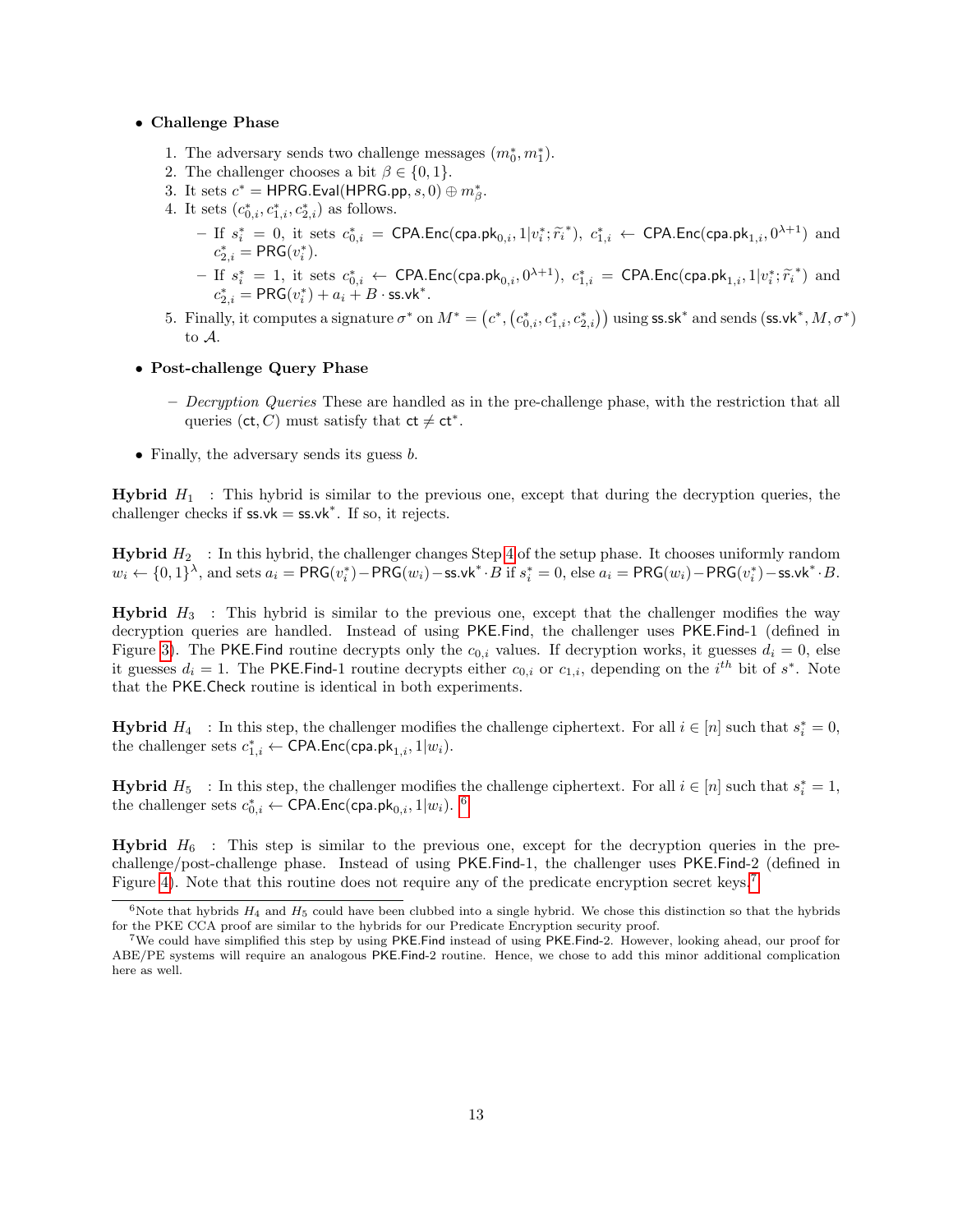$\mathsf{PKE}.\mathsf{Find}\text{-}1(\mathsf{cca}.\mathsf{pk},\big(\mathsf{cpa}.\mathsf{sk}_{s^*_i,i}\big)_{b\in\{0,1\},i\in[n]},\mathsf{cca}.\mathsf{ct},s^*)$ **Inputs:** Public Key  $cca$ .pk =  $\left(\mathsf{HPRG}$ .pp,  $B, \left(a_i, \mathsf{cp}a \cdot \mathsf{pk}_{b,i}\right)_{b \in \{0,1\}, i \in [n]}\right)$ Secret Keys  $\left(\mathsf{cpa}.\mathsf{sk}_{s^*_i,i}\right)_{i\in[n]}$ Ciphertext cca.ct =  $\left($  ss.vk,  $\left( c, M = \left( c_{0,i}, c_{1,i}, c_{2,i} \right)_{i \in [n]} \right), \sigma \right)$ String  $s^* \in \{0,1\}^n$ Output:  $d \in \{0,1\}^n$ • For each  $i \in [n]$ , do the following:  $-$  If  $s_i^* = 0$ , 1. Let  $m_i = \text{CPA.Dec}(\text{cpa.sk}_{0,i}, c_{0,i}).$ 2. If  $m_i = 1|v_i$  and  $PRG(v_i) = c_{2,i}$ , set  $d_i = 0$ . Else set  $d_i = 1$ .  $-$  Else if  $s_i^* = 1$ , 1. Let  $m_i = \text{CPA.Dec}(\text{cpa.sk}_{1,i}, c_{1,i}).$ 2. If  $m_i = 1|v_i$  and  $PRG(v_i) + a_i + B \cdot ss.vk^* = c_{2,i}$ , set  $d_i = 1$ . Else set  $d_i = 0$ . • Output  $d = d_1 d_2 \dots d_n$ .

<span id="page-13-0"></span>



<span id="page-13-1"></span>Figure 4: Routine PKE.Find-2

**Hybrid**  $H_7$ : This hybrid is identical to the previous one, and the only difference here is change of variable names. In particular, we will swap the variable names  $v_i^*$  and  $w_i$  if  $s_i^* = 1$ . This change affects the setup phase (where the  $a_i$  values are set), and the challenge phase (where we set  $c_{0,i}^*$  and  $c_{1,i}^*$ ). Also, we rename the  $\tilde{r}_i^*$  and  $r_i^*$  variables to  $r_{i,0}^*$  and  $r_{i,1}^*$ , depending on  $s_i^*$ . For clarity, we will present the entire setup phase<br>and challenge phase below. Note that with this change the challenger only uses  $s$ and challenge phase below. Note that with this change, the challenger only uses  $s^*$  to set  $\tilde{r}_i^*$ .

### • Setup Phase

- 1. The challenger first chooses  $(HPRG, pp, 1^n) \leftarrow HPRG. Setup(1^{\lambda}, 1^{\ell}).$
- 2. Next it chooses  $2n$  different PKE keys. Let  $(\text{cpaื.\textsf{sk}}_{b,i}, \text{cpa}.\text{pk}_{b,i}) \leftarrow \text{CPA}.\text{Setup}(1^{\lambda})$  for each  $b \in$  $\{0,1\}, i \in [n].$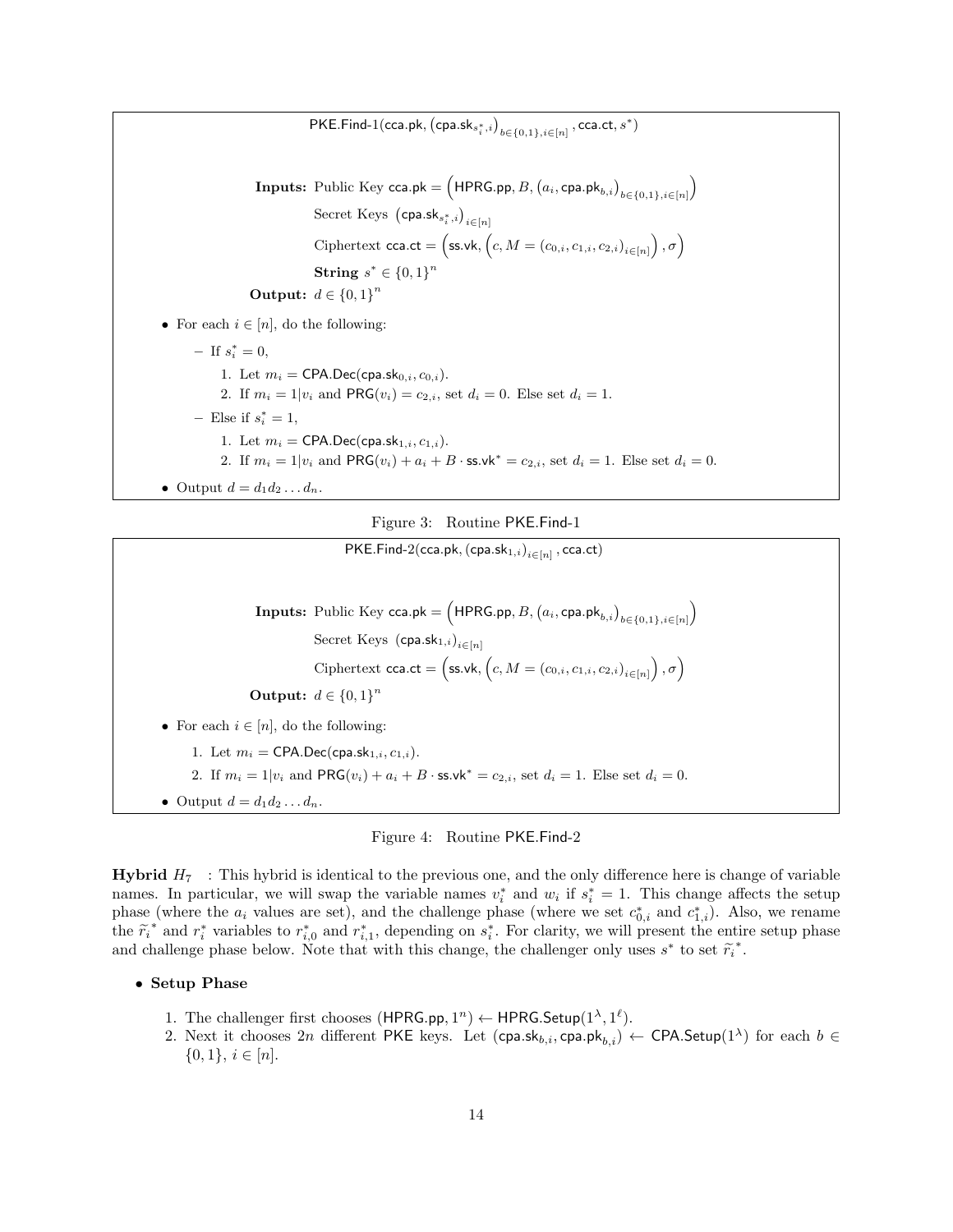- 3. The challenger chooses  $s^* \leftarrow \{0,1\}^n$ ,  $v_i^* \leftarrow \{0,1\}^{\lambda}$ ,  $w_i \leftarrow \{0,1\}^{\lambda}$  for each  $i \in [n]$ , and  $(s\mathbf{s}.\mathbf{s}\mathbf{k}^*, \mathbf{s}\mathbf{s}.\mathbf{v}\mathbf{k}^*) \leftarrow$  $\mathsf{ss}.\mathsf{Setup}(1^\lambda).$  It sets  $r_{i,s_i^*}^* = \mathsf{HPRG}.\mathsf{Eval}(\mathsf{HPRG}.\mathsf{pp},s^*,i)$  and  $r_{i,s_i^*}^*$  $\mathbf{a}_{i,\overline{s}_{i}^*}^* \leftarrow \{0,1\}^{\ell}$ . (These components will be used during the challenge phase.)
- 4. It then chooses  $B \leftarrow \{0,1\}^{\ell_{\text{out}}}$  and sets  $a_i = \text{PRG}(v_i^*) \text{PRG}(w_i) B \cdot \text{ss.vk}^*$  for each  $i \in [n]$ .
- 5. It sends  $\textsf{cca}.\textsf{pk} = \Big(\textsf{HPRG.pp}, B, \big(a_i, \textsf{cpa}.\textsf{pk}_{b,i}\big)_{b\in\{0,1\}, i\in[n]}\Big)$  to  $\mathcal{A},$  and sets the secret key  $\textsf{cca}.\textsf{msk} =$  $(\mathsf{cpa}.\mathsf{sk}_{1,i})_{i\in[n]}.$

## • Challenge Phase

- 1. The adversary sends two tuples  $(m_0^*, m_1^*)$ .
- 2. The challenger chooses a bit  $\beta \in \{0, 1\}.$
- 3. It sets  $c^* = \text{HPRG.Eval}(\text{HPRG.pp}, s, 0) \oplus m^*_{\beta}$ .
- 4. It sets  $(c_{0,i}^*, c_{1,i}^*, c_{2,i}^*)$  as follows. - It sets  $c_{0,i}^* = \text{CPA}.\text{Enc}(\text{cpa}.\text{pk}_{0,i},1|v_i^*;r_{i,0}^*), c_{1,i}^* = \text{CPA}.\text{Enc}(\text{cpa}.\text{pk}_{1,i},1|w_i;r_{i,1}^*)$  and  $c_{2,i}^* =$  $PRG(v_i^*) = PRG(w_i) + a_i + B \cdot \text{ss.wk}^*.$
- 5. Finally, it computes a signature  $\sigma^*$  on  $M^* = (c^*, (c^*_{0,i}, c^*_{1,i}, c^*_{2,i}))$  using ss.sk<sup>\*</sup> and sends (ss.vk<sup>\*</sup>,  $M, \sigma^*$ ) to A.

**Hybrid**  $H_8$  : In this hybrid, the challenger chooses both  $r_{i,b}^*$  uniformly at random from  $\{0,1\}^{\ell}$ .

## 4.2.2 Analysis

Let  $\mathsf{adv}_{\mathcal{A}}^x$  denote the advantage of an adversary  $\mathcal{A}$  in Hybrid  $H_x$ .

**Lemma 4.1.** Assuming ss is a strongly unforgeable one-time signature scheme, for any PPT adversary  $A$ , there exists a negligible function  $\mathsf{negl}(\cdot)$  such that for all  $\lambda \in \mathbb{N}$ ,  $|\mathsf{adv}^0_{\mathcal{A}} - \mathsf{adv}^1_{\mathcal{A}}| \leq \mathsf{negl}(\lambda)$ .

Proof. This proof follows from the security of ss. The only difference between these two hybrids is that the challenger, on receiving a decryption query, rejects if it contains ss.vk<sup>∗</sup> . Suppose there exists a PPT adversary  $\hat{\mathcal{A}}$  such that  $|\text{adv}^0_{\mathcal{A}} - \text{adv}^1_{\mathcal{A}}|$  is non-negligible. We can use  $\hat{\mathcal{A}}$  to break the security of ss. The reduction algorithm  $\beta$  receives a verification key vk<sup>\*</sup> from the signature scheme's challenger. The reduction algorithm chooses all other components by itself. Next, during the pre-challenge decryption queries, if any decryption query has vk<sup>\*</sup> in it and the signature verification passes, then the reduction algorithm outputs this as a forgery.

During the challenge phase, the reduction algorithm receives  $(m_0^*, m_1^*)$ . It chooses  $\beta$ , and computes  $M^* = (c_0^*, (c_{0,i}^*, c_{1,i}^*, c_{2,i}^*))$  as in  $H_0$ . Finally, it sends  $M^*$  to the challenger, and receives signature  $\sigma^*$ . It sends  $(\mathsf{v}\mathsf{k}^*, \mathsf{M}^*, \sigma^*)$  to A.

The adversary then makes polynomially many decryption/key generation queries. If there exists some decryption query with verification key vk<sup>∗</sup> that verifies, then the reduction algorithm outputs the corresponding message and signature as a forgery.

Clearly,  $\mathcal{B}'s$  advantage is at least  $adv_{\mathcal{A}}^1 - adv_{\mathcal{A}}^2$ .

 $\Box$ 

**Lemma 4.2.** Assuming PRG is a secure pseudorandom generator, for any PPT adversary  $A$ , there exists a negligible function  $\mathsf{negl}(\cdot)$  such that for all  $\lambda \in \mathbb{N}$ ,  $|\mathsf{adv}^1_{\mathcal{A}} - \mathsf{adv}^2_{\mathcal{A}}| \leq \mathsf{negl}(\lambda).$ 

Proof. The proof of this lemma follows from the security of PRG. The only difference between the two hybrids is the choice of  $a_i$ . In  $H_1$ , all  $a_i$  are chosen uniformly at random. In  $H_2$ , the challenger chooses  $w_i \leftarrow \{0,1\}^{\lambda}$  for each i, and sets  $a_i$  as either  $PRG(v_i^*) - PRG(w_i) - ss.vk^* \cdot B$  or  $PRG(w_i) - PRG(v_i^*) - ss.vk^* \cdot B$ , depending on  $s_i$ . Since  $w_i$  is not used anywhere else in both these hybrid experiments, we can use PRG security to argue that any PPT adversary has nearly identical advantage in  $H_1$  and  $H_2$ .  $\Box$ 

<span id="page-14-0"></span>**Lemma 4.3.** Assuming correctness for decryptable ciphertexts for PKE scheme, for any adversary  $A$ , there exists a negligible function  $\mathsf{negl}(\cdot)$  such that for all  $\lambda \in \mathbb{N}$ ,  $|\mathsf{adv}^2_{\mathcal{A}} - \mathsf{adv}^3_{\mathcal{A}}| \leq \mathsf{negl}(\lambda)$ .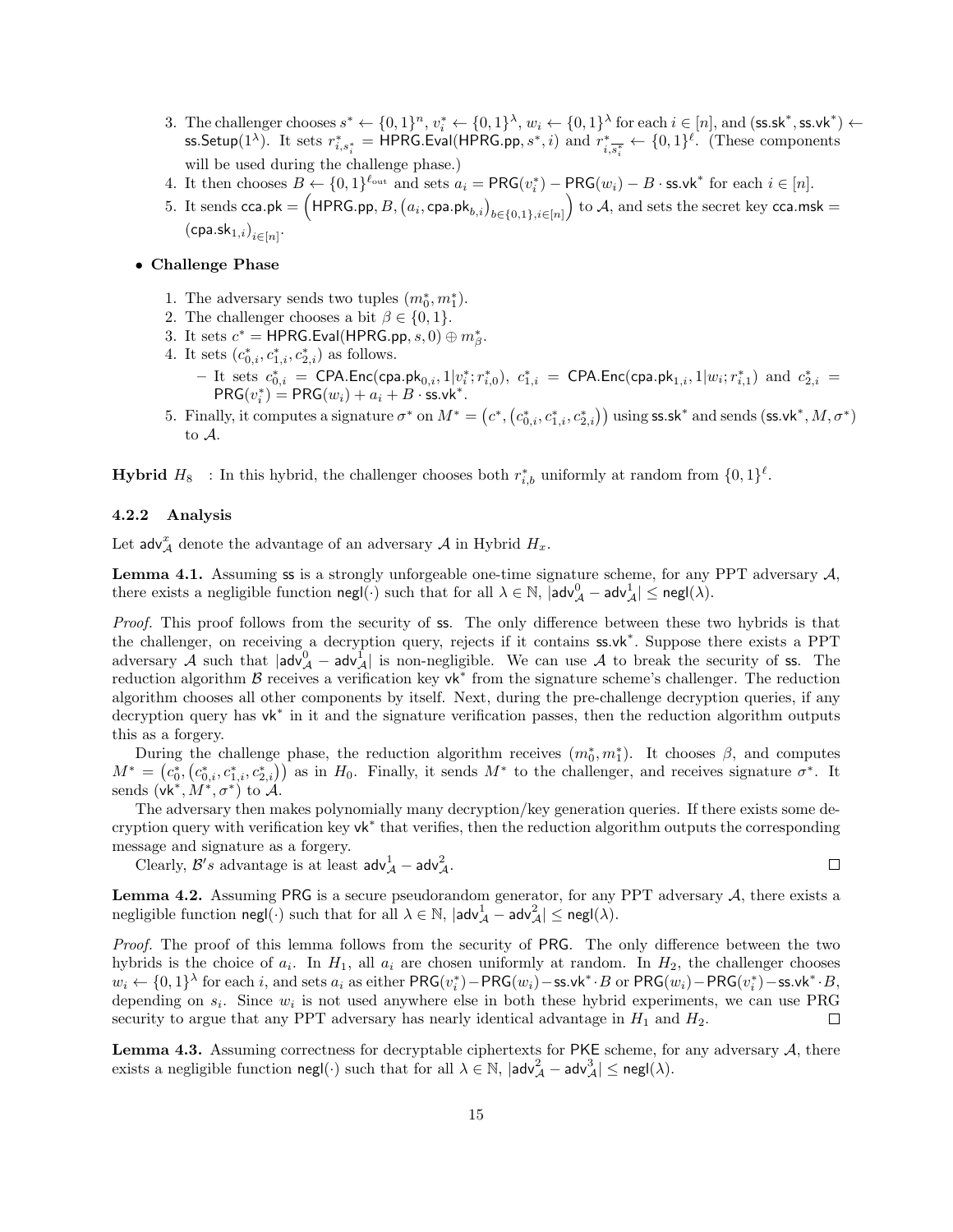Proof. This is an information-theoretic step, and holds for all adversaries (not necessarily polynomial time). The only difference between these two hybrids is with respect to the decryption queries. In  $H_2$ , the challenger uses the routine PKE.Find to get a string d, and then checks if d is valid (using PKE.Check). In  $H_3$ , the challenger uses PKE.Find-1 to compute the string  $d$ . In fact, one can prove a more general statement: note that PKE.Find corresponds to PKE.Find-1 with last input set to be  $0<sup>n</sup>$ . We can show that for any two strings  $s^*$  and  $s'$ , decryption using PKE. Find-1( $\cdot, \cdot, s^*$ ) is statistically indistinguishable from decryption using PKE.Find-1( $\cdot, \cdot, \cdot, s'$ ). For simplicity, we will present indistinguishability of  $H_2$  and  $H_3$ , where in  $H_2$ , the challenger uses PKE.Find for decryption queries.

We will argue that with overwhelming probability, for any decryption query ct, either PKE.Find and PKE. Find-1 output the same  $d$ , or they output  $d$  and  $d'$  respectively but PKE. Check rejects both. In particular, it suffices to show that there exists a negligible function negl(·) such that for all  $\lambda \in \mathbb{N}$ ,  $s^* \in [n]$  and ss.vk<sup>\*</sup>, the following event's probability (denoted by p, parameterized by  $s^*$  and  $ss \, v \, k^*$ ) is at most negl( $\lambda$ ):

$$
\text{ct} = (\text{s } \text{s } \text{.} \text{ v}, (c_0, (c_0, i, c_1, i, c_2, i)), \sigma), \text{s } \text{s } \text{.} \text{ v } \text{k } + \text{s } \text{s } \text{.} \text{ v } \text{k } + \text{RFG} \text{.} \text{ .} \text{ P } \text{ R } \text{ G } \text{.} \text{ P } \text{ R } \text{ G } \text{.} \text{ P } \text{ R } \text{ G } \text{.} \text{ P } \text{ R } \text{ B } \text{.} \text{ P } \text{ R } \text{ B } \text{.} \text{ P } \text{.} \text{ P } \text{.} \text{ P } \text{.} \text{ P } \text{.} \text{ P } \text{.} \text{ P } \text{.} \text{ P } \text{.} \text{ P } \text{.} \text{ P } \text{.} \text{ P } \text{.} \text{ P } \text{.} \text{ P } \text{.} \text{ P } \text{.} \text{ P } \text{.} \text{ P } \text{.} \text{ P } \text{.} \text{ P } \text{.} \text{ P } \text{.} \text{ P } \text{.} \text{ P } \text{.} \text{ P } \text{.} \text{ P } \text{.} \text{ P } \text{.} \text{ P } \text{.} \text{ P } \text{.} \text{ P } \text{.} \text{ P } \text{.} \text{ P } \text{.} \text{ P } \text{.} \text{ P } \text{.} \text{ P } \text{.} \text{ P } \text{.} \text{ P } \text{.} \text{ P } \text{.} \text{ P } \text{.} \text{ P } \text{.} \text{ P } \text{.} \text{ P } \text{.} \text{ P } \text{.} \text{ P } \text{.} \text{ P } \text{.} \text{ P } \text{.} \text{ P } \text{.} \text{ P } \text{.} \text{ P } \text{.} \text{ P } \text{.} \text{ P } \text{.} \text{ P } \text{.} \text{ P } \text{.} \text{ P } \text{.} \text{ P } \text{.} \text{ P } \text{.} \text{ P } \text{.} \text{ P } \text{.} \text{ P } \text
$$

where the probability is over the random coins used in  $\text{PredE}_{\text{CCA}}$ . Setup. Now,  $p \leq p_0 + p_1$ , where  $p_b$  is defined as the following event's probability:

 ∃ct s.t. ct = (ss.vk,(c0,(c0,i, c1,i, c2,i)), σ),ss.vk 6= ss.vk<sup>∗</sup> PKE.Find(pk,sk, ct) = d PKE.Find-1(pk,sk<sup>0</sup> , ct, s<sup>∗</sup> ) = d 0 i : first index s.t. s ∗ <sup>i</sup> = 1, d<sup>i</sup> = b, d<sup>0</sup> <sup>i</sup> = b PKE.Check(pk, ct, d) 6= PKE.Check(pk, ct, d<sup>0</sup> ) HPRG.pp ← HPRG.Setup(1<sup>λ</sup> , 1 ` ), B ← {0, 1} `out v ∗ i , w<sup>i</sup> ← {0, 1} λ , a<sup>i</sup> = (PRG(v ∗ i ) − PRG(wi)) · (−1)<sup>s</sup> ∗ <sup>i</sup> − B · ss.vk<sup>∗</sup> , (cpa.pkb,i, cpa.skb,i) ← CPA.Enc(1<sup>λ</sup> ) sk = (cpa.sk0,i) i ,sk<sup>0</sup> = cpa.sk<sup>s</sup> ∗ i ,i i 

We will show that  $p_b \leq$  negl( $\cdot$ ) for both  $b \in \{0, 1\}$ . To prove this, let us first consider the following event:

$$
p_{\mathsf{PRG}} = \Pr\left[\exists \alpha_1, \alpha_2 \in \{0, 1\}^\lambda, i \in [n], \text{ss.vk s.t. } \mathsf{PRG}(\alpha_1) = \mathsf{PRG}(\alpha_2) + a_i + B \cdot \mathsf{ss.vk}\right]
$$

where the probability is over the choice of  $B \leftarrow \{0,1\}^{\ell_{\text{out}}}$  and  $v_i^*, w_i \leftarrow \{0,1\}^{\lambda}$ . Then  $p_b \leq p_{\text{PRG}} + p'_b$ , where  $p'_b$  is like  $p'_b$ , except for an additional condition that  $\forall \gamma, \delta, \text{PRG}(\gamma) \neq \text{PRG}(\delta) + a_i + B \cdot \text{ss.vk}$ . It is formally defined as the following event's probability:

$$
\left[\begin{array}{c} \exists \texttt{ct s.t.}\\ \texttt{ct = (ss.vk, (}c_0, (c_{0,i}, c_{1,i}, c_{2,i})), \sigma ), \texttt{ss.vk} \neq \texttt{ss.vk}^*\\ \texttt{PKE.Find}(\texttt{pk},\texttt{sk},\texttt{ct}) = d\\ \texttt{PKE.Find-1(pk, sk', ct, s^*) = d'}\\ i: \texttt{first index s.t.} \ s_i^* = 1, d_i = b, d_i' = \overline{b}\\ \forall \gamma, \delta, \texttt{PRG}(\gamma) \neq \texttt{PRG}(\delta) + a_i + B \cdot \texttt{ss.vk}\\ \texttt{PKE.Check}(\texttt{pk},\texttt{ct},d) \neq \texttt{PKE.Check}(\texttt{pk},\texttt{ct},d') \end{array}\right] \begin{array}{c} \exists \texttt{ct s.t.}\\ \texttt{HPRG}.\texttt{Step} \leftarrow \texttt{HPRG}.\texttt{Setup}(1^\lambda,1^\ell), B \leftarrow \{0,1\}^{\ell_{\texttt{out}}}\\ v_i^*, w_i \leftarrow \{0,1\}^\lambda, \\ v_i^*, w_i \leftarrow \{0,1\}^\lambda, \\ (c \texttt{pa}.\texttt{pk}_{b,i}, c \texttt{pa}.\texttt{sk}_{b,i}) \leftarrow \{0,1\}^{\delta^*} - B \cdot \texttt{ss.vk^*}, \\ (c \texttt{pa}.\texttt{pk}_{b,i}, c \texttt{pa}.\texttt{sk}_{b,i}) \leftarrow \texttt{CPA}.\texttt{Enc}(1^\lambda)\\ \forall \gamma, \delta, \texttt{PRG}(\gamma) \neq \texttt{PRG}.\texttt{Check}(\texttt{pk},\texttt{ct},d') \end{array}\right]
$$

Hence, it suffices to show that  $p_{\mathsf{PRG}} \le \mathsf{negl}(\lambda)$ ,  $p'_0 \le \mathsf{negl}(\lambda)$  and  $p'_1 \le \mathsf{negl}(\lambda)$ .

Claim 4.1.  $p_{PRG} \leq \text{negl}(\lambda)$ .

 $\lceil$  $\frac{1}{2}$  $\overline{1}$  $\overline{1}$  $\overline{1}$  $\overline{1}$ 

*Proof.* We will prove a stronger statement: for all  $ss.wk^*, s^*$  and  ${v_i, w_i}_{i \in [n]}$ , the following probability is at most  $n \cdot 2^{-\lambda}$ :

$$
\Pr\left[\begin{array}{l} \exists \; \gamma, \delta \in \{0,1\}^\lambda, i \in [n], \text{s.s.}\mathsf{vk} \neq \text{s.s.}\mathsf{vk}^* \; \text{s.t.} \\ \mathsf{PRG}(\gamma) = \mathsf{PRG}(\delta) + (\mathsf{PRG}(v_i) - \mathsf{PRG}(w_i)) \cdot (-1)^{s_i^*} + B \cdot \text{s.s.}\mathsf{vk} \end{array}\right]
$$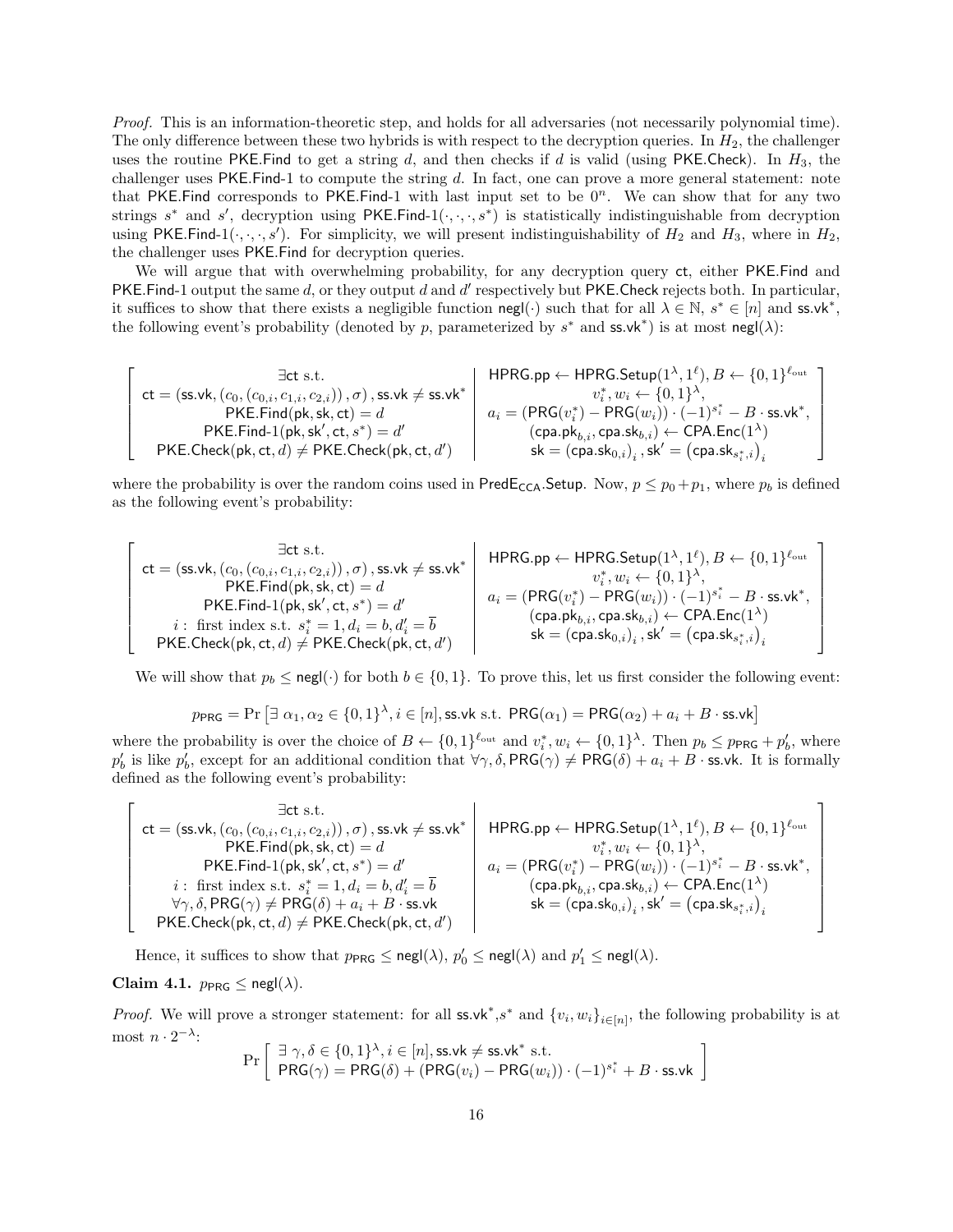where the probability is over the choice of B. Fix any integer  $i \in [n]$ . Consider the following sets.

$$
S = \{ \text{PRG}(x) : x \in \{0, 1\}^{\lambda} \}
$$
  
\n
$$
S^- = \{ \text{PRG}(x) - \text{PRG}(y) - (\text{PRG}(v_i) - \text{PRG}(w_i)) \cdot (-1)^{s_i^*} : x, y \in \{0, 1\}^{\lambda} \}
$$
  
\n
$$
S_{\text{vk}}^- = \{ (\text{PRG}(x) - \text{PRG}(y) - (\text{PRG}(v_i) - \text{PRG}(w_i)) \cdot (-1)^{s_i^*} ) / (\text{ss.vk} - \text{ss.vk}^*) : x, y \in \{0, 1\}^{\lambda}, \text{ss.vk} \in \{0, 1\}^{\ell_{\text{vk}}} \}
$$

The set S has size at most  $2^{\lambda}$ . As a result, the set S<sup>-</sup> has size at most  $2^{2\lambda}$ . Finally, the set  $S_{\nu k}^-$  has size at most  $2^{2\lambda+\ell_{\rm wk}}$ . If we choose a uniformly random element from  $\{0,1\}^{\ell_{\rm out}} \equiv \{0,1\}^{3\lambda+\ell_{\rm wk}}$ , then this element falls in  $S_{\scriptscriptstyle{\mathsf{vk}}}^-$  with probability at most  $2^{-\lambda}$ . This concludes our proof.  $\Box$ 

## Claim 4.2.  $p'_0 = 0$ .

*Proof.* This follows from the definitions of PKE.Find, PKE.Find-1 and  $p'_0$ . Note that PKE.Find sets  $d_i = 0$ only if the decrypted value  $1|v_i$  satisfies  $PRG(v_i) = c_{2,i}$ , and PKE. Find-1 sets  $d_i = 1$  only if the decrypted value  $1|w_i$  satisfies  $PRG(w_i) + a_i + B \cdot ss.\mathsf{vk} = c_{2,i}$ . This, together with the requirement in  $p'_0$  that  $\forall \gamma, \delta$ ,  $PRG(\gamma) \neq PRG(\delta) + a_i + B \cdot \text{ss.vk},$  implies that  $p'_0 = 0$ . П

**Claim 4.3.** Assuming correctness for decryptable ciphertexts ,  $p'_1 = 0$ .

Proof Intuition. We will first present an overview of the proof, and discuss a subtle but important point in the construction/proof.

Let  $E'_1$  denote the event corresponding to  $p'_1$ . For this event to happen, there exists an index i such that  $s_i^* = 1$ , and the i<sup>th</sup> iteration of both PKE. Find and PKE. Find-1 fail to find a signal (that is, either the decryption fails, or the PRG check fails). Let  $d$  be the string output by PKE. Find, and  $d'$  the string output by PKE.Find-1 (therefore  $d_i = \overline{d'_i} = 1$ ). We need to show that PKE.Check outputs  $\perp$  for both d and d'. Suppose PKE. Check does not output  $\perp$  for d. Then, this means that there exists a v such that  $c_{1,i}$  is a PKE encryption of  $1|v$  and  $PRG(v) + a_i + B \cdot ss.w = c_{2,i}$ . In this case, the  $i^{th}$  iteration of PKE. Find-1 should set  $d'_{i} = 1$ , which is a contradiction.

The other case, where PKE. Check does not output  $\perp$  for d', is similar. This means there exists v, x such that  $c_{0,i}$  is an encryption of  $1|v$  for attribute x,  $C(x) = 1$  and  $PRG(v) = c_{2,i}$ . Using perfect correctness of the PKE scheme, we can argue that PKE.Find should have set  $d_i = 0$ , which is a contradiction.

*Proof.* Suppose  $s_i^* = 1$ ,  $d_i = 1$ ,  $d'_i = 0$ , and PKE. Check outputs different value for both d and d'. Let  $\widetilde{r_i}$  = HPRG.Eval(HPRG.pp, d, i),  $\widetilde{r_i}'$  = HPRG.Eval(HPRG.pp, d', i),  $m \leftarrow \textsf{CPA}$ .Recover(cpa.pk<sub>1,i</sub>,  $c_{1,i}, \widetilde{r_i}$ ),  $m' \leftarrow \textsf{CPA}$ . CPA.Recover(cpa.pk<sub>0,*i*</sub>, c<sub>0,*i*</sub>,  $\widetilde{r_i}'$ ). Since PKE.Check outputs different values for d and d', it does not output ⊥ for at least one of them in the  $i<sup>th</sup>$  iteration. We will consider two cases.

Case 1: PKE. Check does not output  $\perp$  for d in the  $i^{th}$  iteration: As a result,  $m = 1|v, c_{1,i} = \textsf{CPA}$ . Enc(cpa.pk<sub>1,i</sub>,  $m; \tilde{r}_i$  and PRG(v) +  $a_i + B \cdot$  ss.vk =  $c_{2,i}$ . This means that CPA.Dec(sk<sub>1,i</sub>,  $c_{1,i}$ ) = 1|v (by perfect correctness of the PKE decryption algorithm). However, this means  $d_i' = 1$  (by definition of PKE.Find-1). Hence Case 1 cannot occur.

Case 2: PKE. Check does not output  $\perp$  for d' in the i<sup>th</sup> iteration: As a result,  $m = 1|v, c_{0,i} = \text{CPA}$ . Enc(cpa. pk<sub>0,i</sub>, m;  $\overline{\tilde{r}_i}$ ), and PRG(v) =  $c_{2,i}$ . This means that CPA.Dec(cpa.sk<sub>0,i</sub>,  $c_{0,i}$ ) = 1|v (since we have perfect correctness for PredE decryption).However, by definition of PKE.Find,  $d_i = 0$ . Hence Case 2 cannot occur. for PredE decryption).However, by definition of PKE.Find,  $d_i = 0$ . Hence Case 2 cannot occur.

 $\Box$ 

<span id="page-16-0"></span>**Lemma 4.4.** Assuming PKE is IND-CPA secure, for any PPT adversary  $A$ , there exists a negligible function  $\mathsf{negl}(\cdot)$  such that for all  $\lambda \in \mathbb{N}$ ,  $|\mathsf{adv}^3_{\mathcal{A}} - \mathsf{adv}^4_{\mathcal{A}}| \leq \mathsf{negl}(\lambda)$ .

*Proof.* The only difference in the two hybrids is with respect to the challenge ciphertext. In  $H_3$ , the challenger sets  $c_{1,i}^*$  to be encryption of  $0^{\lambda+1}$  for all  $i \in [n]$  such that  $s_i^* = 0$ . In  $H_4$ , the challenger sets  $c_{1,i}^*$  to be encryption of  $1|w_i$ . Note that the decryption queries require  $\text{cpa}.\text{sk}_{1,i}$  only if  $s_i^* = 1$ . As a result, using the IND-CPA security of PKE, it follows that the two hybrids are computationally indistinguishable.  $\Box$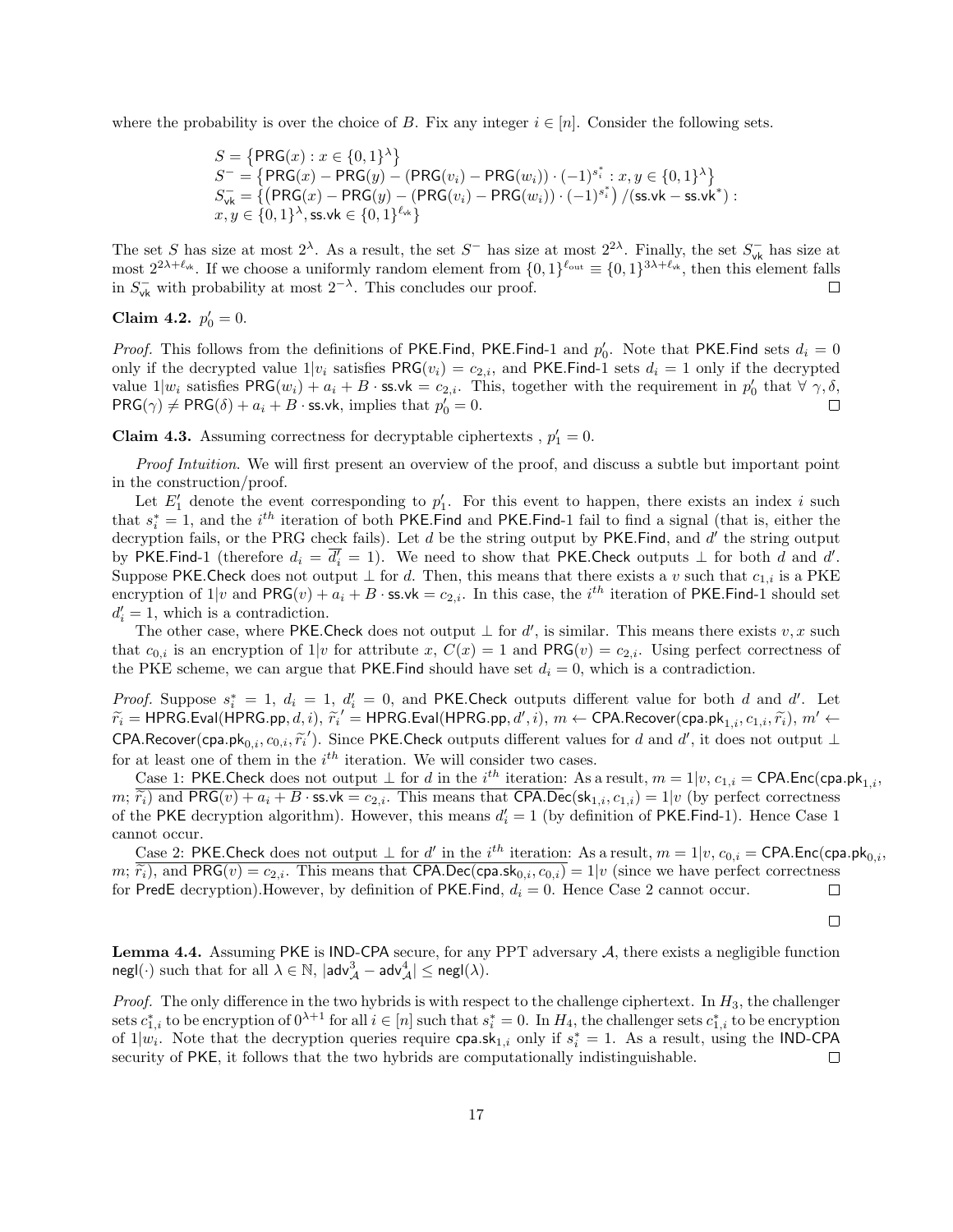**Lemma 4.5.** Assuming PKE is IND-CPA secure, for any PPT adversary  $A$ , there exists a negligible function  $\mathsf{negl}(\cdot)$  such that for all  $\lambda \in \mathbb{N}$ ,  $|\mathsf{adv}^4_{\mathcal{A}} - \mathsf{adv}^5_{\mathcal{A}}| \leq \mathsf{negl}(\lambda).$ 

*Proof.* The proof of this lemma is similar to the proof of the previous lemma (Lemma [4.4\)](#page-16-0). In  $H_4$ , the challenger sets  $c_{0,i}^*$  to be encryption of  $0^{\lambda+1}$  for all  $i \in [n]$  such that  $s_i^* = 1$ . In  $H_5$ , the challenger sets  $c_{0,i}^*$ to be encryption of  $1|w_i$ . Note that the decryption queries require cpa.sk<sub>0,i</sub> only if  $s_i^* = 0$ . As a result, using the IND-CPA security of PKE, it follows that the two hybrids are computationally indistinguishable.  $\Box$ 

**Lemma 4.6.** Assuming correctness for decryptable ciphertexts for PKE scheme, for any adversary  $A$ , there exists a negligible function  $\mathsf{negl}(\cdot)$  such that for all  $\lambda \in \mathbb{N}$ ,  $|\mathsf{adv}^5_{\mathcal{A}} - \mathsf{adv}^6_{\mathcal{A}}| \leq \mathsf{negl}(\lambda)$ .

Proof. This proof is similar to the proof of Lemma [4.3.](#page-14-0) In particular, recall that the proof of Lemma [4.3](#page-14-0) works for any  $s^*$ ,  $s'$ , and note that PKE. Find-2 simply corresponds to PKE. Find-1( $\cdot$ ,  $\cdot$ ,  $\cdot$ ,  $1^n$ ).  $\Box$ 

**Lemma 4.7.** 
$$
adv_{\mathcal{A}}^{6} = adv_{\mathcal{A}}^{7}
$$
.

*Proof.* This follows from the definition of the two hybrids. The only difference between  $H_6$  and  $H_7$  is that the variable names  $v_i^*$  and  $w_i$  are swapped if  $s_i^* = 1$ . As a result, any adversary has identical advantage in both hybrids.  $\Box$ 

**Lemma 4.8.** Assuming HPRG satisfies Definition [3.1,](#page-8-2) for any PPT adversary  $A$ , there exists a negligible function  $\mathsf{negl}(\cdot)$  such that for all  $\lambda \in \mathbb{N}$ ,  $|\mathsf{adv}_{\mathcal{A}}^7 - \mathsf{adv}_{\mathcal{A}}^8| \leq \mathsf{negl}(\lambda)$ .

*Proof.* Suppose there exists a PPT adversary A such that  $|\text{adv}_{\mathcal{A}}^7 - \text{adv}_{\mathcal{A}}^8| = \epsilon$ . We will use A to build a PPT reduction algorithm  $\beta$  that breaks the security of HPRG.

The reduction algorithm first receives HPRG.pp and  $(r_0^*, (r_{b,i}^*)_{i \in [n], b \in \{0,1\}})$ from the challenger. It  $\text{choose } \{v_i^*,w_i\}, \text{(ss.st*, ss.vk^*), \text{sets } \{a_i\}, \text{choose } B \leftarrow \{0,1\}^{\ell_{\text{out}}}, \left\{(\texttt{cpa}.\texttt{pk}_{b,i}, \texttt{cpa}.\texttt{sk}_{b,i}) \leftarrow \textsf{PredE}.\textsf{Setup}(1^\lambda)\right\}$ and sends  $\left(\mathsf{HPRG.pp},B,(a_i,\mathsf{cpa.pk}_{b,i})\right)$  to  $\mathcal A.$  Next, it receives decryption queries, which can be handled using  $\{\textsf{cpa}.\textsf{sk}_{1,i}\}$  (as in  $H_6/H_7$ ). For the challenge ciphertext, it chooses  $\beta \leftarrow \{0,1\}$ , sets  $c_0^* = m_b^* \oplus r_0^*$ , computes  $c_{0,i}^* = \mathsf{CPA}.\mathsf{Enc}(\mathsf{cpa}.\mathsf{pk}_{0,i},1|v_i^*;r_{0,i}^*),~c_{1,i}^* = \mathsf{CPA}.\mathsf{Enc}(\mathsf{cpa}.\mathsf{pk}_{1,i},1|w_i;r_{1,i}^*),~c_{2,i}^* = \mathsf{PRG}(v_i^*) = \mathsf{PRG}(w_i^*) + a_i + b_i$ B · ss.vk<sup>\*</sup> and finally computes a signature on  $(c^*, (c^*_{0,i}, c^*_{1,i}, c^*_{2,i}))$ . It sends the ciphertext to the adversary. The post-challenge queries are handled as the pre-challenge queries. Finally, the adversary sends its guess β'. If  $\beta \neq \beta'$ , the reduction algorithm guesses that all  $r_{b,i}^*$  are uniformly random. This reduction algorithm has advantage  $\epsilon$  in the hinting PRG security game.  $\Box$ 

**Lemma 4.9.** For any adversary  $A$ ,  $\mathsf{adv}^8_{\mathcal{A}} = 0$ .

*Proof.* Note that in hybrid  $H_9$ , there is no information about  $m_\beta$  in the challenge ciphertext, since  $c_0^*$  is uniformly random and the  ${c_{0,i}^*}$  components are encryptions to attribute  $x_0^*$ . Hence, there is no information about  $\beta$  in the challenge ciphertext, and any adversary has zero advantage in  $H_9$ .  $\Box$ 

## 5 CCA Secure Predicate Encryption Scheme

Let PredE = (PredE.Setup, PredE.Enc, PredE.KeyGen, PredE.Dec) be a predicate encryption scheme with randomness-decryptable ciphertexts and one-sided security against chosen plaintext attacks, PKE = (CPA.Setup, CPA.Enc, CPA.Dec) an IND-CPA secure public key encryption scheme with randomness-decryptable ciphertexts,  $S =$  (ss. Setup, ss. Sign, ss. Verify) a strongly unforgeable one time signature scheme and HPRG = (HPRG.Setup, HPRG.Eval) a hinting PRG scheme. We will assume both our encryption schemes have message space  $\{0,1\}^{\lambda+1}$ . Let  $\ell_{\text{PredE}}(\cdot)$  be a polynomial repesenting the number of bits of randomness used by PredE.Enc,  $\ell_{\text{PKE}}(\cdot)$  the number of random bits used by CPA.Enc, and  $\ell_{\text{vk}}(\cdot)$  the size of verification keys output by ss. Setup. For simplicity of notation, we will assume  $\ell(\cdot) = \ell_{\text{PredE}}(\cdot) = \ell_{\text{PKE}}(\cdot),^8 \ell_{\text{out}}(\lambda) = \ell_{\text{vk}}(\lambda) + 3\lambda$  $\ell(\cdot) = \ell_{\text{PredE}}(\cdot) = \ell_{\text{PKE}}(\cdot),^8 \ell_{\text{out}}(\lambda) = \ell_{\text{vk}}(\lambda) + 3\lambda$  $\ell(\cdot) = \ell_{\text{PredE}}(\cdot) = \ell_{\text{PKE}}(\cdot),^8 \ell_{\text{out}}(\lambda) = \ell_{\text{vk}}(\lambda) + 3\lambda$  and  $\text{PRG}_{\lambda}: \{0,1\}^{\lambda} \to \{0,1\}^{\ell_{\text{out}}(\lambda)}$  a family of secure pseudorandom generators.

<span id="page-17-0"></span><sup>&</sup>lt;sup>8</sup> Alternatively, we could set  $\ell$  to be max of these two polynomials.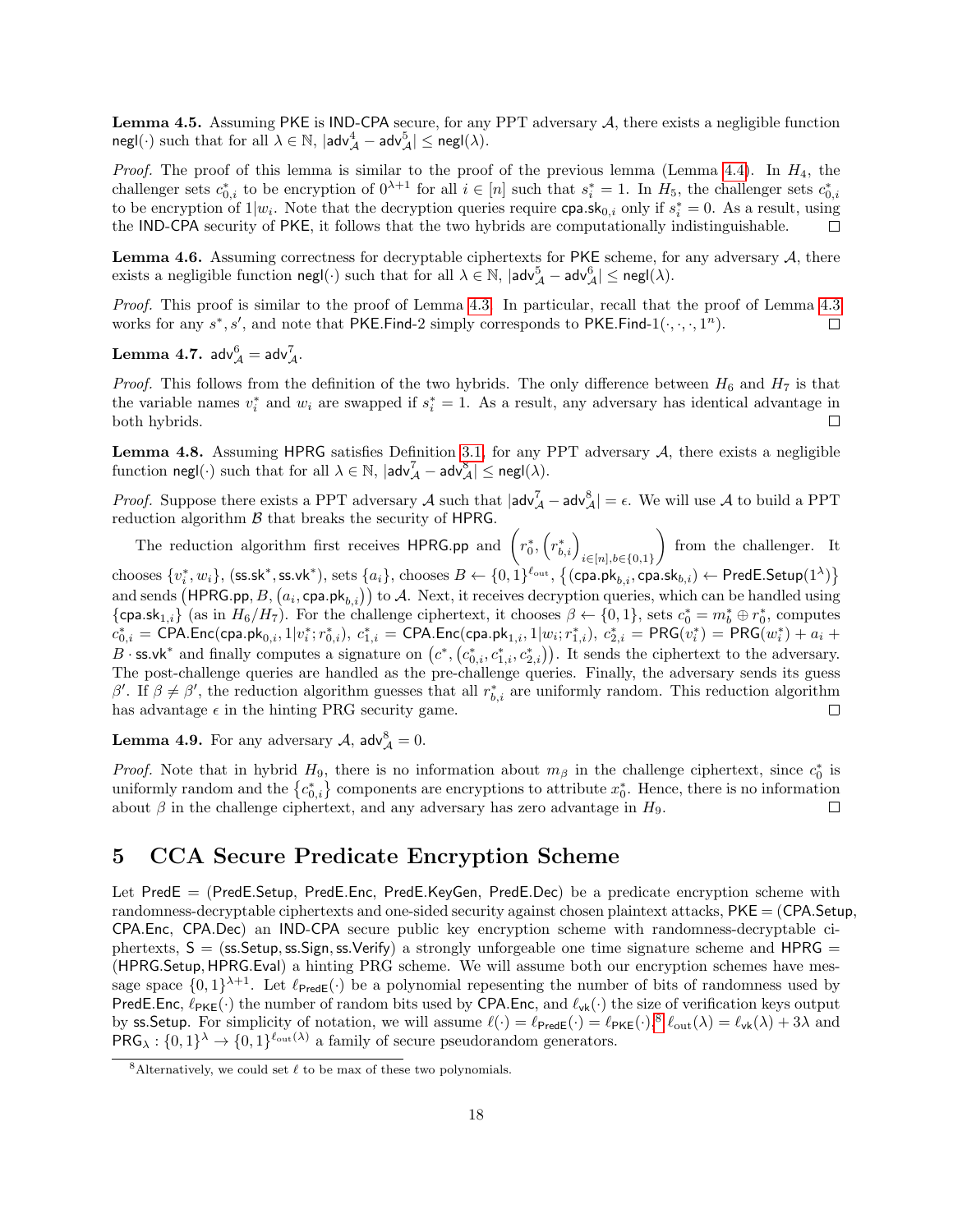We will now describe our CCA-one-sided secure predicate encryption scheme  $PredE_{CCA} = (PredE_{CCA}.$ Setup, PredE<sub>CCA</sub>.Enc, PredE<sub>CCA</sub>.KeyGen, PredE<sub>CCA</sub>.Dec) with message space  $\mathcal{M}_\lambda = \{0,1\}^{\ell(\lambda)}$ . For simplicity of notation, we will skip the dependence of  $\ell$  and  $\ell_{\text{out}}$  on  $\lambda$ .

- PredE<sub>CCA</sub>.Setup(1<sup> $\lambda$ </sup>): The setup algorithm first chooses (HPRG.pp, 1<sup>n</sup>)  $\leftarrow$  HPRG.Setup(1 $\lambda$ , 1 $\ell$ ). Next it chooses  $n$  different <code>PredE</code> keys and <code>PKE</code> keys. Let (<code>pred.msk<sub>i</sub>, <code>pred.pk</code><sub>i</sub>)  $\leftarrow$  <code>PredE.Setup(1^), (cpa.sk<sub>i</sub>, cpa.pk<sub>i</sub>)  $\leftarrow$ </code></code> **CPA.Setup**(1<sup> $\lambda$ </sup>) for each  $i \in [n]$ . It then chooses  $a_i \leftarrow \{0,1\}^{\ell_{\text{out}}}$  for each  $i \in [n]$  and  $B \leftarrow \{0,1\}^{\ell_{\text{out}}}$ . It  $\text{sets pc.cca.pk} = \Big(\textsf{HPRG.pp}, B, (a_i, \textsf{pred.pk}_i, \textsf{cpa.pk}_i)_{i \in [n]}\Big) \text{ and pc.cca.msk} = \big(\textsf{pred.msk}_i, \textsf{cpa-sk}_i\big)_{i \in [n]}.$
- $\mathsf{PredE_{CCA}}.\mathsf{Enc}(\mathsf{pe.cca}.\mathsf{pk}, m, x) \colon \mathsf{Let} \ \mathsf{pe.cca}.\mathsf{pk} = \Big(\mathsf{HPRG}.\mathsf{pp}, B, (a_i, \mathsf{pred}.\mathsf{pk}_i, \mathsf{cpa}.\mathsf{pk}_i)_{i \in [n]}\Big). \ \ \mathsf{The \ encryption}$ algorithm first chooses  $s \leftarrow \{0,1\}^n$ . It sets  $c_0 = \text{HPRG.Eval}(\text{HPRG.pp}, s, 0) \oplus m$ . Next, it chooses signature keys (ss.sk, ss.vk)  $\leftarrow$  ss. Setup(1<sup> $\lambda$ </sup>). For each  $i \in [n]$ , it chooses  $v_i \leftarrow \{0,1\}^{\lambda}$  and  $r_i \leftarrow \{0,1\}^{\ell}$ , sets  $\widetilde{r}_i$  = HPRG.Eval(HPRG.pp, s, i) and does the following:
	- If  $s_i = 0$ , it sets  $c_{0,i}$  = PredE.Enc(pred.pk<sub>i</sub>, 1 $|v_i, x; \tilde{r}_i\rangle$ ,  $c_{1,i}$  = CPA.Enc(cpa.pk<sub>i</sub>,  $0^{\lambda+1}; r_i\rangle$ ) and  $c_{2,i}$  =  $BBC(x_i)$  $PRG(v_i)$ .
	- If  $s_i = 1$ , it sets  $c_{0,i} = \text{PredE}.\text{Enc}(\text{pred}.pk_i, 0^{\lambda+1}, x; r_i)$ ,  $c_{1,i} = \text{CPA}.\text{Enc}(\text{cpa}.pk_i, 1|v_i; \tilde{r_i})$  and  $c_{2,i} = \text{DPC}(v_i) + c_{i+1}B$  or  $v_k = 9$  $PRG(v_i) + a_i + B \cdot \text{ss.vk.}^9$  $PRG(v_i) + a_i + B \cdot \text{ss.vk.}^9$ .

Finally, it sets  $M=\left(c_0,\left(c_{0,i},c_{1,i},c_{2,i}\right)_{i\in[n]}\right)$ , computes  $\sigma\leftarrow\mathsf{ss}.{\sf Sign}(\mathsf{ss}.\mathsf{sk},M)$  and outputs  $(\mathsf{ss}.\mathsf{vk},M,\sigma)$ as the ciphertext.

 $\mathsf{PredE_{CCA}}. \mathsf{KeyGen}(\mathsf{pe.cca.msk}, C)$ : Let  $\mathsf{pe.cca.msk} = (\mathsf{pred.msk}_i, \mathsf{cpa.sk}_i)_{i \in [n]}.$  The key generation algorithm computes  $\mathsf{pred}.\mathsf{sk}_i \leftarrow \mathsf{PredE}.\mathsf{KeyGen}(\mathsf{pred}.\mathsf{msk}_i,C) \text{ and outputs } \mathsf{pe}.\mathsf{cca}.\mathsf{sk} = \left(C, (\mathsf{pred}.\mathsf{sk}_i)_{i \in [n]}\right).$ 

 $\mathsf{PredEC_{CA}}.\mathsf{Dec}(\mathsf{pe.cca}.\mathsf{sk}, \mathsf{pe.cca}.\mathsf{pk}, \mathsf{pe.cca.ct})\colon \mathrm{Let}$  the ciphertext  $\mathsf{pe.cca.ct}$  be parsed as  $\left(\mathsf{ss.vk}, \left(c_0, M=(c_{0,i}, c_{1,i}, c_{2,i})_{i\in [n]}\right), \sigma_{\mathsf{ex},i}\right)$ and pe.cca.sk =  $(C,(\text{pred}.sk_i)_{i\in[n]})$ . The decryption algorithm first verifies the signature  $\sigma$ . It checks if ss.Verify(ss.vk,  $M, \sigma$ ) = 1, else it outputs  $\perp$ .

Next, the decryption algorithm computes  $d = \mathsf{Find}(\mathsf{pe.cca}.\mathsf{pk}, \mathsf{pe.cca}.\mathsf{sk}, \mathsf{pe.cca.ct})$  (where Find is defined in Figure [5\)](#page-18-1), and outputs Check(pe.cca.pk, pe.cca.ct,  $C, d$ ) (where Check is defined in Figure [6\)](#page-19-0).

Find(pe.cca.pk, pe.cca.sk, pe.cca.ct)

 $\textbf{InputStream:} \ \text{Public Key pecca.pk} = \Big( \textsf{HPRG.pp}, B, (a_i, \textsf{pred.pk}_i, \textsf{cpa.pk}_i)_{i \in [n]} \Big)$ Secret Key <code>pe.cca.sk</code>  $=$   $(\mathsf{pred}.{\sf sk}_i)_{i \in [n]}$ Ciphertext pe.cca.ct =  $\left($  ss.vk,  $\left( c_0, M = \left( c_{0,i}, c_{1,i}, c_{2,i} \right)_{i \in [n]} \right), \sigma \right)$ 

Output:  $d \in \{0,1\}^n$ 

• For each  $i \in [n]$ , do the following:

- 1. Let  $m_i = \text{PredE.Dec}(pred.sk_i, c_{0,i}).$
- 2. If  $m_i = 1|v_i$  and PRG( $v_i$ ) =  $c_{2,i}$ , set  $d_i = 0$ . Else set  $d_i = 1$ .
- Output  $d = d_1 d_2 \dots d_n$ .

#### <span id="page-18-1"></span>Figure 5: Routine Find

<span id="page-18-0"></span><sup>&</sup>lt;sup>9</sup>Here, we assume the verification key is embedded in  $\mathbb{F}_{2^{\ell_{\text{out}}}}$ , and the addition and multiplication are performed in  $\mathbb{F}_{2^{\ell_{\text{out}}}}$ .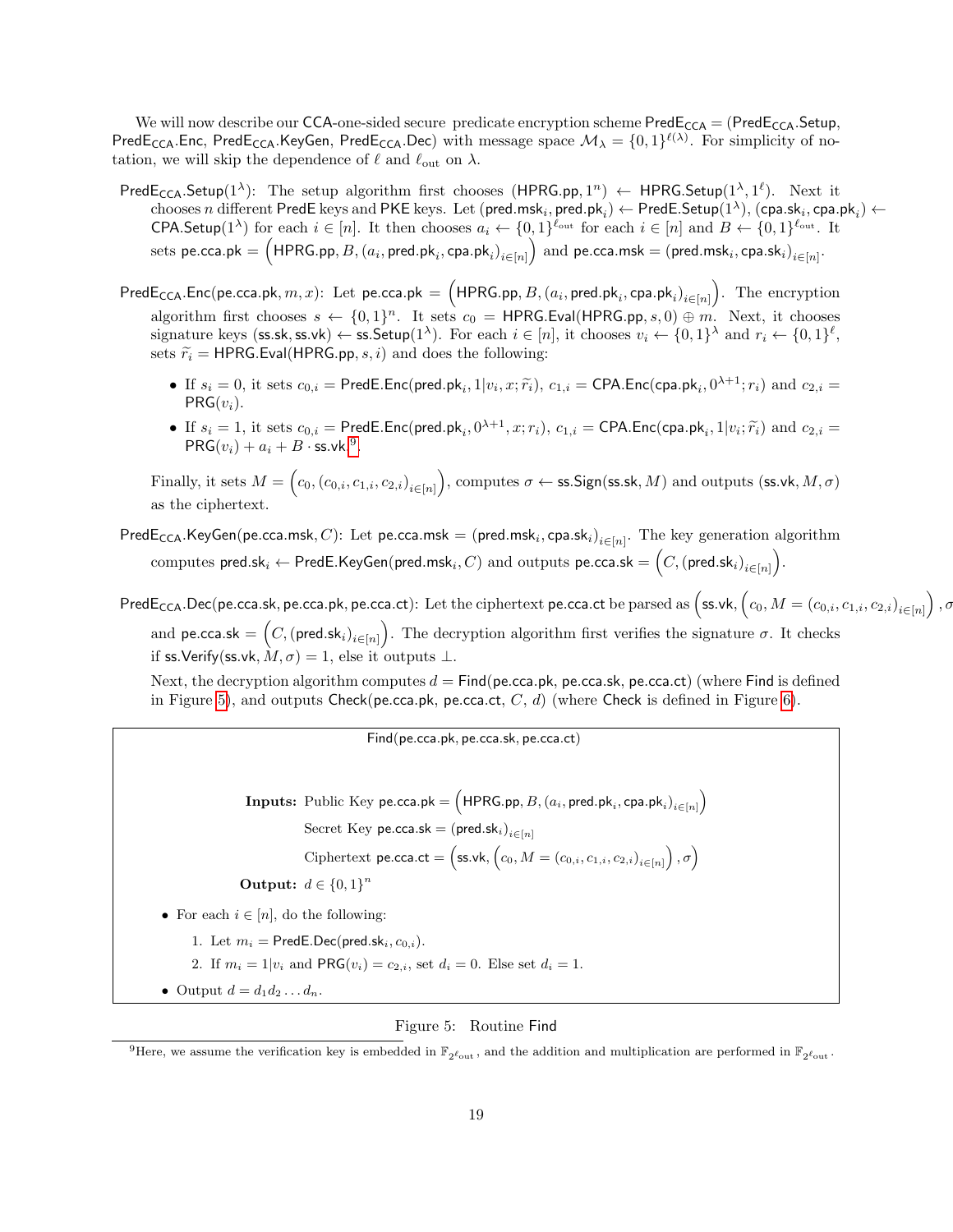$Check(pec.ca.pk, pec.ca.ct, C, d)$  $\textbf{InputStream:} \ \text{Public Key pecca.pk} = \left( \textsf{HPRG.pp}, B, (a_i, \textsf{pred.pk}_i, \textsf{cpa.pk}_i)_{i \in [n]} \right)$ Ciphertext pe.cca.ct =  $\left($  ss.vk,  $\left( c_0, M = \left( c_{0,i}, c_{1,i}, c_{2,i} \right)_{i \in [n]} \right), \sigma \right)$ Circuit  $C\in\mathcal{C}_\lambda$  $d \in \{0,1\}^n$ Output: msg  $\in \{0,1\}^{\ell}$ • Let flag = true. For  $i = 1$  to n, do the following: 1. Let  $\widetilde{r}_i = \text{HPRG.Eval}(\text{HPRG}.\text{pp}, d, i)$ . 2. If  $d_i = 0$ , let  $y \leftarrow$  PredE.Recover(pred.pk<sub>i</sub>,  $c_{0,i}$ ,  $\tilde{r}_i$ ). Perform the following checks. If any of the choose foil ast flag  $\pi$  false and suit leap. checks fail, set flag = false and exit loop.  $-y=(m, x)\neq\perp.$  $-C(x) = 1.$  $-$  PredE.Enc(pred.pk<sub>i</sub>,  $m, x; \tilde{r_i}$ ) =  $c_{0,i}$ .  $- m = 1|v$  and PRG(*v*) =  $c_{2,i}$ . 3. If  $d_i = 1$ , let  $m \leftarrow \text{CPA}$ .Recover(cpa.pk<sub>i</sub>,  $c_{1,i}$ ,  $\tilde{r}_i$ ). Perform the following checks. If any of the choose fail set flag – false and spit loop. checks fail, set flag = false and exit loop.  $- m ≠ ⊥$ .  $-$  CPA.Enc(cpa.pk<sub>i</sub>,  $m; \widetilde{r_i}$ ) =  $c_{1,i}$ .  $-m=1|v \text{ and } c_{2,i} = \text{PRG}(v) + a_i + B \cdot \text{ss.wk}.$ • If flag = true, output  $c_0 \oplus$  HPRG.Eval(HPRG.pp,  $d$ , 0). Else output  $\perp$ .

<span id="page-19-0"></span>Figure 6: Routine Check

## 5.1 Security Proof

The security proof works via a sequence of hybrid experiments, and the hybrid experiments are very similar to the ones used for the PKE construction.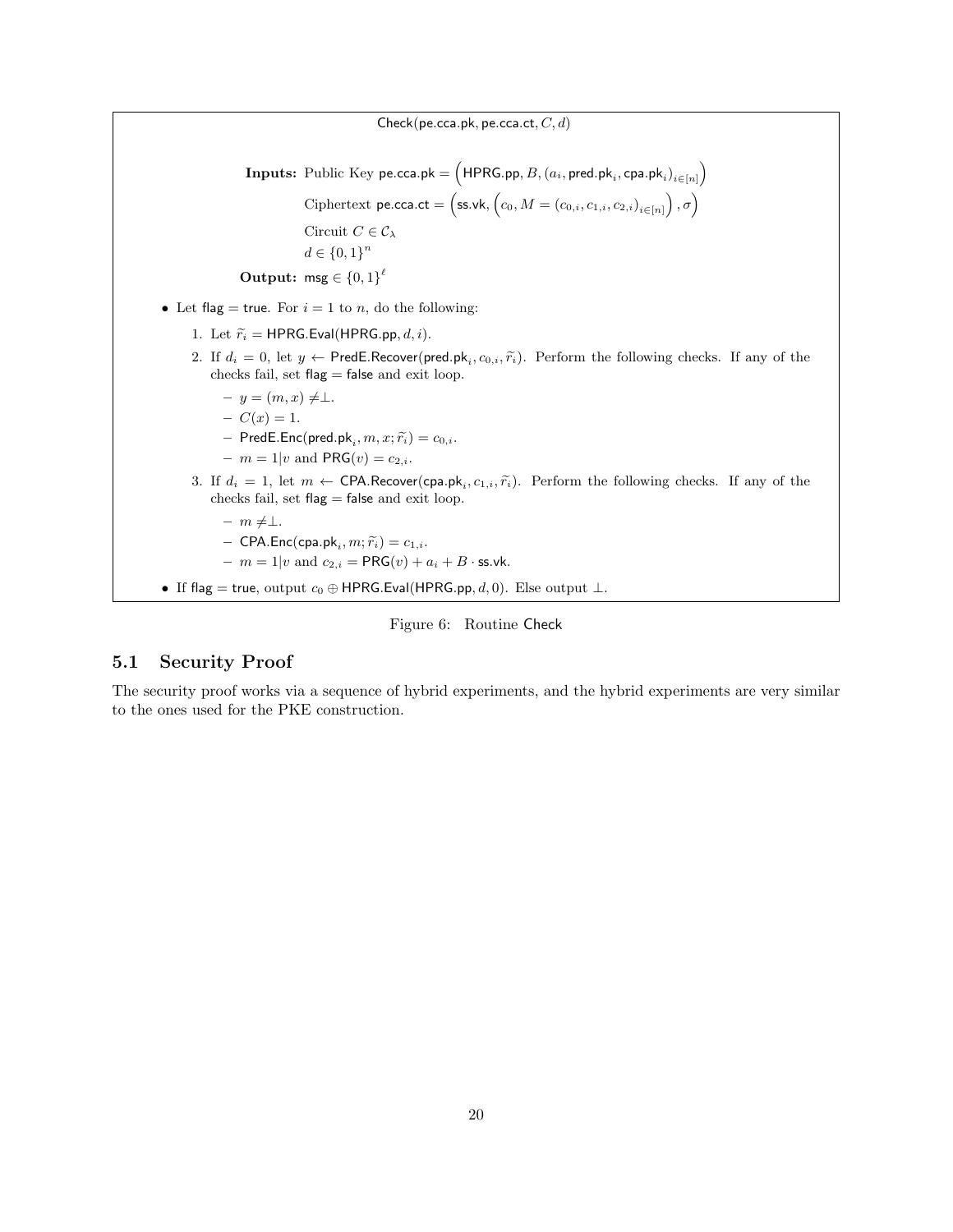We will now show that the above construction satisfies Definition [2.2.](#page-7-0) Our proof proceeds via a sequence of hybrids. First, we will describe all hybrids, and then show that the hybrids are computationally indistinguishable.

### 5.1.1 Hybrids

**Hybrid**  $H_0$  : This corresponds to the original security game (as described in Definition [2.2\)](#page-7-0).

- Setup Phase
	- 1. The challenger first chooses  $(HPRG, pp, 1^n) \leftarrow HPRG. Setup(1^{\lambda}, 1^{\ell}).$
	- 2. Next it chooses n different PredE keys and PKE keys. Let (pred.msk<sub>i</sub>, pred.pk<sub>i</sub>)  $\leftarrow$  PredE.Setup(1<sup> $\lambda$ </sup>),  $(\mathsf{cpa}.\mathsf{sk}_i, \mathsf{cpa}.\mathsf{pk}_i) \leftarrow \mathsf{CPA}.\mathsf{Setup}(1^\lambda) \text{ for each } i \in [n].$
	- 3. The challenger chooses  $s^* \leftarrow \{0,1\}^n$ ,  $v_i^* \leftarrow \{0,1\}^{\lambda}$  for each  $i \in [n]$ , and  $(sssk^*,ss\cdot k^*) \leftarrow$ ss.Setup(1<sup> $\lambda$ </sup>). It sets  $\tilde{r}_i^* = \text{HPRG.Eval}(HPRG.pp, s^*, i)$ . (These components will be used during the oballonge phase) the challenge phase.)
	- 4. It then chooses  $a_i \leftarrow \{0,1\}^{\ell_{\text{out}}}$  for each  $i \in [n]$  and  $B \leftarrow \{0,1\}^{\ell_{\text{out}}}$ .
	- 5. It sends  $\textsf{pe.cca}.\textsf{pk} = \Big(\textsf{HPRG.pp}, B, (a_i, \textsf{pred}.\textsf{pk}_i, \textsf{cpa}.\textsf{pk}_i)_{i \in [n]}\Big) \text{ to } \mathcal{A}, \text{ and sets the master secret key}$  $\mathsf{pe}.\mathsf{cca}.\mathsf{msk} = (\mathsf{pred}.\mathsf{msk}_i,\mathsf{cpa}.\mathsf{sk}_i)_{i \in [n]}.$

#### <span id="page-20-0"></span>• Pre-challenge Query Phase

- Decryption Queries
	- 1. For each query  $(\mathsf{ct} = (\mathsf{ss}.\mathsf{vk}, M = (c_0, (c_{0,i}, c_{1,i}, c_{2,i})_i), \sigma), C),$  the challenger first checks the signature  $\sigma$ .
	- 2. Next, it computes  $\mathsf{pe}.\mathsf{cca}.\mathsf{sk}_C \leftarrow \mathsf{PredE_{CCA}}.\mathsf{KeyGen}(\mathsf{msk},C).$  Let  $\mathsf{sk}_C = (\mathsf{sk}_{C,i})_{i \in [n]}.$
	- 3. The challenger first computes  $d = \text{Find (pe.cca.pk, pe.cca.sk}_C, pe.cca.ct)$ .
	- 4. Next, it outputs Check (pe.cca.pk, pe.cca.ct,  $C, d$ ).
- Key Generation Queries: For each query C, the challenger outputs the secret key pe.cca.sk $C =$  $PredE_{CCA}$ .KeyGen(pe.cca.msk,  $C$ ).

### • Challenge Phase

- 1. The adversary sends two tuples  $(x_0^*, m_0^*), (x_1^*, m_1^*)$  such that for all key queries C in the prechallenge query phase,  $C(x_0^*) = C(x_1^*) = 0$ .
- 2. The challenger chooses a bit  $\beta \in \{0,1\}$ .
- 3. It sets  $c^* = \text{HPRG.Eval}(\text{HPRG.pp}, s, 0) \oplus m^*_{\beta}$ .
- 4. It sets  $(c_{0,i}^*, c_{1,i}^*, c_{2,i}^*)$  as follows.
	- $-$  If  $s_i^* = 0$ , it sets  $c_{0,i}^* =$  PredE.Enc(pred.pk<sub>i</sub>, 1| $v_i^*, x_{\beta}^*$ ;  $\tilde{r}_i^*$ ),  $c_{1,i}^* \leftarrow$  CPA.Enc(cpa.pk<sub>i</sub>, 0<sup>λ+1</sup>) and  $e_i^* =$  PPC( $e_i^*$ )  $c_{2,i}^* = \text{PRG}(v_i^*).$
	- $-$  If  $s_i^* = 1$ , it sets  $c_{0,i}^*$  ← PredE.Enc(pred.pk<sub>i</sub>, 0<sup>λ+1</sup>,  $x_{\beta}^*$ ),  $c_{1,i}^* =$  CPA.Enc(cpa.pk<sub>i</sub>, 1|v<sub>i</sub><sup>\*</sup>;  $\widetilde{r}_i^*$ ) and  $c_i^* = \text{PRC}(v_i^*) + a_i + B$ , ss vk<sup>\*</sup>  $c_{2,i}^* = \textsf{PRG}(v_i^*) + a_i + B \cdot \textsf{ss}.\textsf{vk}^*.$
- 5. Finally, it computes a signature  $\sigma^*$  on  $M^* = (c^*, (c^*_{0,i}, c^*_{1,i}, c^*_{2,i}))$  using ss.sk<sup>\*</sup> and sends (ss.vk<sup>\*</sup>,  $M, \sigma^*$ ) to A.

### • Post-challenge Query Phase

- Decryption Queries These are handled as in the pre-challenge phase, with the restriction that all queries (ct, C) must satisfy that  $ct \neq ct^*$  or  $C(x_0^*) = C(x_1^*) = 0$ .
- $-$  Key Generation Queries These are handled as in the pre-challenge phase, with the restriction that all queries C must satisfy  $C(x_0^*) = C(x_1^*) = 0$ .
- Finally, the adversary sends its guess  $b$ .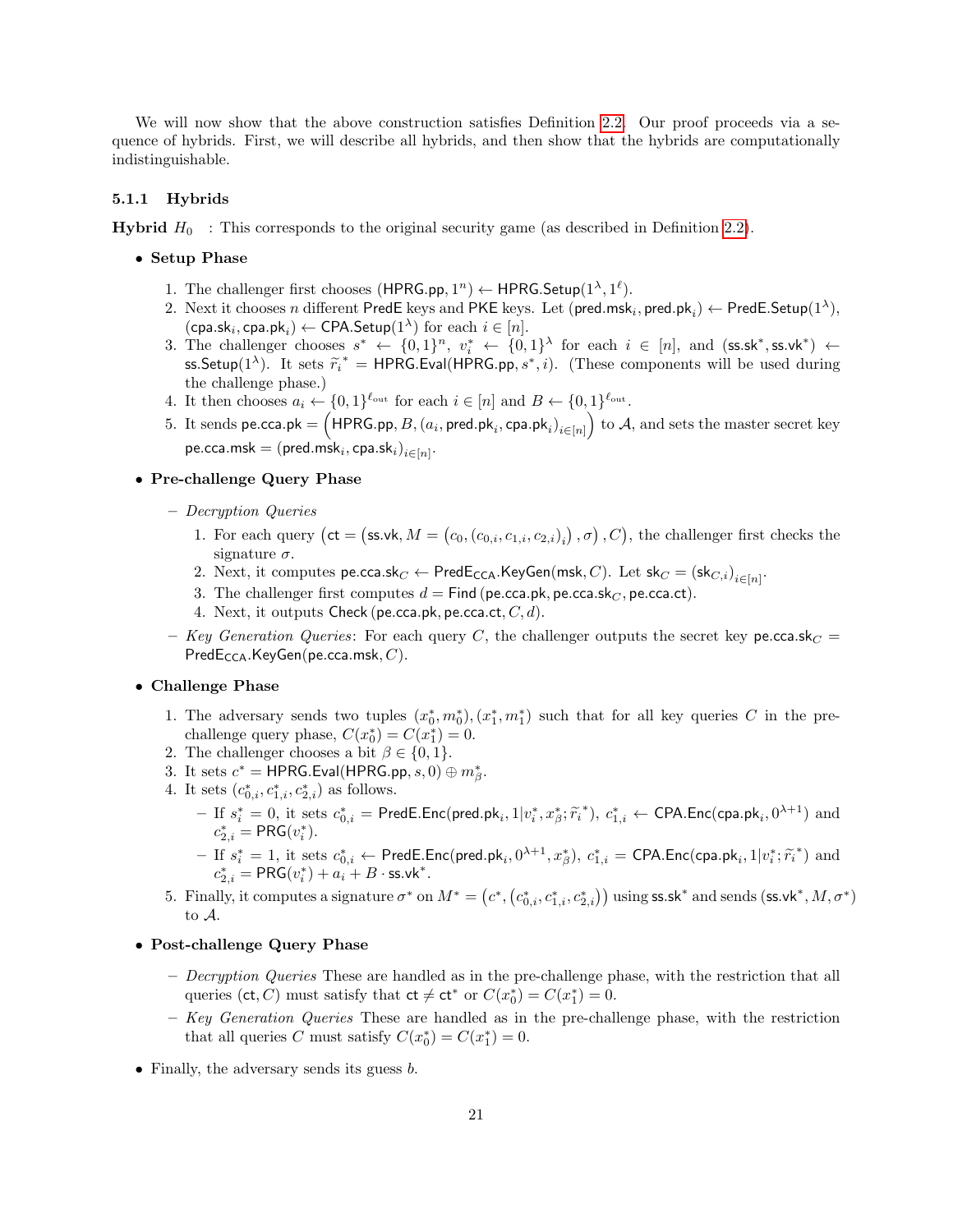**Hybrid**  $H_1$  : This hybrid is similar to the previous one, except that during the decryption queries, the challenger checks if  $ss.vk = ss.vk^*$ . If so, it rejects.

**Hybrid**  $H_2$  : In this hybrid, the challenger changes Step [4](#page-20-0) of the setup phase. It chooses uniformly random  $w_i \leftarrow \{0,1\}^{\lambda}$ , and sets  $a_i = \text{PRG}(v_i^*) - \text{PRG}(w_i) - \text{ss.wk}^* \cdot B$  if  $s_i^* = 0$ , else  $a_i = \text{PRG}(w_i) - \text{PRG}(v_i^*) - \text{ss.wk}^* \cdot B$ .

**Hybrid**  $H_3$ : This hybrid is similar to the previous one, except that the challenger modifies the way decryption queries are handled. Instead of using Find, the challenger uses Find-1 (defined in Figure [7\)](#page-21-0). The Find routine decrypts only the  $c_{0,i}$  values. If decryption works, it sets  $s_i = 0$ , else it sets  $s_i = 1$ . The Find-1 routine decrypts either  $c_{0,i}$  or  $c_{1,i}$ , depending on the i<sup>th</sup> bit of s<sup>\*</sup>. Note that the Check routine is identical in both experiments.

 $\mathsf{Find}\text{-}1(\mathsf{pe}.\mathsf{cca}.\mathsf{pk}, (\mathsf{pred}.\mathsf{sk}_i, \mathsf{cpa}.\mathsf{sk}_i)_{i \in [n]}$  ,  $\mathsf{pe}.\mathsf{cca}.\mathsf{ct}, s^*)$  $\textbf{InputStream:} \ \text{Public Key pecca.pk} = \Big( \textsf{HPRG.pp}, B, (a_i, \textsf{pred.pk}_i, \textsf{cpa.pk}_i)_{i \in [n]} \Big)$ Secret Keys (pred.sk<sub>i</sub>, cpa.sk<sub>i</sub>)<sub>i∈[n]</sub> Ciphertext pe.cca.ct =  $\left($  ss.vk,  $\left( c_0, M = \left( c_{0,i}, c_{1,i}, c_{2,i} \right)_{i \in [n]} \right), \sigma \right)$ String  $s^* \in \{0,1\}^n$ Output:  $d \in \{0,1\}^n$ • For each  $i \in [n]$ , do the following:  $-$  If  $s_i^* = 0$ , 1. Let  $m_i = \text{PredE.Dec}(pred.sk_i, c_{0,i}).$ 2. If  $m_i = 1|v_i$  and  $PRG(v_i) = c_{2,i}$ , set  $d_i = 0$ . Else set  $d_i = 1$ .  $-$  Else if  $s_i^* = 1$ , 1. Let  $m_i = \text{CPA.Dec}(\text{cpa.sk}_i, c_{1,i}).$ 2. If  $m_i = 1|v_i$  and  $PRG(v_i) + a_i + B \cdot ss.wk^* = c_{2,i}$ , set  $d_i = 1$ . Else set  $d_i = 0$ . • Output  $d = d_1 d_2 \dots d_n$ .

<span id="page-21-0"></span>Figure 7: Routine Find-1

**Hybrid**  $H_4$ : In this step, the challenger modifies the challenge ciphertext. For all  $i \in [n]$  such that  $s_i^* = 0$ , the challenger sets  $c_{1,i}^* \leftarrow \textsf{CPA}.\textsf{Enc}(\textsf{cpa}.\textsf{pk}, 1|w_i).$ 

**Hybrid**  $H_5$ : In this step, the challenger modifies the challenge ciphertext. For all  $i \in [n]$  such that  $s_i^* = 1$ , the challenger sets  $c_{0,i}^* \leftarrow \mathsf{PredE}.\mathsf{Enc}(\mathsf{pred}.\mathsf{pk}, 1| w_i, x_\beta^*).$ 

**Hybrid**  $H_6$  : This step is similar to the previous one, except for the decryption queries in the prechallenge/post-challenge phase. Instead of using Find-1, the challenger uses Find-2 (defined in Figure [8\)](#page-22-0). Note that this routine does not require any of the predicate encryption secret keys.

**Hybrid**  $H_7$ : This hybrid is identical to the previous one, and the only difference here is change of variable names. In particular, we will swap the variable names  $v_i^*$  and  $w_i$  if  $s_i^* = 1$ . This change affects the setup phase (where the  $a_i$  values are set), and the challenge phase (where we set  $c_{0,i}^*$  and  $c_{1,i}^*$ ). Also, we rename the  $\tilde{r}_i^*$  and  $r_i^*$  variables to  $r_{0,i}^*$  and  $r_{1,i}^*$ , depending on  $s_i^*$ . For clarity, we will present the entire setup phase and challenge phase below. Note that with this change, the challenger only uses  $s^*$  to set  $\tilde{r_i}^*$ .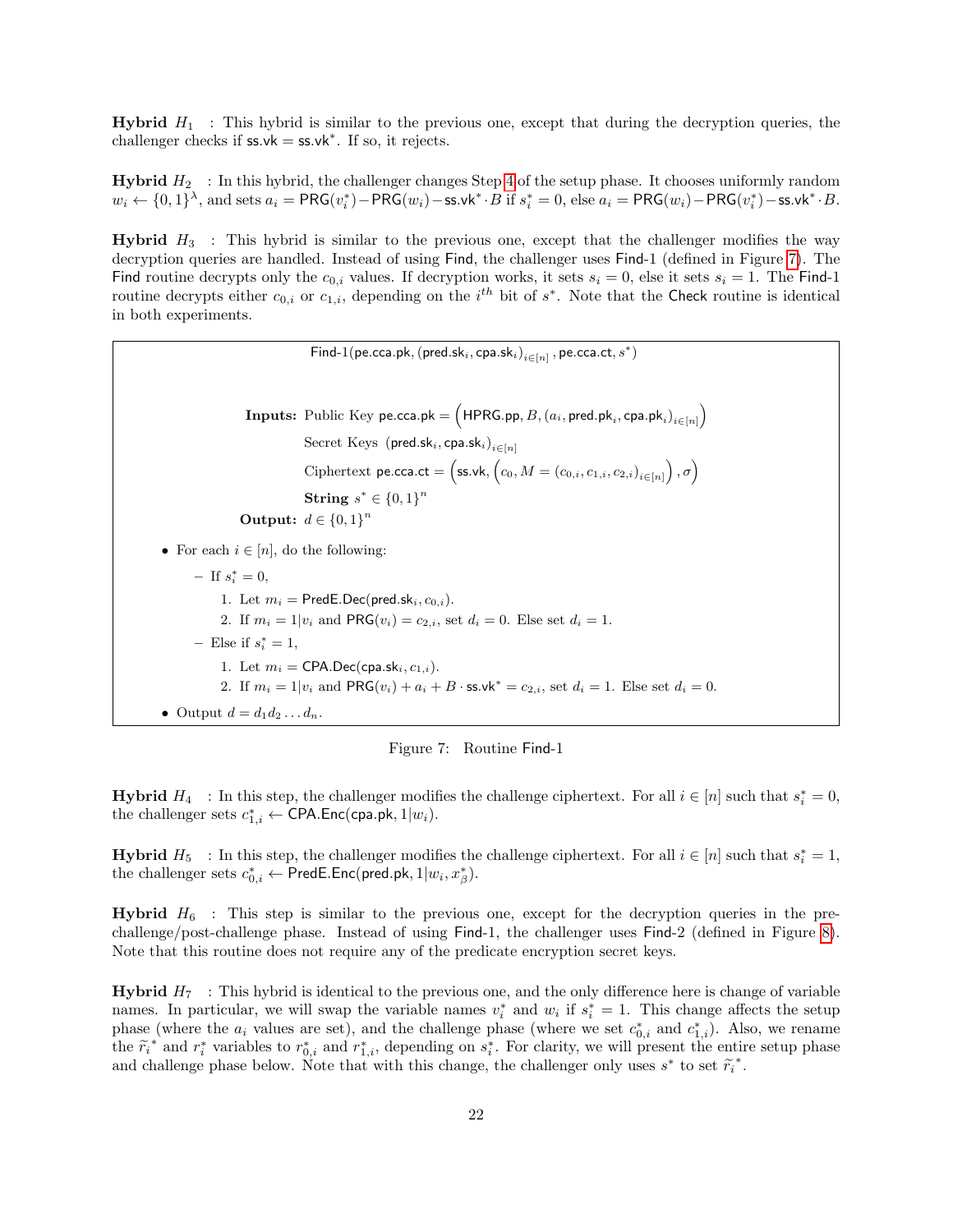Find-2(pe.cca.pk,  $(\mathsf{cpa}.\mathsf{sk}_i)_{i \in [n]}$ , pe.cca.ct)

 $\textbf{InputStream:} \ \text{Public Key pecca.pk} = \Big( \textsf{HPRG.pp}, B, (a_i, \textsf{pred.pk}_i, \textsf{cpa.pk}_i)_{i \in [n]} \Big)$ Secret Keys  $(\textsf{cpa}.\textsf{sk}_i)_{i \in [n]}$ 

Ciphertext pe.cca.ct =  $\left($  ss.vk,  $\left( c_0, M = \left( c_{0,i}, c_{1,i}, c_{2,i} \right)_{i \in [n]} \right), \sigma \right)$ 

Output:  $d \in \{0,1\}^n$ 

- For each  $i \in [n]$ , do the following:
	- 1. Let  $m_i = \text{CPA.Dec}(\text{cpa.sk}_i, c_{1,i}).$
	- 2. If  $m_i = 1|v_i$  and  $PRG(v_i) + a_i + B \cdot ss.wk^* = c_{2,i}$ , set  $d_i = 1$ . Else set  $d_i = 0$ .
- Output  $d = d_1 d_2 \dots d_n$ .

<span id="page-22-0"></span>Figure 8: Routine Find-2

## • Setup Phase

- 1. The challenger first chooses  $(HPRG, pp, 1^n) \leftarrow HPRG. Setup(1^{\lambda}, 1^{\ell}).$
- 2. Next it chooses n different PredE keys and PKE keys. Let (pred.msk<sub>i</sub>, pred.pk<sub>i</sub>)  $\leftarrow$  PredE.Setup(1<sup> $\lambda$ </sup>),  $(\mathsf{cpa}.\mathsf{sk}_i, \mathsf{cpa}.\mathsf{pk}_i) \leftarrow \mathsf{CPA}.\mathsf{Setup}(1^\lambda) \text{ for each } i \in [n].$
- 3. The challenger chooses  $s^* \leftarrow \{0,1\}^n$ ,  $v_i^* \leftarrow \{0,1\}^{\lambda}$ ,  $w_i \leftarrow \{0,1\}^{\lambda}$  for each  $i \in [n]$ , and  $(\textsf{ss}.\textsf{sk}^*,\textsf{ss}.\textsf{vk}^*) \leftarrow$  $\mathsf{ss}.\mathsf{Setup}(1^\lambda).$  It sets  $r_{i,s_i^*}^* = \mathsf{HPRG}.\mathsf{Eval}(\mathsf{HPRG}.\mathsf{pp},s^*,i)$  and  $r_{i,s_i^*}^*$  $\mathbf{a}_{i,\overline{s}_{i}^{*}} \leftarrow \{0,1\}^{\ell}$ . (These components will be used during the challenge phase.)
- 4. It then chooses  $B \leftarrow \{0,1\}^{\ell_{\text{out}}}$  and sets  $a_i = \text{PRG}(v_i^*) \text{PRG}(w_i) B \cdot \text{ss.vk}^*$  for each  $i \in [n]$ .
- 5. It sends  $\textsf{pe.cca}.\textsf{pk} = \Big(\textsf{HPRG.pp}, B, (a_i, \textsf{pred}.\textsf{pk}_i, \textsf{cpa}.\textsf{pk}_i)_{i\in[n]}\Big) \text{ to } \mathcal{A}, \text{ and sets the master secret key}$  $\mathsf{pe}.\mathsf{cca}.\mathsf{msk} = (\mathsf{pred}.\mathsf{msk}_i,\mathsf{cpa}.\mathsf{sk}_i)_{i \in [n]}.$

#### • Challenge Phase

- 1. The adversary sends two tuples  $(x_0^*, m_0^*), (x_1^*, m_1^*)$  such that for all key queries C in the prechallenge query phase,  $C(x_0^*) = C(x_1^*) = 0$ .
- 2. The challenger chooses a bit  $\beta \in \{0,1\}$ .
- 3. It sets  $c^* = \text{HPRG.Eval}(\text{HPRG.pp}, s, 0) \oplus m^*_{\beta}$ .
- 4. It sets  $(c_{0,i}^*, c_{1,i}^*, c_{2,i}^*)$  as follows.  $-$  It sets  $c_{0,i}^*$  = PredE.Enc(pred.pk<sub>i</sub>, 1 $|v_i^*, x_j^*, r_{0,i}^*|$ ,  $c_{1,i}^*$  = CPA.Enc(cpa.pk<sub>i</sub>, 1 $|w_i; r_{1,i}^*|$ ) and  $c_{2,i}^*$  =  $PRG(v_i^*) = PRG(w_i) + a_i + B \cdot ss.vk^*.$
- 5. Finally, it computes a signature  $\sigma^*$  on  $M^* = (c^*, (c^*_{0,i}, c^*_{1,i}, c^*_{2,i}))$  using ss.sk<sup>\*</sup> and sends (ss.vk<sup>\*</sup>,  $M, \sigma^*$ ) to A.

**Hybrid**  $H_8$  : In this hybrid, the challenger chooses both  $r_{b,i}^*$  uniformly at random from  $\{0,1\}^{\ell}$ .

**Hybrid**  $H_9$ : In this hybrid, the challenger computes  $\{c_{0,i}^*\}$  as encryptions for attribute  $x_0^*$ . As a result, the ciphertext contains no information about the bit  $\beta$  chosen by the challenger.

**Analysis** Let  $\text{adv}_{\mathcal{A}}^{x}$  denote the advantage of an adversary  $\mathcal{A}$  in Hybrid  $H_x$ .

**Lemma 5.1.** Assuming  $ss$  is a strongly unforgeable one-time signature scheme, for any PPT adversary  $A$ , there exists a negligible function  $\operatorname{negl}(\cdot)$  such that for all  $\lambda \in \mathbb{N}$ ,  $|\operatorname{adv}^0_{\mathcal{A}} - \operatorname{adv}^1_{\mathcal{A}}| \leq \operatorname{negl}(\lambda)$ .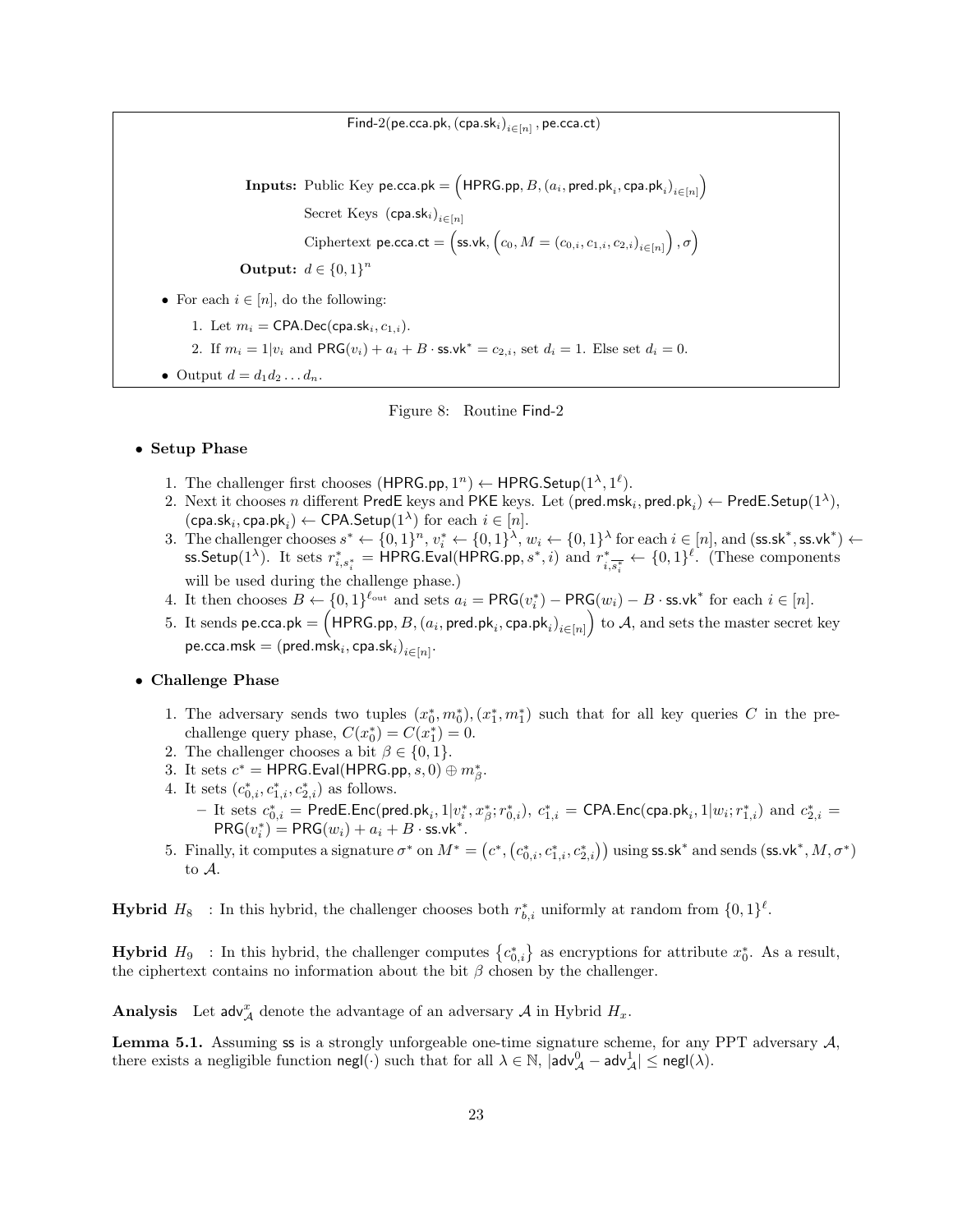Proof. This proof follows from the security of ss. The only difference between these two hybrids is that the challenger, on receiving a decryption query, rejects if it contains ss.vk<sup>∗</sup> . Suppose there exists a PPT adversary  $\hat{\mathcal{A}}$  such that  $|\text{adv}^0_{\hat{\mathcal{A}}} - \text{adv}^1_{\hat{\mathcal{A}}}|$  is non-negligible. We can use  $\hat{\mathcal{A}}$  to break the security of ss. The reduction algorithm  $\beta$  receives a verification key vk<sup>\*</sup> from the signature scheme's challenger. The reduction algorithm chooses all other components by itself. Next, during the pre-challenge decryption queries, if any decryption query has vk<sup>\*</sup> in it and the signature verification passes, then the reduction algorithm outputs this as a forgery.

During the challenge phase, the reduction algorithm receives  $(x_0^*, m_0^*)$  and  $(x_1^*, m_1^*)$ . It chooses  $\beta$ , and computes  $M^* = (c^*, (c^*_{0,i}, c^*_{1,i}, c^*_{2,i}))$  as in  $H_0$ . Finally, it sends  $M^*$  to the challenger, and receives signature  $\sigma^*$ . It sends  $(\mathsf{vk}^*, M^*, \sigma^*)$  to A.

The adversary then makes polynomially many decryption/key generation queries. If there exists some decryption query with verification key vk<sup>∗</sup> that verifies, then the reduction algorithm outputs the corresponding message and signature as a forgery.

Clearly,  $\mathcal{B}'s$  advantage is at least  $adv_{\mathcal{A}}^1 - adv_{\mathcal{A}}^2$ .

 $\lceil$  $\overline{1}$  $\overline{1}$  $\overline{1}$  $\overline{1}$  $\overline{1}$  $\overline{1}$  $\overline{1}$   $\Box$ 

**Lemma 5.2.** Assuming PRG is a secure pseudorandom generator, for any PPT adversary  $A$ , there exists a negligible function  $\mathsf{negl}(\cdot)$  such that for all  $\lambda \in \mathbb{N}$ ,  $|\mathsf{adv}^1_{\mathcal{A}} - \mathsf{adv}^2_{\mathcal{A}}| \leq \mathsf{negl}(\lambda).$ 

Proof. The proof of this lemma follows from the security of PRG. The only difference between the two hybrids is the choice of  $a_i$ . In  $H_1$ , all  $a_i$  are chosen uniformly at random. In  $H_2$ , the challenger chooses  $w_i \leftarrow \{0,1\}^{\lambda}$  for each i, and sets  $a_i$  as either  $PRG(v_i^*) - PRG(w_i) - ss.vk^* \cdot B$  or  $PRG(w_i) - PRG(v_i^*) - ss.vk^* \cdot B$ , depending on  $s_i$ . Since  $w_i$  is not used anywhere else in both these hybrid experiments, we can use PRG security to argue that any PPT adversary has nearly identical advantage in  $H_1$  and  $H_2$ .  $\Box$ 

<span id="page-23-0"></span>Lemma 5.3. Assuming correctness for decryptable ciphertexts for PredE and PKE schemes, for any adversary A, there exists a negligible function  $\mathsf{negl}(\cdot)$  such that for all  $\lambda \in \mathbb{N}$ ,  $|\mathsf{adv}^2_{\mathcal{A}} - \mathsf{adv}^3_{\mathcal{A}}| \leq \mathsf{negl}(\lambda)$ .

Proof. This is an information-theoretic step, and holds for all adversaries (not necessarily polynomial time). The only difference between these two hybrids is with respect to the decryption queries. In  $H_2$ , the challenger uses the routine Find to get a string d, and then checks if d is valid (using Check). In  $H_3$ , the challenger uses Find-1 to compute the string d. In fact, one can prove a more general statement: note that Find corresponds to Find-1 with last input set to be  $0^n$ . We can show that for any two strings  $s^*$  and  $s'$ , decryption using Find-1( $\cdot, \cdot, \cdot, s^*$ ) is statistically indistinguishable from decryption using Find-1( $\cdot, \cdot, s'$ ). For simplicity, we will present indistinguishability of  $H_2$  and  $H_3$ , where in  $H_2$ , the challenger uses Find for decryption queries.

We will argue that with overwhelming probability, for any decryption query  $(ct, C)$ , either Find and Find-1 output the same  $d$ , or they output  $d$  and  $d'$  respectively but Check rejects both. In particular, it suffices to show that there exists a negligible function negl(.) such that for all  $\lambda \in \mathbb{N}$ ,  $s^* \in [n]$  and ss.vk<sup>\*</sup>, the following event's probability (denoted by p, parameterized by  $s^*$  and  $ss.w^*$ ) is at most negl( $\lambda$ ):

$$
\text{ct} = (\text{ss}.\text{vk}, (c_0, (c_{0,i}, c_{1,i}, c_{2,i}))\,, \sigma) \\ \text{ss}.\text{vk} \neq \text{ss}.\text{vk}^* \\ \text{Find}(\text{pk}, \text{sk}, \text{ct}, s^*) = d' \\ \text{Check}(\text{pk}, \text{ct}, C, d) \neq \text{Check}(\text{pk}, \text{ct}, C, d') \\ \text{Check}(\text{pk}, \text{ct}, C, d, s)) \\ \text{f. } \\ \text{f. } \\ \text{f. } \\ \text{f. } \\ \text{f. } \\ \text{f. } \\ \text{f. } \\ \text{f. } \\ \text{f. } \\ \text{f. } \\ \text{f. } \\ \text{f. } \\ \text{f. } \\ \text{f. } \\ \text{g. } \\ \text{g. } \\ \text{h. } \\ \text{g. } \\ \text{h. } \\ \text{h. } \\ \text{h. } \\ \text{h. } \\ \text{h. } \\ \text{h. } \\ \text{h. } \\ \text{h. } \\ \text{h. } \\ \text{h. } \\ \text{h. } \\ \text{h. } \\ \text{h. } \\ \text{h. } \\ \text{h. } \\ \text{h. } \\ \text{h. } \\ \text{h. } \\ \text{h. } \\ \text{h. } \\ \text{h. } \\ \text{h. } \\ \text{h. } \\ \text{h. } \\ \text{h. } \\ \text{h. } \\ \text{h. } \\ \text{h. } \\ \text{h. } \\ \text{h. } \\ \text{h. } \\ \text{h. } \\ \text{h. } \\ \text{h. } \\ \text{h. } \\ \text{h. } \\ \text{h. } \\ \text{h. } \\ \text{h. } \\ \text{h. } \\ \text{h. } \\ \text{h. } \\ \text{h. } \\ \text{h. } \\ \text{h. } \\ \text{h. } \\ \text{h. } \\ \text{h. } \\ \text{h. } \\ \text{h. } \\ \text{h. } \\ \text{h. } \\ \text{h. } \\ \text{h. } \\ \text{h. } \\ \text{h. } \\ \text{h. } \\ \text{h. } \\ \text{h. } \\ \text{h. } \\ \text{h. } \\ \text{h. } \\ \text{h. } \\ \text{h. } \\ \text{h. } \\ \text{h. } \\ \text{h. } \\ \text{h.
$$

where the probability is over the random coins used in PredE<sub>CCA</sub>.Setup. Now,  $p \leq p_0 + p_1$ , where  $p_b$  is defined as the following event's probability: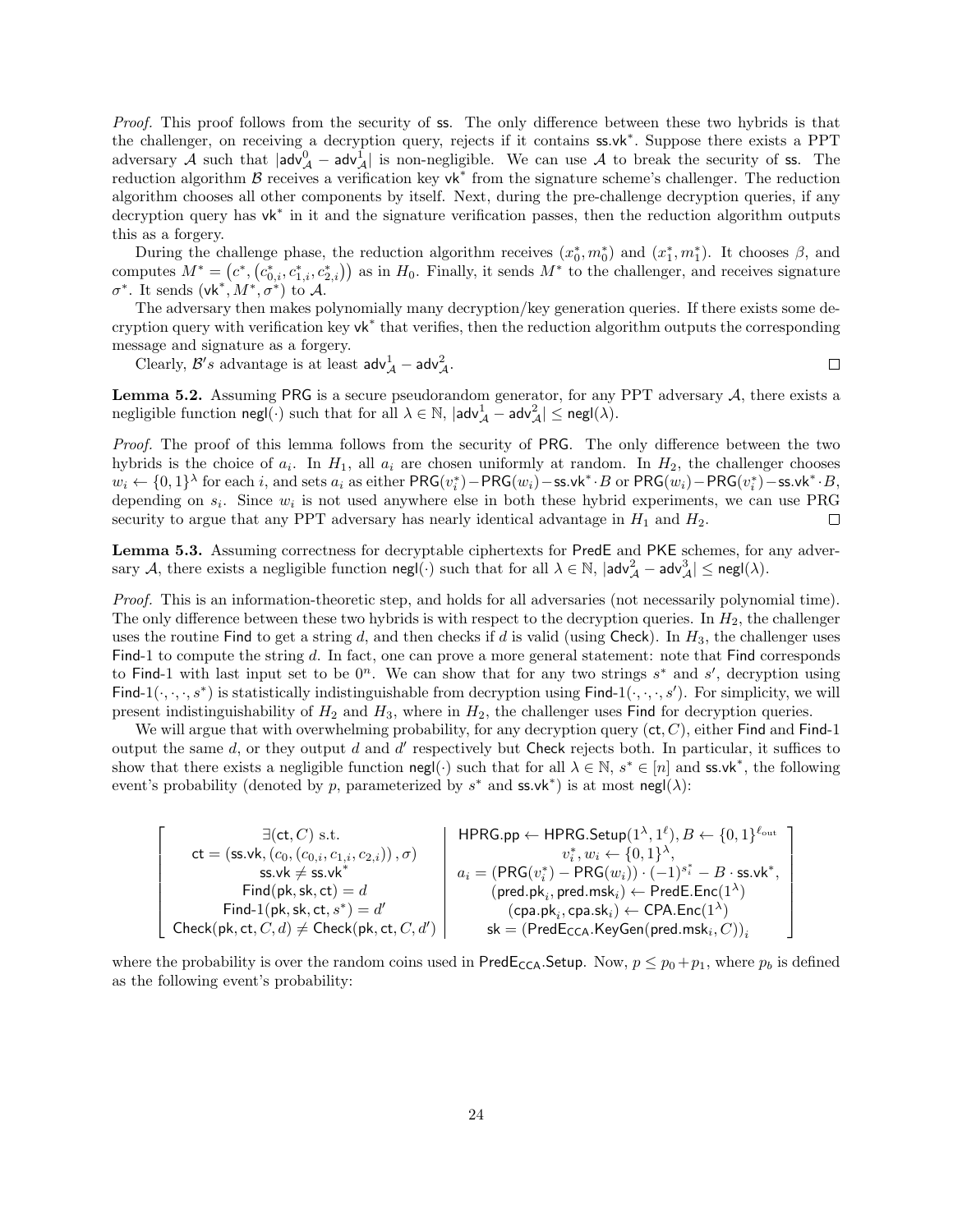$$
\text{ct} = (\text{s.s.vk}, (c_0, (c_0, i, c_{1,i}, c_{2,i})), \sigma) \\ \text{s.s.vk} \neq \text{s.s.vk}^* \\ \text{Find}(pk, sk, ct) = d \\ i: \text{ first index s.t. } s_i^* = 1, d_i = b, d_i' = \overline{b} \\ \text{Check}(pk, ct, C, d) \neq \text{Check}(pk, ct, C, d') \\
$$
\n
$$
\text{Check}(pk, ct, C, d) \neq \text{Check}(pk, ct, C, d') \\
$$
\n
$$
\text{Check}(pk, ct, C, d) \neq \text{Check}(pk, ct, C, d') \\
$$
\n
$$
\text{Check}(pk, ct, C, d) \neq \text{Check}(pk, ct, C, d') \\
$$
\n
$$
\text{Check}(pk, ct, C, d) \neq \text{Check}(pk, ct, C, d') \\
$$
\n
$$
\text{Check}(pk, ct, C, d) \neq \text{Check}(pk, ct, C, d')
$$
\n
$$
\text{Check}(pk, ct, C, d) \neq \text{Check}(pk, ct, C, d')
$$
\n
$$
\text{Check}(pk, ct, C, d) \neq \text{Check}(pk, ct, C, d')
$$
\n
$$
\text{Check}(pk, ct, C, d) \neq \text{Check}(pk, ct, C, d')
$$
\n
$$
\text{Check}(pk, ct, C, d) \neq \text{Check}(pk, ct, C, d')
$$

We will show that  $p_b \le \text{negl}(\cdot)$  for both  $b \in \{0,1\}$ . To prove this, let us first consider the following event:

$$
p_{\mathsf{PRG}} = \Pr\left[\exists \alpha_1, \alpha_2 \in \{0, 1\}^\lambda, i \in [n], \text{ss.vk s.t. } \mathsf{PRG}(\alpha_1) = \mathsf{PRG}(\alpha_2) + a_i + B \cdot \mathsf{ss.vk}\right]
$$

where the probability is over the choice of  $B \leftarrow \{0,1\}^{\ell_{\text{out}}}$  and  $v_i^*, w_i \leftarrow \{0,1\}^{\lambda}$ . Then  $p_b \leq p_{\text{PRG}} + p'_b$ , where  $p'_b$  is like  $p'_b$ , except for an additional condition that  $\forall \gamma, \delta, \text{PRG}(\gamma) \neq \text{PRG}(\delta) + a_i + B \cdot \text{ss.vk}$ . It is formally defined as the following event's probability:

$$
\text{ct} = (\text{sss.vk}, (c_0, (c_{0,i}, c_{1,i}, c_{2,i})) , \sigma) \\ \text{ssvk} \neq \text{ssvk}^* \\ \text{Find}(\text{pk}, \text{sk}, \text{ct}) = d \\ i: \text{ first index s.t. } s_i^* = 1, d_i = b, d_i' = \overline{b} \\ \text{Check}(\text{pk}, \text{ct}, C, d) \neq \text{Check}(\text{pk}, \text{ct}, C, d') \\ \text{Check}(\text{pk}, \text{ct}, C, d, c, C, d') \\
$$
\n
$$
\text{Check}(\text{pk}, \text{ct}, C, d) \neq \text{Check}(\text{pk}, \text{ct}, C, d') \\
$$
\n
$$
\text{Check}(\text{pk}, \text{ct}, C, d) \neq \text{Check}(\text{pk}, \text{ct}, C, d') \\
$$
\n
$$
\text{Check}(\text{pk}, \text{ct}, C, d) \neq \text{Check}(\text{pk}, \text{ct}, C, d') \\
$$
\n
$$
\text{Check}(\text{pk}, \text{ct}, C, d) \neq \text{Check}(\text{pk}, \text{ct}, C, d') \\
$$
\n
$$
\text{Check}(\text{pk}, \text{ct}, C, d) \neq \text{Check}(\text{pk}, \text{ct}, C, d')
$$
\n
$$
\text{Check}(\text{pk}, \text{ct}, C, d) \neq \text{Check}(\text{pk}, \text{ct}, C, d')
$$
\n
$$
\text{Check}(\text{pk}, \text{ct}, C, d) \neq \text{Check}(\text{pk}, \text{ct}, C, d')
$$
\n
$$
\text{Check}(\text{pk}, \text{ct}, C, d) \neq \text{Check}(\text{pk}, \text{ct}, C, d')
$$
\n
$$
\text{Check}(\text{pk}, \text{ct}, C, d) \neq \text{Check}(\text{pk}, \text{ct}, C, d')
$$
\n
$$
\text{Check}(\text{pk}, \text{ct}, C, d) \neq \text{Check}(\text{pk}, \text{ct}, C, d')
$$
\n
$$
\text{Check}(\text{pk}, \text{ct}, C, d) \neq \text{Check}(\text{pk}, \text{ct}, C, d')
$$
\n
$$
\text{Check}(\text{pk}, \text{pk}, \text{ct}, C
$$

Hence, it suffices to show that  $p_{\mathsf{PRG}} \le \mathsf{negl}(\lambda)$ ,  $p'_0 \le \mathsf{negl}(\lambda)$  and  $p'_1 \le \mathsf{negl}(\lambda)$ .

Claim 5.1.  $p_{PRG} \leq \text{negl}(\lambda)$ .

*Proof.* We will prove a stronger statement: for all  $ss.vk^*, s^*$  and  $\{v_i, w_i\}_{i \in [n]}$ , the following probability is at most  $n \cdot 2^{-\lambda}$ :

$$
\Pr\left[\begin{array}{l} \exists \; \gamma, \delta \in \{0,1\}^\lambda, i \in [n], \text{s.s.} \textsf{vk} \neq \textsf{ss.} \textsf{vk}^* \; \text{s.t.} \\ \textsf{PRG}(\gamma) = \textsf{PRG}(\delta) + (\textsf{PRG}(v_i) - \textsf{PRG}(w_i)) \cdot (-1)^{s^*_i} + B \cdot \textsf{ss.} \textsf{vk} \end{array}\right]
$$

where the probability is over the choice of B. Fix any integer  $i \in [n]$ . Consider the following sets.

$$
S = \{ \text{PRG}(x) : x \in \{0, 1\}^{\lambda} \}
$$
  
\n
$$
S^- = \{ \text{PRG}(x) - \text{PRG}(y) - (\text{PRG}(v_i) - \text{PRG}(w_i)) \cdot (-1)^{s_i^*} : x, y \in \{0, 1\}^{\lambda} \}
$$
  
\n
$$
S_{\text{vk}}^- = \{ (\text{PRG}(x) - \text{PRG}(y) - (\text{PRG}(v_i) - \text{PRG}(w_i)) \cdot (-1)^{s_i^*} ) / (\text{ss.vk} - \text{ss.vk}^*) : x, y \in \{0, 1\}^{\lambda}, \text{ss.vk} \in \{0, 1\}^{\ell_{\text{vk}}} \}
$$

The set S has size at most  $2^{\lambda}$ . As a result, the set S<sup>-</sup> has size at most  $2^{2\lambda}$ . Finally, the set  $S_{\nu k}^-$  has size at most  $2^{2\lambda+\ell_{\rm wk}}$ . If we choose a uniformly random element from  $\{0,1\}^{\ell_{\rm out}} \equiv \{0,1\}^{3\lambda+\ell_{\rm wk}}$ , then this element falls in  $S_{\scriptscriptstyle{\mathsf{vk}}}^-$  with probability at most  $2^{-\lambda}$ . This concludes our proof.  $\Box$ 

## Claim 5.2.  $p'_0 = 0$ .

*Proof.* This follows from the definitions of Find, Find-1 and  $p'_0$ . Note that Find sets  $d_i = 0$  only if the decrypted value  $1|v_i$  satisfies  $PRG(v_i) = c_{2,i}$ , and Find-1 sets  $d_i = 1$  only if the decrypted value  $1|w_i$ satisfies  $PRG(w_i) + a_i + B \cdot ss.\mathsf{vk} = c_{2,i}$ . This, together with the requirement in  $p'_0$  that  $\forall \gamma, \delta$ ,  $PRG(\gamma) \neq$  $PRG(\delta) + a_i + B \cdot \text{ss.vk},$  implies that  $p'_0 = 0$ .  $\Box$ 

**Claim 5.3.** Assuming correctness for decryptable ciphertexts ,  $p'_1 = 0$ .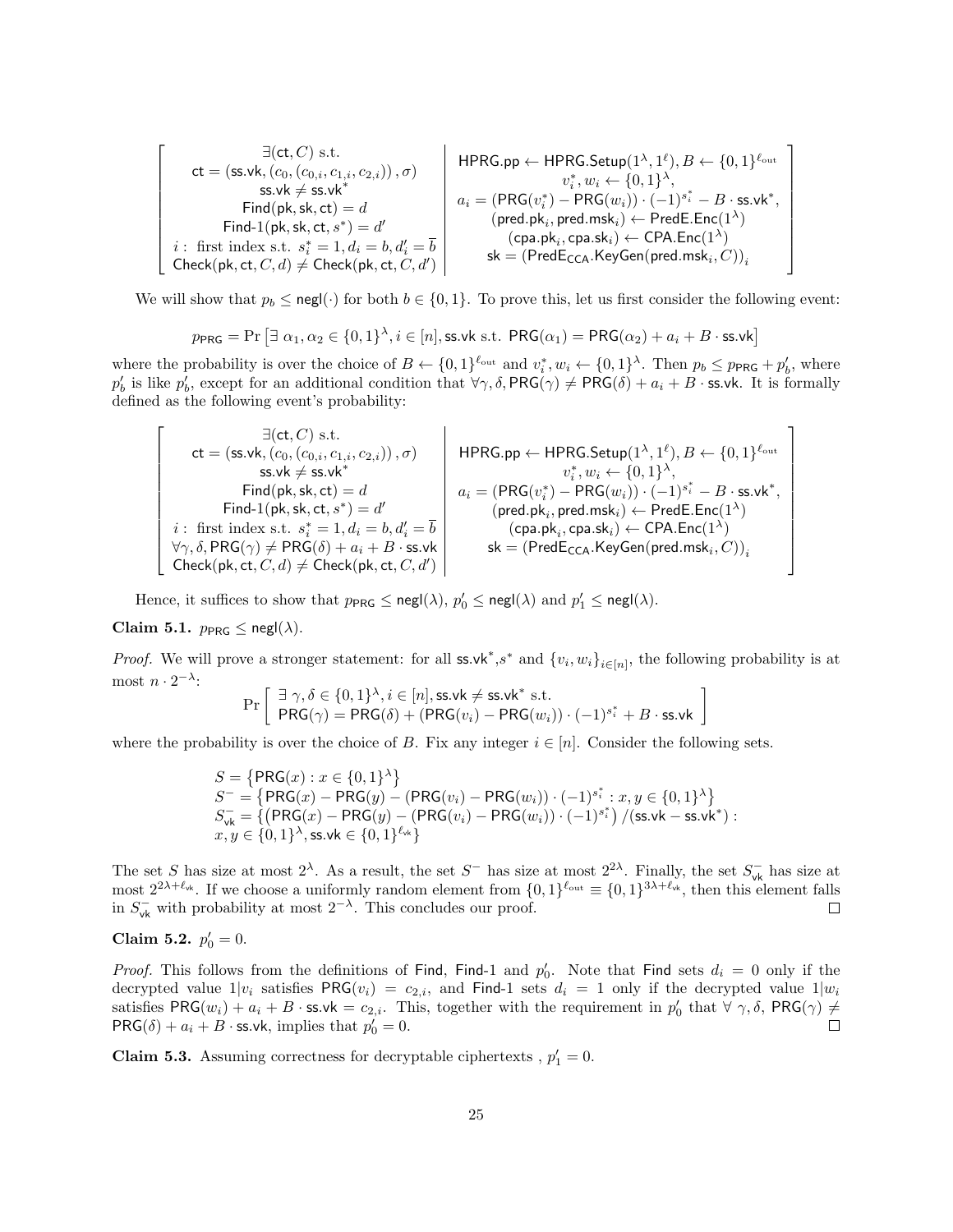Proof. Suppose  $s_i^* = 1$ ,  $d_i = 1$ ,  $d'_i = 0$ , and Check outputs different value for both d and d'. Let  $\tilde{r}_i =$ <br>HPRC Eval(HPRC and i)  $\tilde{r}_i =$  HPRC Eval(HPRC and i)  $m \leftarrow$  Prode Becover(cn ak,  $c_i$ ,  $\tilde{r}_i$ ) (m' m') HPRG.Eval(HPRG.pp, d, i),  $\widetilde{r_i}' = \text{HPRG.Eval}(\text{HPRG.pp}, d', i), m \leftarrow \text{PredE}.\text{Recover}(\text{cpa.pk}_i, c_{1,i}, \widetilde{r_i}), (m', x') \leftarrow \text{PredE}.\text{Recover}(\text{cpa.pk}_i, c_{1,i}, \widetilde{r_i}), (m', x') \leftarrow \text{PredE}.\text{Recover}(\text{cpa.pk}_i, c_{1,i}, \widetilde{r_i})$ PredE.Recover(pred.pk<sub>i</sub>,  $c_{0,i}$ ,  $\tilde{r}'_i$ ). Since Check outputs different values for d and d', it does not output  $\perp$  for at least one of them in the  $i^{th}$  iteration. We will consider two cases.

Case 1: Check does not output  $\perp$  for d in the  $i^{th}$  iteration: As a result,  $m = 1|v, c_{1,i} = \text{CPA}$ . Enc(cpa.pk<sub>i</sub>,  $m; \tilde{r}_i$ ) and PRG(v) +  $a_i + B \cdot$ ss.vk =  $c_{2,i}$ . This means that CPA.Dec(sk<sub>i</sub>,  $c_{1,i}$ ) = 1|v (by perfect correctness of the DKE decreases of the DKE decreases of the PKE decryption algorithm). However, this means  $d_i' = 1$  (by definition of Find-1). Hence Case 1 cannot occur.

Case 2: Check does not output  $\perp$  for d' in the i<sup>th</sup> iteration: As a result,  $m = 1|v, c_{0,i} = \text{PredE}$ . Enc(pred.pk<sub>i</sub>,  $m, x; \tilde{r}_i$ ,  $C(x) = 1$  and PRG( $v$ ) =  $c_{2,i}$ . This means that PredE.Dec(pred.sk<sub>i</sub>,  $c_{0,i}$ ) = 1|v (since  $C(x) = 1$ <br>and we have perfect correctness for **PredE** decreation) However, by definition of **Find**  $d_i = 0$ , Hones and we have perfect correctness for PredE decryption). However, by definition of Find,  $d_i = 0$ . Hence Case 2 cannot occur.  $\Box$ 

 $\Box$ 

<span id="page-25-0"></span>**Lemma 5.4.** Assuming PKE is IND-CPA secure, for any PPT adversary  $A$ , there exists a negligible function  $\mathsf{negl}(\cdot)$  such that for all  $\lambda \in \mathbb{N}$ ,  $|\mathsf{adv}^3_{\mathcal{A}} - \mathsf{adv}^4_{\mathcal{A}}| \leq \mathsf{negl}(\lambda).$ 

*Proof.* The only difference in the two hybrids is with respect to the challenge ciphertext. In  $H_3$ , the challenger sets  $c_{1,i}^*$  to be encryption of  $0^{\lambda+1}$  for all  $i \in [n]$  such that  $s_i^* = 0$ . In  $H_4$ , the challenger sets  $c_{1,i}^*$  to be encryption of  $1|w_i$ . Note that the decryption queries require cpa.sk<sub>i</sub> only if  $s_i^* = 1$ . As a result, using the IND-CPA security of PKE, it follows that the two hybrids are computationally indistinguishable.  $\Box$ 

**Lemma 5.5.** Assuming PredE satisfies Definition [2.1,](#page-6-0) for any PPT adversary  $A$ , there exists a negligible function  $\mathsf{negl}(\cdot)$  such that for all  $\lambda \in \mathbb{N}$ ,  $|\mathsf{adv}^4_{\mathcal{A}} - \mathsf{adv}^5_{\mathcal{A}}| \leq \mathsf{negl}(\lambda)$ .

Proof. The proof of this lemma is similar to the proof of the previous lemma (Lemma [5.4\)](#page-25-0). Note that in hybrids  $H_3, H_4$  and  $H_5$ , the challenger does not use the PredE secret key pred.sk<sub>C,i</sub> for decryption if  $s_i^* = 1$ . As a result, we can use the IND-CPA security of PredE (as defined in Definition [2.1\)](#page-6-0).Strictly speaking, this proof does not require the 1-sided attribute hiding. It suffices if the scheme PredE satisfies ABE security.

To prove this lemma, we will define  $n + 1$  hybrid experiments  $H_{4,i}$  for  $i \in [n] \cup \{0\}$ . In hybrid  $H_{4,i^*}$ , all ciphertext components  ${c_{0,i}}_{i\leq i^*}$  are prepared as in  $H_5$ , while all the remaining ones are prepared as in  $H_4$ . Note that  $H_{4,0}$  corresponds to  $H_{4,n}$  corresponds to  $H_5$ . Also, the string s<sup>\*</sup> is common for all these intermediate hybrids, and therefore if  $s_i^* = 0$ , then the experiments  $H_{4,i-1}$  and  $H_{4,i}$  are identical.

Suppose there exists a PPT adversary A that can distinguish between  $H_{4,i^*-1}$  and  $H_{4,i^*}$  with advantage  $\epsilon$ . We will use A to break the security of the underlying predicate encryption system. The reduction algorithm receives public key  $pk^*$  from the PE challenger. It sets  $pred.pk_{i^*} = pk^*$ , and it chooses  $(\text{pred.pk}_i, \text{pred.msk}_i)_{i \neq i^*}$ . Next, it receives key generation and decryption queries. For any key generation query C, it receives sk<sub>C</sub> from the challenger; it sets pred.sk<sub>i\*</sub> = sk<sub>C</sub>, and chooses the remaining by itself. For any decryption query  $(ct, C)$ , note that the reduction algorithm does not need to query the challenger for a secret key corresponding to C. If  $s_{i^*}^* = 1$ , then the reduction algorithm uses the PKE secret key at the  $i^*$  index (and if  $s_{i^*}^* = 0$ , then  $H_{4,i^*-1}$  and  $H_{4,i^*}$  are identical). On receiving the challenge tuples  $(m_0^*, x_0^*), (m_1^*, x_1^*)$ , the reduction algorithm chooses  $\beta \leftarrow \{0,1\}$ . It sends  $(0^{\lambda+1}, 1|w_i)$  as the challenge messages, and  $x^*_{\beta}$  as the challenge attribute, and receives  $c^*_{i^*}$ . It computes the remaining challenge ciphertext by itself, and sends it to the adversary. The post challenge queries are handled similar to the pre-challenge ones. Finally, the adversary sends its guess, which is forwarded to the challenger.

 $\Box$ 

Lemma 5.6. Assuming correctness for decryptable ciphertexts for PredE and PKE schemes, for any adversary A, there exists a negligible function  $\mathsf{negl}(\cdot)$  such that for all  $\lambda \in \mathbb{N}$ ,  $|\mathsf{adv}^5_{\mathcal{A}}| \leq \mathsf{negl}(\lambda)$ .

Proof. This proof is similar to the proof of Lemma [5.3.](#page-23-0) In particular, recall that the proof of Lemma [5.3](#page-23-0) works for any  $s^*, s'$ , and note that Find-2 simply corresponds to Find-1( $\cdot, \cdot, \cdot, 1^n$ ).  $\Box$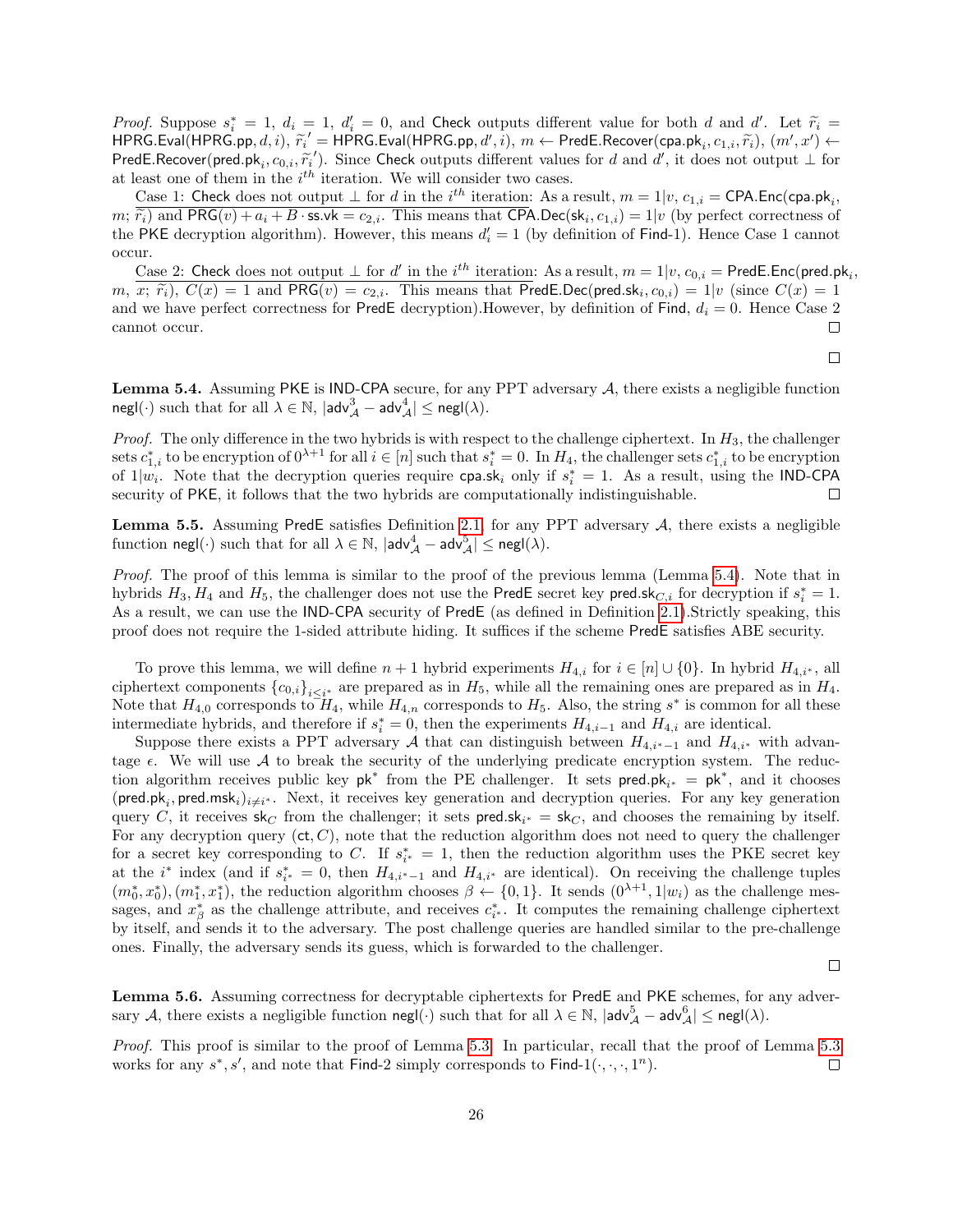${\bf Lemma \ 5.7.}$  adv $^6_{\cal A} =$  adv $^7_{\cal A}.$ 

*Proof.* This follows from the definition of the two hybrids. The only difference between  $H_6$  and  $H_7$  is that the variable names  $v_i^*$  and  $w_i$  are swapped if  $s_i^* = 1$ . As a result, any adversary has identical advantage in both hybrids.  $\Box$ 

**Lemma 5.8.** Assuming HPRG satisfies Definition [3.1,](#page-8-2) for any PPT adversary  $A$ , there exists a negligible function  $\mathsf{negl}(\cdot)$  such that for all  $\lambda \in \mathbb{N}$ ,  $|\mathsf{adv}_{\mathcal{A}}^7 - \mathsf{adv}_{\mathcal{A}}^8| \leq \mathsf{negl}(\lambda)$ .

*Proof.* Suppose there exists a PPT adversary A such that  $|\text{adv}_{\mathcal{A}}^6 - \text{adv}_{\mathcal{A}}^7| = \epsilon$ . We will use A to build a PPT reduction algorithm  $\beta$  that breaks the security of HPRG.

The reduction algorithm first receives HPRG.pp and  $(r_0^*, (r_{i,b}^*)_{i \in [n], b \in \{0,1\}})$ from the challenger. It  $\text{choose } \{v_i^*, w_i\}, \text{(ss.st*, ss.vk*)}, \text{sets } \{a_i\}, \text{choose } B \leftarrow \{0, 1\}^{\ell_{\text{out}}}, \big\{ (\text{pred.ph}_i, \text{pred.msk}_i) \leftarrow \text{PredE}.\textsf{Setup}(1^\lambda)\big\},$  $\{(\textsf{cpa}.\textsf{pk}_i, \textsf{cpa}.\textsf{sk}_i) \leftarrow \textsf{CPA}.\textsf{Setup}(1^{\lambda})\}$  and sends  $(\textsf{HPRG}.\textsf{pp}, B, (a_i, \textsf{pred}.\textsf{pk}_i, \textsf{cpa}.\textsf{pk}_i))$  to A. Next, it receives either decryption queries or key generation queries. Key generation and decryption queries can be handled using {pred.msk<sub>i</sub>} and {cpa.sk<sub>i</sub>} (as in  $H_6/H_7$ ). For the challenge ciphertext, it chooses  $\beta \leftarrow \{0,1\}$ ,  $sets \; c^* \; = \; m_b^* \; \oplus \; r_0^*, \text{ computes } \; c_{0,i}^* \; = \; \mathsf{PredE}.\mathsf{Enc}(\mathsf{pred}.\mathsf{pk}_i,1|v_i^*,x_\beta;r_{i,0}^*), \; c_{1,i}^* \; = \; \mathsf{CPA}.\mathsf{Enc}(\mathsf{cpa}.\mathsf{pk}_i,1|w_i;r_{i,1}^*),$  $c_{2,i}^* = \text{PRG}(v_i^*) = \text{PRG}(w_i^*) + a_i + B \cdot \text{ss.vk}^*$  and finally computes a signature on  $(c^*, (c_{0,i}^*, c_{1,i}^*, c_{2,i}^*))$ . It sends the ciphertext to the adversary. The post-challenge queries are handled as the pre-challenge queries. Finally, the adversary sends its guess  $\beta'$ . If  $\beta \neq \beta'$ , the reduction algorithm guesses that all  $r_{i,b}^*$  are uniformly random. This reduction algorithm has advantage  $\epsilon$  in the hinting PRG security game.  $\Box$ 

**Lemma 5.9.** Assuming PredE satisfies Definition [2.1,](#page-6-0) for any PPT adversary  $A$ , there exists a negligible function  $\mathsf{negl}(\cdot)$  such that for all  $\lambda \in \mathbb{N}$ ,  $|\mathsf{adv}^8_{\mathcal{A}} - \mathsf{adv}^9_{\mathcal{A}}| \leq \mathsf{negl}(\lambda)$ .

*Proof.* Using the security of PredE, we can argue that any PPT adversary has nearly same advantage in  $H_8$ and  $H_9$ .

**Lemma 5.10.** For any adversary  $A$ ,  $\mathsf{adv}^9_{\mathcal{A}} = 0$ .

*Proof.* Note that in hybrid  $H_9$ , there is no information about  $m_\beta$  in the challenge ciphertext, since  $c^*$  is uniformly random and the  ${c_{0,i}^*}$  components are encryptions to attribute  $x_0^*$ . Hence, there is no information about  $\beta$  in the challenge ciphertext, and any adversary has zero advantage in  $H_9$ .  $\Box$ 

## 5.2 Proving Security of Attribute-Based Encryption Systems

We remark that our above proof technique will apply to an Attribute-Based Encryption system that does not guarantee hiding of the attribute string  $x$  (i.e. is not a one-sided predicate encryption system.) Recall, that the IND-CPA and IND-CCA functionality and security definitions of ABE correspond exactly to those of one-sided PE of Section [2](#page-6-1) with the exception that in the challenge ciphertext attributes given by the attacker we have  $x_0^* = x_1^*$ .

We observe none of the steps in the above proof use the fact that the scheme is one-sided PE, except for the last step that changes the  $c_{0,i}$  ciphertext from encrypting under the attribute  $x^*_{\beta}$  to  $x^*_{0}$ . In an ABE chosen ciphertext security game, this last step in unnecessary since we already have  $x_{\beta}^* = x_0^*$  by fiat.

 $\Box$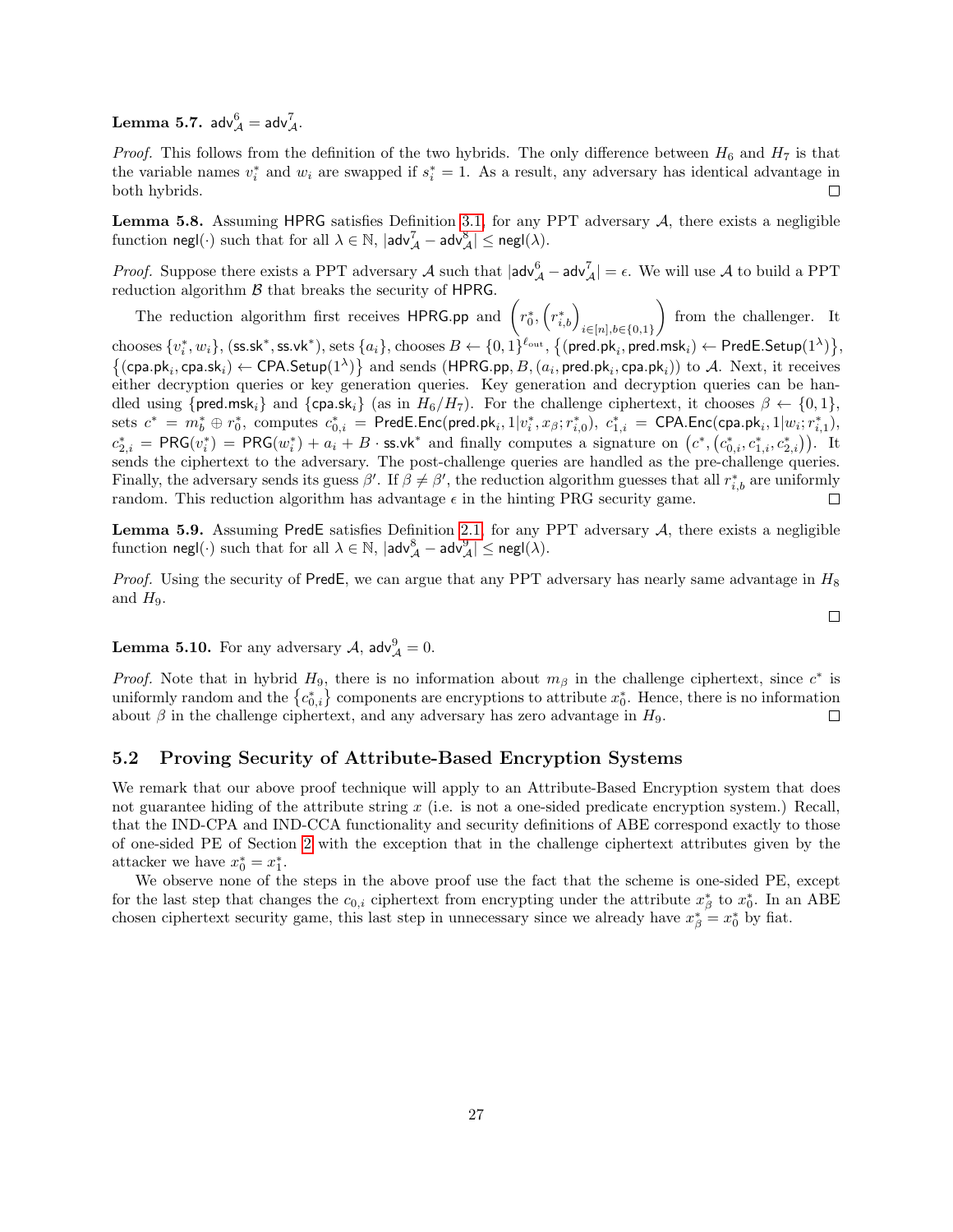## Acknowledgements

We thank Amit Sahai for fruitful discussions. And we thank Rishab Goyal for pointing out the simple argument for separating hinting security from standard security in PRGs.

## References

- <span id="page-27-3"></span>[ALdP11] Nuttapong Attrapadung, Benoît Libert, and Elie de Panafieu. Expressive key-policy attributebased encryption with constant-size ciphertexts. In Public Key Cryptography - PKC 2011 - 14th International Conference on Practice and Theory in Public Key Cryptography, Taormina, Italy, March 6-9, 2011. Proceedings, pages 90–108, 2011.
- <span id="page-27-1"></span>[Att14] Nuttapong Attrapadung. Dual system encryption via doubly selective security: Framework, fully secure functional encryption for regular languages, and more. In Advances in Cryptology - EUROCRYPT 2014 - 33rd Annual International Conference on the Theory and Applications of Cryptographic Techniques, Copenhagen, Denmark, May 11-15, 2014. Proceedings, pages 557– 577, 2014.
- <span id="page-27-8"></span>[BFM88] Manuel Blum, Paul Feldman, and Silvio Micali. Non-interactive zero-knowledge and its applications. In STOC, pages 103–112, 1988.
- <span id="page-27-0"></span>[BGG+14] Dan Boneh, Craig Gentry, Sergey Gorbunov, Shai Halevi, Valeria Nikolaenko, Gil Segev, Vinod Vaikuntanathan, and Dhinakaran Vinayagamurthy. Fully key-homomorphic encryption, arithmetic circuit ABE and compact garbled circuits. In Advances in Cryptology - EUROCRYPT 2014 - 33rd Annual International Conference on the Theory and Applications of Cryptographic Techniques, Copenhagen, Denmark, May 11-15, 2014. Proceedings, pages 533–556, 2014.
- <span id="page-27-6"></span>[BL16] Johannes Blömer and Gennadij Liske. Construction of fully cca-secure predicate encryptions from pair encoding schemes. In Topics in Cryptology - CT-RSA 2016 - The Cryptographers' Track at the RSA Conference 2016, San Francisco, CA, USA, February 29 - March 4, 2016, Proceedings, pages 431–447, 2016.
- <span id="page-27-10"></span>[BLSV18] Zvika Brakerski, Alex Lombardi, Gil Segev, and Vinod Vaikuntanathan. Anonymous ibe, leakage resilience and circular security from new assumptions. In Advances in Cryptology - EUROCRYPT 2018 - 37th Annual International Conference on the Theory and Applications of Cryptographic Techniques, Tel Aviv, Israel, April 29 - May 3, 2018 Proceedings, Part I, pages 535–564, 2018.
- <span id="page-27-7"></span>[BR93] Mihir Bellare and Phillip Rogaway. Random oracles are practical: A paradigm for designing efficient protocols. In ACM Conference on Computer and Communications Security, pages 62– 73, 1993.
- <span id="page-27-9"></span>[BW07] Dan Boneh and Brent Waters. Conjunctive, subset, and range queries on encrypted data. In Proceedings of the 4th conference on Theory of cryptography, TCC'07, pages 535–554, Berlin, Heidelberg, 2007. Springer-Verlag.
- <span id="page-27-5"></span>[CC09] Melissa Chase and Sherman S. M. Chow. Improving privacy and security in multi-authority attribute-based encryption. In ACM Conference on Computer and Communications Security, pages 121–130, 2009.
- <span id="page-27-2"></span>[CGW15] Jie Chen, Romain Gay, and Hoeteck Wee. Improved dual system ABE in prime-order groups via predicate encodings. In Advances in Cryptology - EUROCRYPT 2015 - 34th Annual International Conference on the Theory and Applications of Cryptographic Techniques, Sofia, Bulgaria, April 26-30, 2015, Proceedings, Part II, pages 595–624, 2015.
- <span id="page-27-4"></span>[Cha07] Melissa Chase. Multi-authority attribute based encryption. In TCC, pages 515–534, 2007.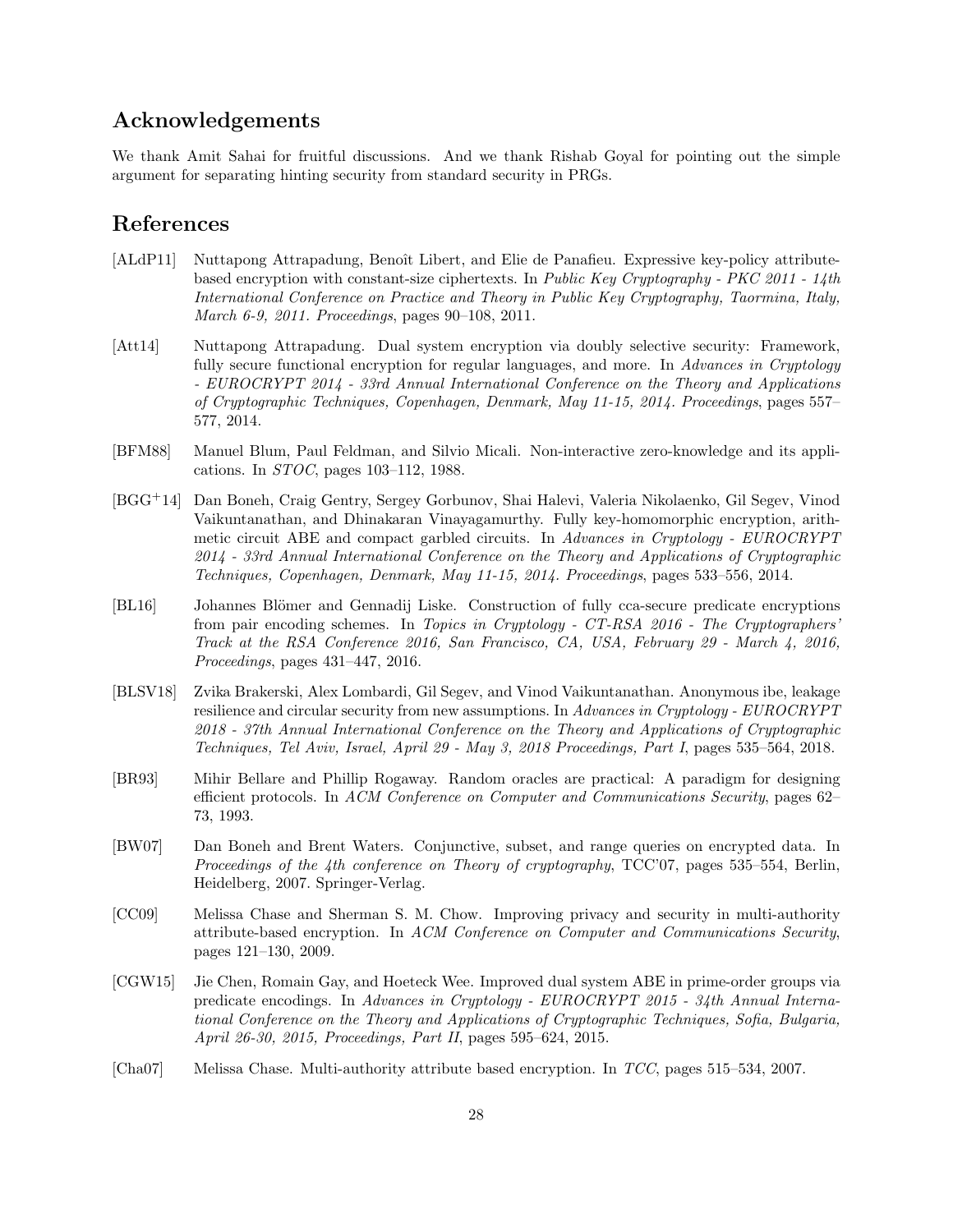- <span id="page-28-5"></span>[CHK04] Ran Canetti, Shai Halevi, and Jonathan Katz. Chosen-ciphertext security from Identity Based Encryption. In *EUROCRYPT* '04, volume 3027 of LNCS, pages 207–222, 2004.
- <span id="page-28-4"></span>[DDN91] Danny Dolev, Cynthia Dwork, and Moni Naor. Non-malleable cryptography (extended abstract). In Proceedings of the 23rd Annual ACM Symposium on Theory of Computing, May 5-8, 1991, New Orleans, Louisiana, USA, pages 542–552, 1991.
- <span id="page-28-7"></span>[DG17a] Nico Döttling and Sanjam Garg. Identity-based encryption from the diffie-hellman assumption. In Advances in Cryptology - CRYPTO 2017 - 37th Annual International Cryptology Conference, Santa Barbara, CA, USA, August 20-24, 2017, Proceedings, Part I, pages 537–569, 2017.
- <span id="page-28-8"></span>[DG17b] Nico Dttling and Sanjam Garg. From selective ibe to full ibe and selective hibe. TCC, 2017.
- <span id="page-28-9"></span>[DGHM18] Nico Döttling, Sanjam Garg, Mohammad Hajiabadi, and Daniel Masny. New constructions of identity-based and key-dependent message secure encryption schemes. In Public-Key Cryptography - PKC 2018 - 21st IACR International Conference on Practice and Theory of Public-Key Cryptography, Rio de Janeiro, Brazil, March 25-29, 2018, Proceedings, Part I, pages 3–31, 2018.
- <span id="page-28-11"></span>[DNR04] Cynthia Dwork, Moni Naor, and Omer Reingold. Immunizing encryption schemes from decryption errors. In Advances in Cryptology - EUROCRYPT 2004, International Conference on the Theory and Applications of Cryptographic Techniques, Interlaken, Switzerland, May 2-6, 2004, Proceedings, pages 342–360, 2004.
- <span id="page-28-13"></span>[FN94] Amos Fiat and Moni Naor. Broadcast encryption. In Proceedings of the 13th Annual International Cryptology Conference on Advances in Cryptology, CRYPTO '93, pages 480–491, 1994.
- <span id="page-28-6"></span>[FO99] Eiichiro Fujisaki and Tatsuaki Okamoto. Secure integration of asymmetric and symmetric encryption schemes. In CRYPTO '99, volume 1666 of LNCS, pages 537–554. Springer, 1999.
- <span id="page-28-12"></span>[FS90] Uriel Feige and Adi Shamir. Witness indistinguishable and witness hiding protocols. In Proceedings of the 22nd Annual ACM Symposium on Theory of Computing, May 13-17, 1990, Baltimore, Maryland, USA, pages 416–426, 1990.
- <span id="page-28-14"></span>[GGH18] Sanjam Garg, Romain Gay, and Mohammad Hajiabadi. New techniques for efficient trapdoor functions and applications. Cryptology ePrint Archive, Report 2018/872, 2018. [https:](https://eprint.iacr.org/2018/872) [//eprint.iacr.org/2018/872](https://eprint.iacr.org/2018/872).
- <span id="page-28-10"></span>[GH18] Sanjam Garg and Mohammad Hajiabadi. Trapdoor functions from the computational diffiehellman assumption. In Advances in Cryptology - CRYPTO 2018 - 38th Annual International Cryptology Conference, Santa Barbara, CA, USA, August 19-23, 2018, Proceedings, Part II, pages 362–391, 2018.
- <span id="page-28-3"></span>[GKW17] Rishab Goyal, Venkata Koppula, and Brent Waters. Lockable obfuscation. In 58th IEEE Annual Symposium on Foundations of Computer Science, FOCS 2017, pages 612–621, 2017.
- <span id="page-28-0"></span>[GPSW06] Vipul Goyal, Omkant Pandey, Amit Sahai, and Brent Waters. Attribute-based encryption for fine-grained access control of encrypted data. In Proceedings of the 13th ACM conference on Computer and communications security, CCS '06, 2006.
- <span id="page-28-1"></span>[GVW13] Sergey Gorbunov, Vinod Vaikuntanathan, and Hoeteck Wee. Attribute-based encryption for circuits. In STOC, 2013.
- <span id="page-28-2"></span>[GVW15] Sergey Gorbunov, Vinod Vaikuntanathan, and Hoeteck Wee. Predicate encryption for circuits from lwe. In Annual Cryptology Conference, 2015.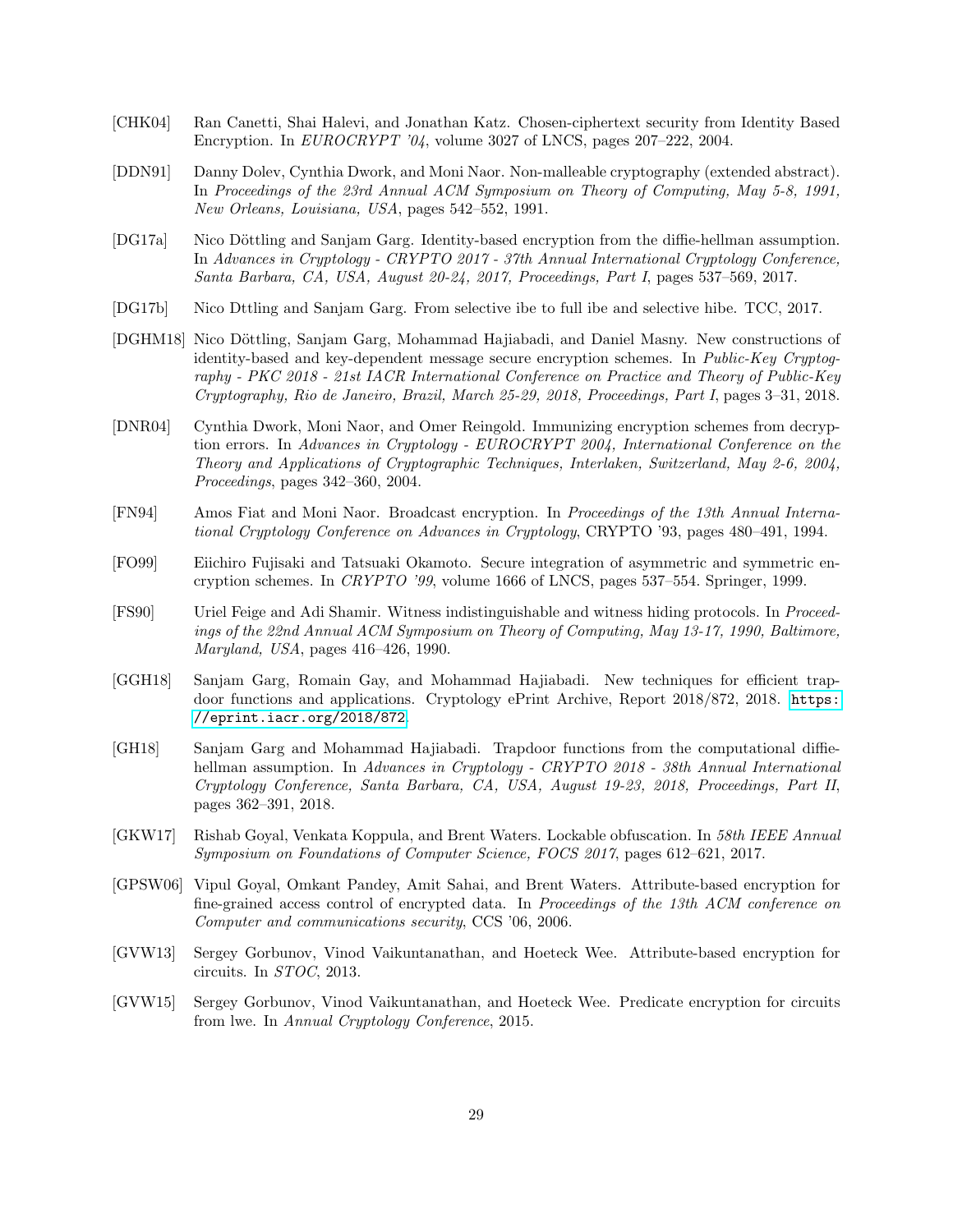- <span id="page-29-10"></span>[KSW08] Jonathan Katz, Amit Sahai, and Brent Waters. Predicate encryption supporting disjunctions, polynomial equations, and inner products. In Proceedings of the theory and applications of cryptographic techniques 27th annual international conference on Advances in cryptology, EU-ROCRYPT'08, 2008.
- <span id="page-29-1"></span>[LOS+10] Allison B. Lewko, Tatsuaki Okamoto, Amit Sahai, Katsuyuki Takashima, and Brent Waters. Fully secure functional encryption: Attribute-based encryption and (hierarchical) inner product encryption. In *EUROCRYPT*, pages 62–91, 2010.
- <span id="page-29-4"></span>[LW11] Allison B. Lewko and Brent Waters. Decentralizing attribute-based encryption. In EURO-CRYPT, pages 568–588, 2011.
- <span id="page-29-3"></span>[LW12] Allison B. Lewko and Brent Waters. New proof methods for attribute-based encryption: Achieving full security through selective techniques. In Advances in Cryptology - CRYPTO 2012 - 32nd Annual Cryptology Conference, Santa Barbara, CA, USA, August 19-23, 2012. Proceedings, pages 180–198, 2012.
- <span id="page-29-13"></span>[Nao89] Moni Naor. Bit commitment using pseudo-randomness. In Advances in Cryptology - CRYPTO '89, 9th Annual International Cryptology Conference, Santa Barbara, California, USA, August 20-24, 1989, Proceedings, pages 128–136, 1989.
- <span id="page-29-8"></span>[NP15] Mridul Nandi and Tapas Pandit. Generic conversions from cpa to cca secure functional encryption. Cryptology ePrint Archive, Report 2015/457, 2015. <https://eprint.iacr.org/2015/457>.
- <span id="page-29-5"></span>[NY90] Moni Naor and Moti Yung. Public-key cryptosystems provably secure against chosen ciphertext attacks. In Proceedings of the 22nd Annual ACM Symposium on Theory of Computing, May 13-17, 1990, Baltimore, Maryland, USA, pages 427–437, 1990.
- <span id="page-29-2"></span>[OT10] Tatsuaki Okamoto and Katsuyuki Takashima. Fully secure functional encryption with general relations from the decisional linear assumption. In  $CRYPTO$ , pages 191–208, 2010.
- <span id="page-29-9"></span>[PS19] Chris Peikert and Sina Shiehian. Noninteractive zero knowledge for np from (plain) learning with errors. Cryptology ePrint Archive, Report 2019/158, 2019. [https://eprint.iacr.org/](https://eprint.iacr.org/2019/158) [2019/158](https://eprint.iacr.org/2019/158).
- <span id="page-29-12"></span>[PW08] Chris Peikert and Brent Waters. Lossy trapdoor functions and their applications. In Proceedings of the 40th Annual ACM Symposium on Theory of Computing, Victoria, British Columbia, Canada, May 17-20, 2008, pages 187–196, 2008.
- <span id="page-29-14"></span>[Reg05] Oded Regev. On lattices, learning with errors, random linear codes, and cryptography. In Proceedings of the 37th Annual ACM Symposium on Theory of Computing, Baltimore, MD, USA, May 22-24, 2005, pages 84–93, 2005.
- <span id="page-29-6"></span>[RS91] Charles Rackoff and Daniel R. Simon. Non-interactive zero-knowledge proof of knowledge and chosen ciphertext attack. In Advances in Cryptology - CRYPTO '91, 11th Annual International Cryptology Conference, Santa Barbara, California, USA, August 11-15, 1991, Proceedings, pages 433–444, 1991.
- <span id="page-29-11"></span>[RS10] Alon Rosen and Gil Segev. Chosen-ciphertext security via correlated products. SIAM J. Comput., 39(7):3058–3088, 2010.
- <span id="page-29-7"></span>[Sho98] Victor Shoup. Why chosen ciphertext security matters, 1998.
- <span id="page-29-0"></span>[SW05] Amit Sahai and Brent Waters. Fuzzy identity-based encryption. In EUROCRYPT, pages 457– 473, 2005.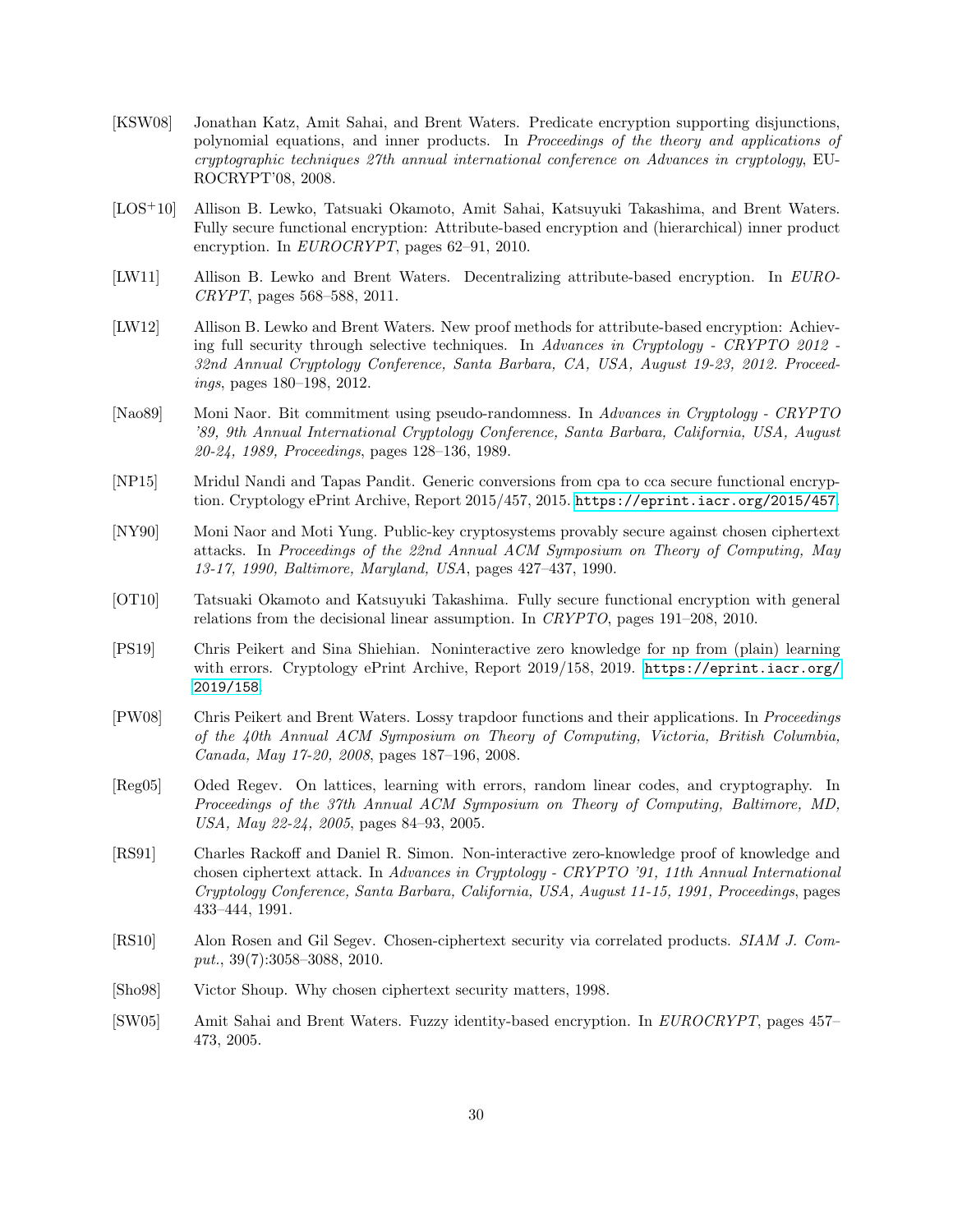- <span id="page-30-0"></span>[Wat09] Brent Waters. Dual system encryption: Realizing fully secure ibe and hibe under simple assumptions. In CRYPTO, pages 619–636, 2009.
- <span id="page-30-1"></span>[Wee14] Hoeteck Wee. Dual system encryption via predicate encodings. In Theory of Cryptography - 11th Theory of Cryptography Conference, TCC 2014, San Diego, CA, USA, February 24-26, 2014. Proceedings, pages 616–637, 2014.
- <span id="page-30-2"></span>[WZ17] Daniel Wichs and Giorgos Zirdelis. Obfuscating compute-and-compare programs under LWE. In 58th IEEE Annual Symposium on Foundations of Computer Science, FOCS 2017, pages 600–611, 2017.
- <span id="page-30-3"></span>[YAHK11] Shota Yamada, Nuttapong Attrapadung, Goichiro Hanaoka, and Noboru Kunihiro. Generic constructions for chosen-ciphertext secure attribute based encryption. In Public Key Cryptography -PKC 2011 - 14th International Conference on Practice and Theory in Public Key Cryptography, Taormina, Italy, March 6-9, 2011. Proceedings, pages 71–89, 2011.

## A Constructions of Hinting PRG

### A.1 Construction Based on the CDH Assumption

### A.1.1 Computational Diffie Hellman Assumption

**Assumption 1.** Let  $\mathcal G$  be any group of prime order p. The Computational Diffie-Hellman (CDH) assumption holds on G if for any PPT adversary A, there exists a negligible function negl( $\cdot$ ) such that for all  $\lambda \in \mathbb{N}$ , the following probability is at most negl( $\lambda$ ):

$$
Pr[g^{ab} \leftarrow \mathcal{A}(g, g^a, g^b) : g \leftarrow \mathcal{G}, a, b \leftarrow \mathbb{Z}_p]
$$

### A.1.2 Construction

We will now describe our CDH based hinting PRG scheme.

Setup( $1^{\lambda}, 1^{\ell}$ ): The setup algorithm chooses a prime p of  $\lambda$  bits. Next, it sets  $n = \log p + 2\lambda$ . It then chooses a group G of size p. Next, it chooses  $2 \cdot n$  uniformly random group elements  $\{g_{i,b} \leftarrow \mathcal{G}\}_{i \in [n], b \in \{0,1\}}$  $2 \cdot (n+1) \cdot \ell$  uniformly random integers  $\{\rho_{i,j,b} \leftarrow \mathbb{Z}_p\}_{i \in [n] \cup \{0\}, j \in [\ell], b \in \{0,1\}}$ . For each  $i \in [n], j \in [\ell], b \in$  $\{0, 1\}$ , it sets a 2 × n matrix  $\mathbf{H}_{i,j,b}$  as follows:

$$
\forall (\beta, k) \in \{0, 1\} \times [n], \ \mathbf{H}_{i,j,b}[\beta, k] = \begin{cases} \perp & \text{if } (k, \beta) = (i, \overline{b}) \\ g_{k, \beta}^{\rho_{i,j,b}} & \text{otherwise} \end{cases}
$$

Similarly, for each  $j \in [\ell]$ , it sets  $\mathbf{H}_{0,j}$  as follows:

$$
\forall (\beta, k) \in \{0, 1\} \times [n], \ \mathbf{H}_{0,j}[\beta, k] = g_{k, \beta}^{\rho_{0,j, 0}}
$$

Finally, it chooses the randomness for hardcore bit extraction. It chooses  $\{r_{0,j} \leftarrow \{0,1\}_{\text{hcb}}^{\ell}\}_{j \in [\ell]}$  and  ${r_{i,j,b} \leftarrow \{0,1\}^{\ell_{\text{hcb}}}\}_{i \in [n], j \in [\ell], b \in \{0,1\}}$ . The setup algorithm sets  $pp = \left({\{\mathbf{H}_{0,j}, r_{0,j}\}}_{j \in [\ell]}, {\{\mathbf{H}_{i,j,b}, r_{i,j,b}\}}_{i \in [n], j \in [\ell], b \in \{0,1\}}\right)$ .

 $\textsf{Eval}(\textsf{pp}, s, i)$ : Let  $\textsf{pp} = \left( \{ \mathbf{H}_{0,j}, r_{0,j} \}_{j \in [\ell]}, \{ \mathbf{H}_{i,j,b}, r_{i,j,b} \}_{i \in [n], j \in [\ell], b \in \{0,1\}} \right)$ . If  $i \neq 0$ , the evaluation algorithm does the following: For each  $j \in [\ell]$ , the evaluation algorithm sets  $z_j = \text{hcb}(\prod_{k=1}^n \mathbf{H}_{i,j,s_i}[s_k, k]; r_{i,j,s_i})$ and outputs  $z = z_1 z_2 \ldots z_\ell$ .

If  $i = 0$ , the evaluation algorithm does the following: For each  $j \in [\ell]$ , it sets  $z_j = \text{hcb} (\prod_{k=1}^n \mathbf{H}_{0,j}[s_k, k]; r_{0,j})$ and outputs  $z = z_1 z_2 \dots z_\ell$ .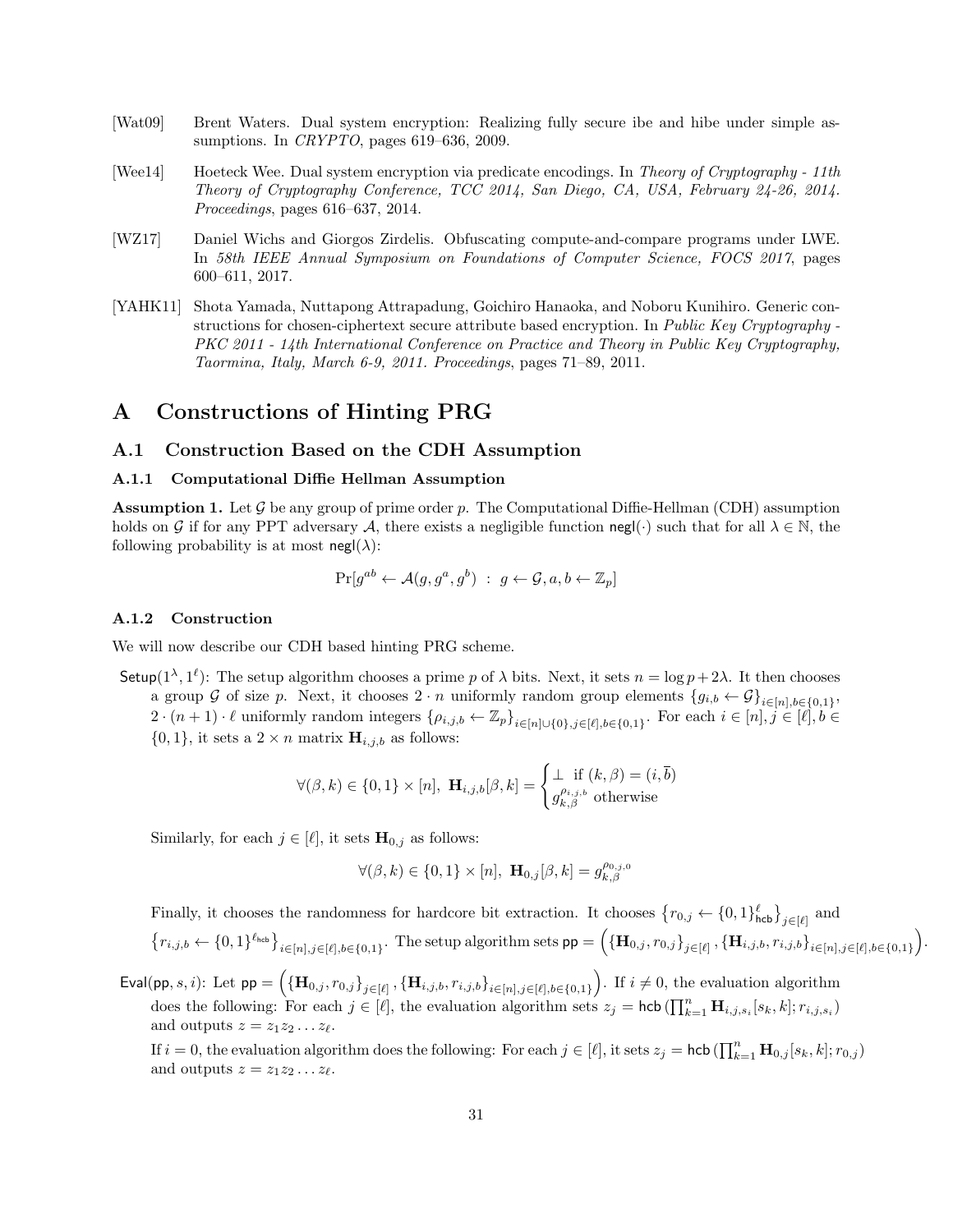#### A.1.3 Proof of Security

To prove security, we will first present a sequence of hybrid experiments, and then show that the hybrid experiments are computationally indistinguishable.

**Hybrid**  $H_0$  : This is the original security game. The challenger chooses a uniformly random string  $s \leftarrow \{0,1\}^n$ , chooses  $\{g_{i,b}\}_{i,b}$ ,  $\{\rho_{i,j,b}\}_{i,j,b}$ , sets public parameters  $pp = \left(\{\mathbf{H}_{0,j}\}_{j}$ ,  $\{\mathbf{H}_{i,j,b}\}_{i,j,b}\right)$  as in the construction. Next, it sets  $y_0 = \text{Eval}(pp, s, 0), y_{i, s_i} = \text{Eval}(pp, s, i)$  and  $y_{i, \overline{s_i}} \leftarrow \{0, 1\}^{\ell}$ . It outputs pp,  $(y_0,(y_{i,0},y_{i,1})_i).$ 

Next, we define  $n \cdot \ell$  hybrid experiments  $H_{1,i,j}$  for  $i \in [n], j \in [\ell]$ . For any tuples  $(i, j)$  and  $(i', j')$ , we say that  $(i, j) \preceq (i', j')$  if either  $i < i'$  or  $(i = i'$  and  $j \le j'$ ). Also, let  $H_0 \equiv H_{1,1,0}$  and  $H_{1,i,\ell} \equiv H_{1,i+1,0}$ .

**Hybrid**  $H_{1,i^*,j^*}$  : In this hybrid, the challenger does not choose all  ${y_{i,\overline{s_i}}}_{i}$  uniformly at random. Instead, for all  $(i, j) \preceq (i^*, j^*)$ , it sets the  $j^{th}$  bit of  $y_{i, \overline{s_i}}$  to be hcb  $\left(\prod_{k=1}^n g_{k, s_k}^{\rho_{k, j, \overline{s_i}}}; r_{i, j, \overline{s_i}}\right)$ . For all  $j > j^*$ , the  $j^{th}$  bit of  $y_{i^*,\overline{s_i*}}$  are chosen uniformly at random. For all  $i > i^*$ , the string  $y_{i,\overline{s_i}}$  is chosen uniformly at random from  ${0,1}^{\ell}.$ 

**Hybrid**  $H_2$  : This hybrid is identical to  $H_{1,n,\ell}$ , except for syntactic changes. The challenger chooses  ${g_{i,b} \leftarrow \mathcal{G}}_{i,b}, \{\rho_{i,j,b}\}_{i,j,b}$  and sets pp as in the previous hybrid. Next, it chooses  $s \leftarrow \{0,1\}^n$  and computes  $h = \prod_{k=1}^n g_{i,s_i}$ . It then uses h to compute  $y_0$  and  $\{y_i\}_i$ . It sets the j<sup>th</sup> bit of  $y_0$  as hcb  $(h^{\rho_{0,j,0}}; r_{0,j})$ , and the  $j^{th}$  bit of  $y_{i,b}$  as hcb  $(h^{\rho_{i,j,b}}; r_{i,j,b})$ .

**Hybrid**  $H_3$ : This hybrid is similar to the previous one, except that the challenger chooses  $h \leftarrow \mathcal{G}$ .

Next, we consider  $\ell$  hybrid experiments  $H_{4,j^*}$  for  $j^* \in [\ell]$ , where we switch each bit of  $y_0$  to be uniformly random. Let  $H_{4,0} \equiv H_3$ .

**Hybrid**  $H_{4,j^*}$  : This hybrid is similar to  $H_3$ , except that some bits of  $y_0$  are uniformly random. For  $j \leq j^*$ , the challenger chooses the  $j<sup>th</sup>$  bit of  $y_0$  uniformly at random. For all  $j > j^*$ , the  $j<sup>th</sup>$  bit of  $y_0$  is computed as  $hcb(h^{\rho_{0,j,0}};r_{0,j}).$ 

Next, we define  $\ell \cdot n$  hybrid experiments  $H_{5,i^*,j^*}$  for each  $i^* \in [n], j^* \in [\ell]$ . For each  $(i,j) \preceq (i^*,j^*)$ , we switch the  $j^{th}$  bit of  $y_{i,0}$  and  $y_{i,1}$  to be uniformly random.

**Hybrid**  $H_{5,i^*,j^*}$  : In this experiment, for all  $(i, j) \preceq (i^*, j^*)$ , the challenger sets the  $j^{th}$  bit of  $y_{i,0}$  and  $y_{i,1}$ to be a uniformly random bit. For all other  $(i, j)$ , it sets the j<sup>th</sup> bit of  $y_{i,b}$  to be hcb  $(h^{\rho_{i,j,b}}; r_{i,j,b})$ .

**Analysis** We need to show that the hybrids  $H_0$  and  $H_{5,n,\ell}$  are computationally indistinguishable. Let adv $_{x}^{\mathcal{A}}$  denote the advantage of an adversary  $\mathcal{A}$  in hybrid  $H_{x}$ .

First, we will show that the hybrids  $H_{1,i,j}$  are computationally indistinguishable for all  $i \in [n], j \in [\ell]$ .

<span id="page-31-0"></span>**Lemma A.1.** Assuming CDH is hard on G, for any PPT adversary A and indices  $i^* \in [n], j^* \in [\ell],$  there exists a negligible function  $\mathsf{negl}(\cdot)$  such that for all  $\lambda \in \mathbb{N}$ ,  $|\mathsf{adv}_{1,i^*,j^*}^{\mathcal{A}} - \mathsf{adv}_{1,i^*,j^*-1}^{\mathcal{A}}| \leq \mathsf{negl}(\lambda)$ .

*Proof.* Suppose there exists a PPT adversary A such that  $|\text{adv}_{1,i^*,j^*}^{\mathcal{A}} - \text{adv}_{1,i^*,j^*-1}^{\mathcal{A}}| \geq \epsilon$ . Using A, one can build a PPT algorithm  $\beta$  that can distinguish between the following distributions with advantage  $\epsilon$ :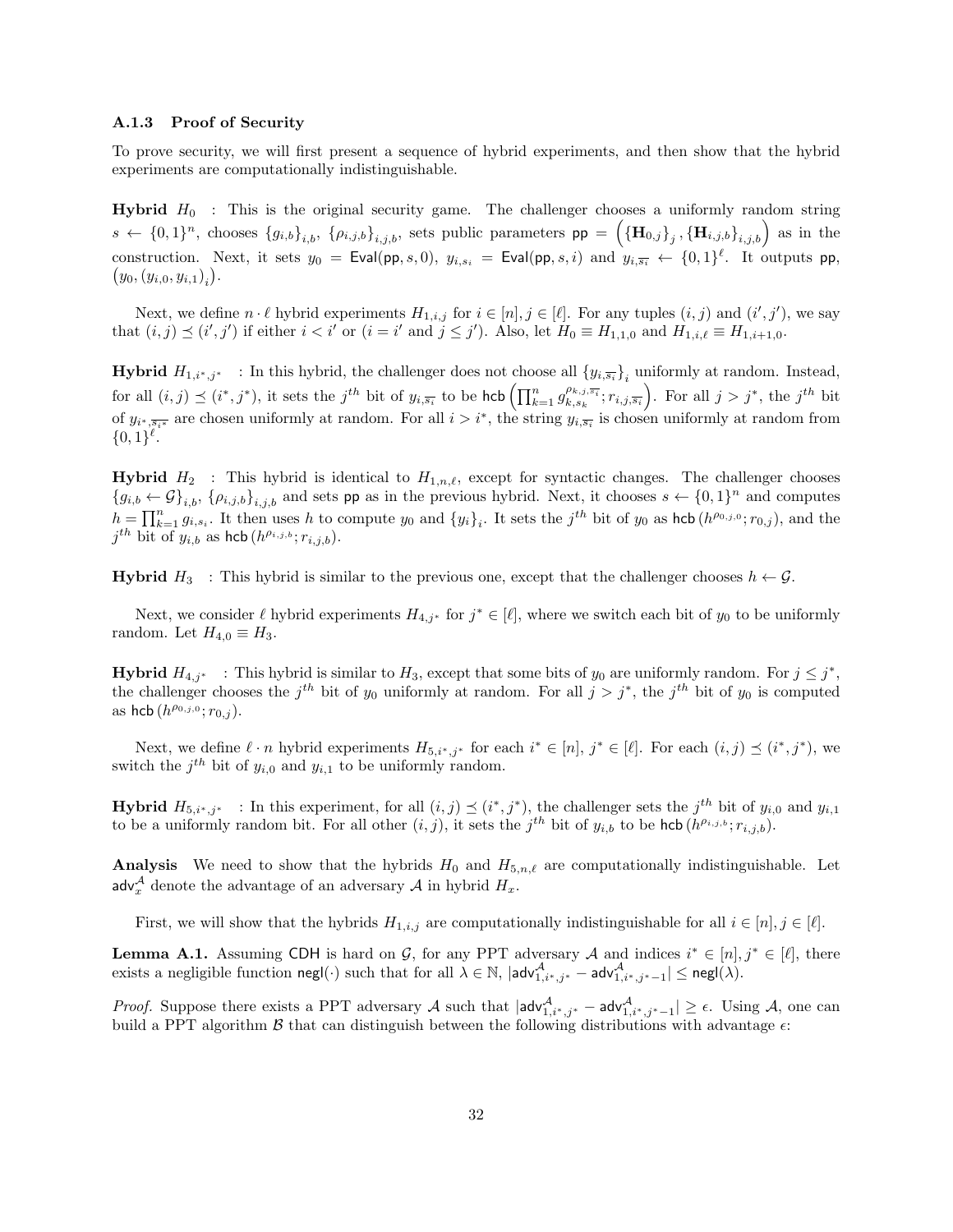$$
\begin{aligned} \text{Dist}_1 &= \left\{ (g, g^a, h, \text{hcb}(h^a; r), r) \ : \ g, h \leftarrow \mathcal{G}, a \leftarrow \mathbb{Z}_p, r \leftarrow \{0, 1\}^{\ell_{\text{hcb}}} \right\} \\ \text{Dist}_2 &= \left\{ (g, g^a, h, \beta, r) \ : \ g, h \leftarrow \mathcal{G}, a \leftarrow \mathbb{Z}_p, r \leftarrow \{0, 1\}^{\ell_{\text{hcb}}}, \beta \leftarrow \{0, 1\} \right\} \end{aligned}
$$

The algorithm B receives  $(g, g_1, g_2, b, r)$  from the challenger. It chooses  $s \leftarrow \{0, 1\}^n$ ,  $\{a_{i,b} \leftarrow \mathbb{Z}_p\}_{(i,b)\neq (i^*, s_{i^*})}$ and sets  $g_{i,b} = g^{a_{i,b}}$  for all  $(i,b) \neq (i^*, s_{i^*})$ . Next, it chooses  $\rho_{i,j,b} \leftarrow \mathbb{Z}_p$  and  $r_{i,j,b}$  for all  $(i,j,b) \neq (i^*, j^*, \overline{s_{i^*}})$ . It sets  $r_{i^*,j^*,\overline{s_{i^*}}} = r$  and sets  $g_{i^*,s_{i^*}} = g_1/\left(\prod_{k\neq i^*} g_{k,s_k}\right)$ . It implicitly sets  $\rho_{i^*,j^*,\overline{s_{i^*}}}$  to be the discrete log of  $g_2$  with respect to  $g$ .

Using  $g, g_1, g_2, \{a_{i,b}\}_{(i,b)\neq (i^*, s_i^*)}$  and  $\{\rho_{i,j,b}\}_{(i,j,b)\neq (i^*, j^*, \overline{s_i^*})}$ , the reduction algorithm can compute  $g_{k,\beta}^{\rho_{i,j,b}}$ for all  $(k, \beta, i, j, b) \neq (i^*, s_{i^*}, i^*, j^*, \overline{s_{i^*}})$ . If  $(k, \beta) = (i^*, s_{i^*})$ , it sets  $g_{k, \beta}^{i, j, b} = g_1^{\rho_{i, j, b}}$ . If  $(i, j, b) = (i^*, j^*, \overline{s_{i^*}})$ , it sets  $g_{k,\beta}^{i,j,b} = g_2^{a_{k,\beta}}$ . Since  $\mathbf{H}_{i^*,j^*,\overline{s_{i^*}}} [s_{i^*}, i^*] = \perp$ , the reduction algorithm can compute the entire public parameters. As a result, the reduction algorithm can also compute  $y_{k,s_k}$  (for all k) using pp. For  $(i,j) \preceq$  $(i^*, j^*)$ ,  $\mathcal B$  can compute the  $j^{th}$  bit of  $y_{i,\overline{s_i}}$  using  $\rho_{i,j,\overline{s_i}}$ . For the  $j^*$  bit of  $y_{i^*,\overline{s_i^*}}$ ,  $\mathcal B$  uses the challenge bit b. All other bits of  $y_{i^*,\overline{s_{i^*}}}$  are chosen uniformly at random, and for all  $i > i^*$ , it sets  $y_{i,\overline{s_i}}$  to be a uniformly random  $\ell$  bit string. Finally, it sends the  $y_{i,b}$  strings to the adversary, and forwards the adversary's guess to the challenger.

Clearly, if b is a uniformly random bit, then the adversary's view is same as in  $H_{1,i^*,j^*-1}$ . If  $g_1 = g^a$  and  $b = \text{hcb}(h^a; r)$ , then the j<sup>\*</sup> bit of  $y_{i^*, \overline{s_{i^*}}}$  is  $\text{hcb}((\prod_k g_{k,s_k})^{\rho_{i^*,j^*, \overline{s_{i^*}}}})$ , which is equal to  $\text{hcb}(h^a)$ . Hence, the adversary's view is same as in  $H_{1,i^*,j^*}$ .

Finally, using the hardcore-bit's property, if there exists a PPT algorithm  $\beta$  that can distinguish between Dist<sub>1</sub> and Dist<sub>2</sub> with non-negligible advantage, then there exists another PPT algorithm  $\mathcal{B}'$  that can compute  $h^a$  with non-negligible probability. This algorithm  $\mathcal{B}'$  can be used to break the CDH assumption on  $\mathcal{G}$ .

 $\Box$ 

**Observation 1.** For any adversary A,  $\mathsf{adv}_{1,n,\ell}^{\mathcal{A}} = \mathsf{adv}_2^{\mathcal{A}}$ .

 $\Box$ Proof. The proof of this observation follows directly from the definition of the hybrid experiments.

**Lemma A.2.** For any adversary A, there exists a negligible function negl( $\cdot$ ) such that for all  $\lambda \in \mathbb{N}$ ,  $|\mathsf{adv}_2^{\mathcal{A}} - \mathsf{adv}_3^{\mathcal{A}}| \le \mathsf{negl}(\lambda).$ 

*Proof.* The proof of this lemma follows from the Leftover Hash Lemma. Since we set  $n = \log p + 2\lambda$ , the following distributions have statistical distance at most  $2^{-\lambda}$ :

$$
\text{Dist}_1 = \left\{ \{a_{b,i}\}_{b \in \{0,1\}, i \in [n]}, a : a_{b,i} \leftarrow \mathbb{Z}_p, s \leftarrow \{0,1\}^n, a = \sum_i a_{s_i, i} \right\}
$$
\n
$$
\text{Dist}_2 = \left\{ \{a_{b,i}\}_{b \in \{0,1\}, i \in [n]}, a : a_{b,i} \leftarrow \mathbb{Z}_p, a \leftarrow \mathbb{Z}_p \right\}
$$

Let g be any generator of G. Then, by setting  $g_{i,s_i} = g^{a_i}$ ,  $h = \prod_i g_{i,s_i}$  is statistically indistinguishable from  $g^a$ , even if g and  $\{a_i\}_i$  are given. This concludes our proof.  $\Box$ 

<span id="page-32-0"></span>**Lemma A.3.** Assuming CDH is hard on G, for any PPT adversary A and indices  $j^* \in [\ell]$ , there exists a negligible function  $\mathsf{negl}(\cdot)$  such that for all  $\lambda \in \mathbb{N},$   $|\mathsf{adv}_{4,j^*}^{\mathcal{A}} - \mathsf{adv}_{4,j^*-1}^{\mathcal{A}}| \leq \mathsf{negl}(\lambda).$ 

*Proof.* As in the proof of Lemma [A.1,](#page-31-0) we will use such a PPT adversary A to build a PPT algorithm  $\beta$  that can distinguish between  $Dist_1$  and  $Dist_2$  (defined in proof of Lemma [A.1\)](#page-31-0). The reduction algorithm receives challenge  $(g, g_1, g_2, b, r)$ . It sets  $h = g_1$ , implicitly sets  $\rho_{0,j^*,0}$  to be the discrete log of  $g_2$  with respect to g. It chooses  ${a_{i,b}}_{i,b}$ , sets  $g_{i,b} = g^{a_{i,b}}$  for all i, b. Next, it chooses  ${\{\rho_{i,j,b}\}}_{(i,j,b)\neq(0,j^*,0)}$ , and sets  $\mathbf{H}_{0,j^*}[\beta,k] = g_2^{a_{k,\beta}}$ for all  $(k, \beta)$ . For all  $j \neq j^*$ , it sets  $\mathbf{H}_{0,j}$  using g and  ${a_{i,b}}_{i,b}$ . Finally, the reduction algorithm sets  $r_{0,j^*} = r$ , and all other components of the public parameters are chosen honestly. The  $j^*$  bit of  $y_0$  is set to be b; for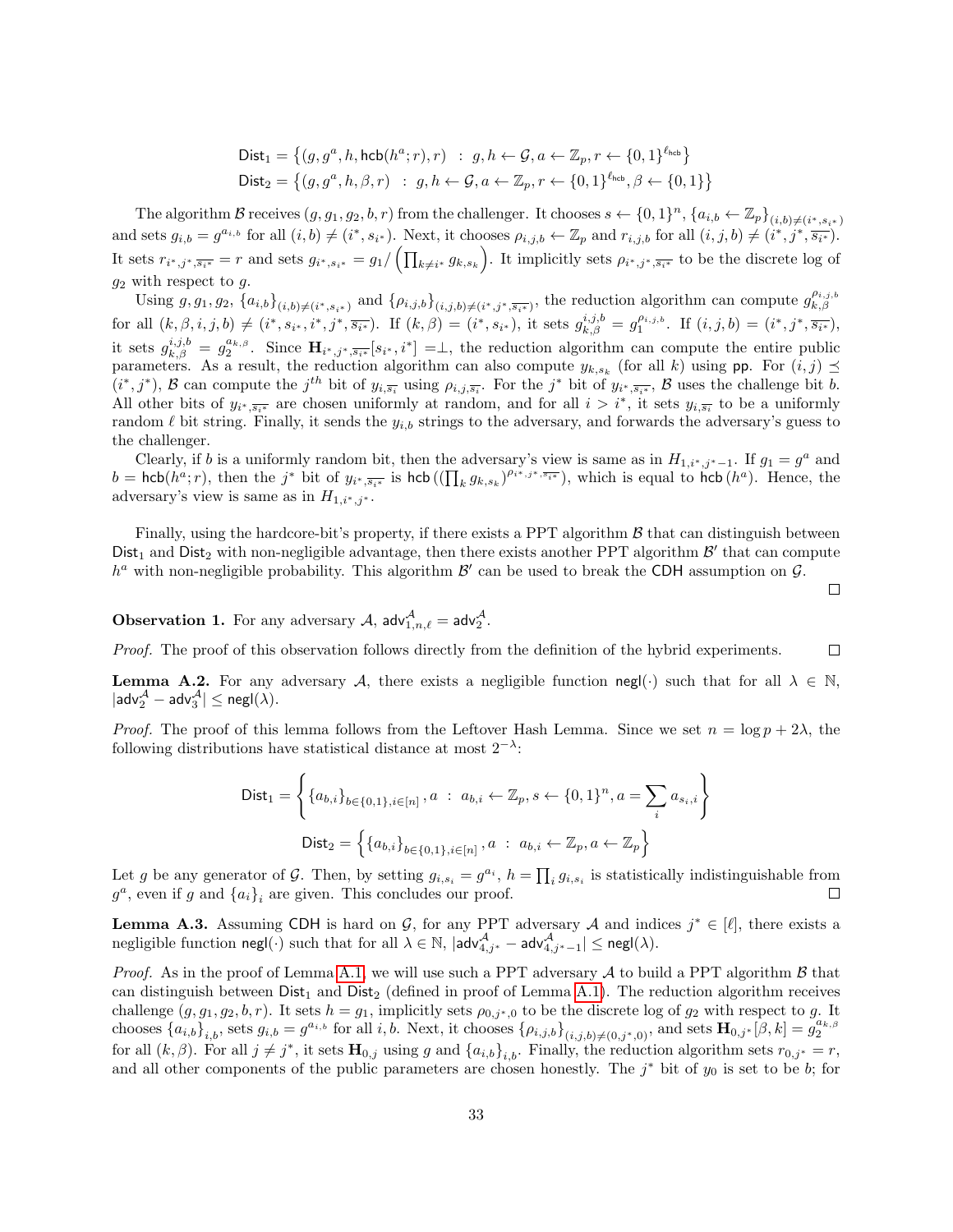$j < j^*$ , the bits are computed using  $g_1$  and  $\rho_{0,j}$ . The advantage of B in distinguishing Dist<sub>1</sub> and Dist<sub>2</sub> is same as the difference of  $\mathcal{A}'s$  advantage in  $H_{4,j^*}$  and  $H_{4,j^*-1}$ . Once we have such a PPT algorithm  $\mathcal{B}$ , it can be used to break the CDH assumption, using the hardcore-bit property.  $\Box$ 

**Lemma A.4.** Assuming CDH is hard on G, for any PPT adversary A and indices  $i^* \in [\ell], j^* \in [\ell],$  there exists a negligible function  $\mathsf{negl}(\cdot)$  such that for all  $\lambda \in \mathbb{N}$ ,  $|\mathsf{adv}_{5,i^*,j^*}^{\mathcal{A}} - \mathsf{adv}_{5,i^*,j^*-1}^{\mathcal{A}}| \leq \mathsf{negl}(\lambda).$ 

Proof. The proof of this lemma is similar to the proof of Lemma [A.3.](#page-32-0)

## A.2 Construction Based on the LWE Assumption

### A.2.1 Learning with Errors Assumption

The Learning with Errors (LWE) problem was introduced by Regev [\[Reg05\]](#page-29-14), who showed that solving LWE on average is as hard as quantumly solving several standard lattice based problems in the worst case. The LWE assumption states that no polynomial time adversary can distinguish between the following oracles. In one case, the oracle chooses a uniformly random secret s, and for each query, it chooses a vector a uniformly at random, scalar e from a noise distribution and outputs  $(a, s^T \cdot a + e)$ . In the second case, the oracle simply outputs a uniformly random vector a together with a uniformly random scalar u. Regev showed that if there exists a polynomial time adversary that can break the LWE assumption, then there exists a polynomial time quantum algorithm that can solve some hard lattice problems in the worst case.

We will use a variant of the LWE assumption, where the challenger outputs some LWE samples, followed by a challenge, which is either an LWE sample or a uniformly random element. This version is as hard as the standard version.

**Assumption 2** (Learning with Errors). Let n and q be positive integers and  $\chi$  a noise distribution over  $\mathbb{Z}_q$ . The Learning with Errors assumption  $\mathsf{LWE}_{n,q,\chi}$ , parameterized by  $n, q, \chi$ , states that for any polynomial N, the following distributions are computationally indistinguishable:

$$
\left\{ \{ (\mathbf{a}_i, \mathbf{s}^T \cdot \mathbf{a}_i + e_i) \}_i, (\mathbf{a}, \mathbf{s}^T \cdot \mathbf{a} + e) : \begin{array}{c} \mathbf{a}_i \leftarrow \mathbb{Z}_q^n \text{ for each } i \in [N], \\ \mathbf{a}, \mathbf{s} \leftarrow \mathbb{Z}_q^n, \\ e, e_i \leftarrow \chi \text{ for each } i \in [N] \end{array} \right\} \right\}
$$

$$
\approx_c
$$

$$
\mathbf{a}_i \leftarrow \mathbb{Z}_q^n \text{ for each } i \in [N],
$$

$$
\left\{ \{ (\mathbf{a}_i, \mathbf{s}^T \cdot \mathbf{a}_i + e_i) \}_i, (\mathbf{a}, r) : \begin{array}{c} \mathbf{a}_i \leftarrow \mathbb{Z}_q^n \text{ for each } i \in [N], \\ \mathbf{a}, \mathbf{s} \leftarrow \mathbb{Z}_q^n, r \leftarrow \mathbb{Z}_q \\ e, e_i \leftarrow \chi \text{ for each } i \in [N] \end{array} \right\}
$$

### A.2.2 Construction

We will now describe our LWE based hinting PRG scheme.

Setup( $1^{\lambda}, 1^{\ell}$ ): The setup algorithm chooses LWE dimension d, modulus  $p = 2^{d^{\epsilon}}$ , noise parameter  $\sigma =$  $\text{poly}(\lambda)$ , noise distribution  $\chi = \mathcal{D}_{\sigma}$  and  $n = d \cdot \log p + 2\lambda$ . It then chooses  $2 \cdot n$  uniformly random vectors  $\{\mathbf{a}_{i,b} \leftarrow \mathbb{Z}_{p}^{d}\}_{i \in [n],b \in \{0,1\}}$ ,  $2 \cdot (n+1) \cdot \ell$  uniformly random vectors  $\{\mathbf{v}_{i,j,b} \leftarrow \mathbb{Z}_{p}^{d}\}_{i \in [n] \cup \{0\},j \in [\ell],b \in \{0,1\}}$ . For each  $i \in [n], j \in [\ell], b \in \{0,1\}$ , it chooses  $e_{i,j,b}^{k,\beta} \leftarrow \chi$  for each  $i,k \in [n], j \in [\ell], b,\beta \in \{0,1\}$ , sets a  $2 \times n$  matrix  $\mathbf{H}_{i,j,b}$  as follows:

$$
\forall (\beta, k) \in \{0, 1\} \times [n], \ \mathbf{H}_{i,j,b}[\beta, k] = \begin{cases} \perp \text{ if } (k, \beta) = (i, \overline{b}) \\ \mathbf{a}_{k,\beta}^T \cdot \mathbf{v}_{i,j,b} + e_{i,j,b}^{k,\beta} \text{ otherwise} \end{cases}
$$

Similarly, it chooses  $e_j^{k,\beta} \leftarrow \chi$  for each  $j \in [\ell], k \in [n], b, \beta \in \{0,1\}$ . For each  $j \in [\ell],$  it sets  $\mathbf{H}_{0,j}$  as follows:

$$
\forall (\beta, k) \in \{0, 1\} \times [n], \ \mathbf{H}_{0,j}[\beta, k] = \mathbf{a}_{k,\beta}^T \cdot \mathbf{v}_{0,j,0} + e_j^{k,\beta}
$$

The setup algorithm sets  $pp = \left( {\{\mathbf{H}_{0,j}\}}_{j \in [\ell]}, {\{\mathbf{H}_{i,j,b}\}}_{i \in [n],j \in [\ell],b \in \{0,1\}} \right)$ .

 $\Box$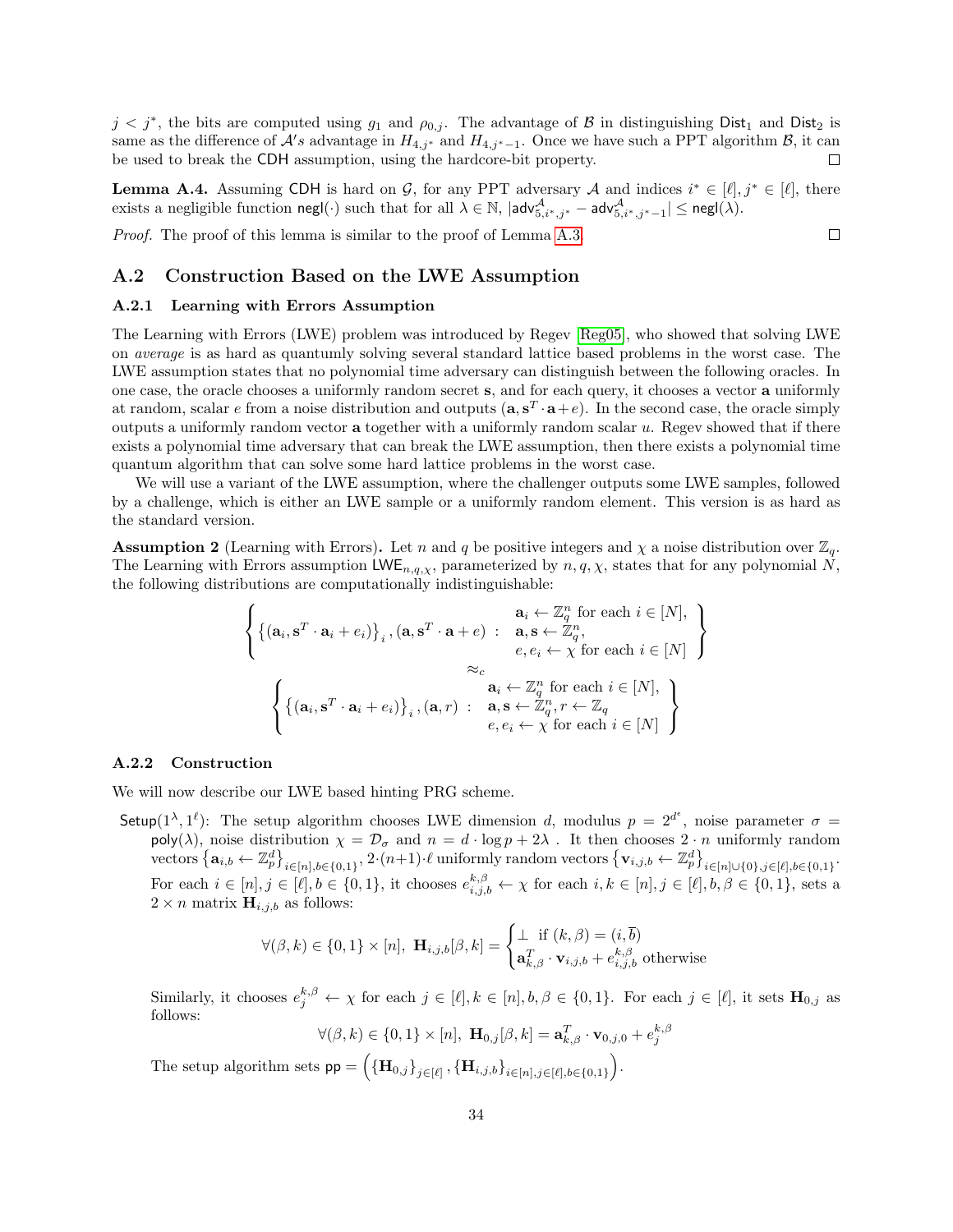$\textsf{Eval}(\textsf{pp},s,i)$ : Let  $\textsf{pp} = \left( \{ \mathbf{H}_{0,j} \}_{j \in [\ell]}, \{ \mathbf{H}_{i,j,b} \}_{i \in [n], j \in [\ell], b \in \{0,1\}} \right)$ . If  $i \neq 0$ , the evaluation algorithm does the following: For each  $j \in [\ell]$ , the evaluation algorithm sets  $z_j = \text{msb}(\sum_{k=1}^n \mathbf{H}_{i,j,s_i}[s_k, k])$  and outputs  $z = z_1z_2 \ldots z_\ell.$ 

If  $i = 0$ , the evaluation algorithm does the following: For each  $j \in [\ell]$ , it sets  $z_j = \text{msb} \left( \sum_{k=1}^n \mathbf{H}_{0,j}[s_k, k] \right)$ and outputs  $z = z_1 z_2 \ldots z_\ell$ .

### A.2.3 Proof of Security

To prove security, we will first present a sequence of hybrid experiments, and then show that the hybrid experiments are computationally indistinguishable.

**Hybrid**  $H_0$  : This is the original security game. The challenger chooses a uniformly random string  $s \leftarrow \{0,1\}^n$ , chooses  $\{\mathbf{a}_{i,b}\}_{i,j,b}$ ,  $\{\mathbf{v}_{i,j,b}\}_{i,j,b}$ , sets public parameters  $pp = \left(\{\mathbf{H}_{0,j}\}_j, {\{\mathbf{H}_{i,j,b}\}}_{i,j,b}\right)$  as in the construction. Next, it sets  $y_0 = \text{Eval}(pp, s, 0)$ ,  $y_{i, s_i} = \text{Eval}(pp, s, i)$  and  $y_{i, \overline{s_i}} \leftarrow \{0, 1\}^{\ell}$ . It outputs pp,  $(y_0,(y_{i,0},y_{i,1})_i).$ 

Next, we define  $n \cdot \ell$  hybrid experiments  $H_{1,i,j}$  for  $i \in [n], j \in [\ell]$ . For any tuples  $(i, j)$  and  $(i', j')$ , we say that  $(i, j) \preceq (i', j')$  if either  $i < i'$  or  $(i = i'$  and  $j \le j'$ ). Also, let  $H_0 \equiv H_{1,1,0}$  and  $H_{1,i,\ell} \equiv H_{1,i+1,0}$ .

**Hybrid**  $H_{1,i^*,j^*}$  : In this hybrid, the challenger does not choose all  ${y_{i,\overline{s_i}}}_i$  uniformly at random. Instead, for all  $(i, j) \preceq (i^*, j^*)$ , it sets the  $j^{th}$  bit of  $y_{i, \overline{s_i}}$  to be msb  $\left(\sum_{k=1}^n \left(\mathbf{a}_{k, s_k}^T \cdot \mathbf{v}_{i, j, \overline{s_i}} + e_{i, j, s_i}^{k, s_k}\right)\right)$ . For all  $j > j^*$ , the  $j^{th}$  bit of  $y_{i^*,\overline{s_{i^*}}}$  are chosen uniformly at random. For all  $i > i^*$ , the string  $y_{i,\overline{s_i}}$  is chosen uniformly at random from  $\{0,1\}^{\ell}$ .

**Hybrid**  $H_2$  : This hybrid is similar to  $H_{1,n,\ell}$ , except for the manner in which the  $y_{i,b}$  strings are computed. Let  $\chi'$  be the distribution obtained by adding n samples from the  $\chi$  distribution. The challenger chooses  ${a_{i,b} \leftarrow \mathbb{Z}_{p}^{d}}_{i,b}, \ {\mathbf{v}_{i,j,b}}_{i,j,b} \text{ and sets pp as in } H_{1,n,\ell}.$  Next, it chooses  $s \leftarrow \{0,1\}^{n}$  and computes  $\mathbf{a} =$  $\sum_{k=1}^n \mathbf{a}_{i,s_i}$ . It then uses a to compute  $y_0$  and  $\{y_{i,b}\}_i$ . It sets the j<sup>th</sup> bit of  $y_0$  as  $\text{msb}(\mathbf{a}^T \cdot \mathbf{v}_{0,j,0} + e_{0,j})$ , and the  $j^{th}$  bit of  $y_{i,b}$  as  $\textsf{msb}(\mathbf{a}^T \cdot \mathbf{v}_{i,j,b} + e_{i,j,b})$ , where all the  $\{e_{0,j}\}_j$  and  $\{e_{i,j,b}\}_{i,j,b}$  are chosen from  $\chi'$ distribution.

**Hybrid**  $H_3$ : This hybrid is similar to the previous one, except that the challenger chooses  $\mathbf{a} \leftarrow \mathbb{Z}_p^d$ .

Next, we consider  $\ell$  hybrid experiments  $H_{4,j^*}$  for  $j^* \in [\ell]$ , where we switch each bit of  $y_0$  to be uniformly random. Let  $H_{4,0} \equiv H_0$ .

**Hybrid**  $H_{4,j^*}$  : This hybrid is similar to  $H_3$ , except that some bits of  $y_0$  are uniformly random. For  $j \leq j^*$ , the challenger chooses the  $j<sup>th</sup>$  bit of  $y_0$  uniformly at random. For all  $j > j^*$ , the  $j<sup>th</sup>$  bit of  $y_0$  is computed as msb  $(\mathbf{a}^T \cdot \mathbf{v}_{0,j,0} + e_{0,j}).$ 

Next, we define  $\ell \cdot n$  hybrid experiments  $H_{5,i^*,j^*}$  for each  $i^* \in [n], j^* \in [\ell]$ . For each  $(i,j) \preceq (i^*,j^*)$ , we switch the  $j^{th}$  bit of  $y_{i,0}$  and  $y_{i,1}$  to be uniformly random.

**Hybrid**  $H_{5,i^*,j^*}$  : In this experiment, for all  $(i, j) \preceq (i^*, j^*)$ , the challenger sets the  $j^{th}$  bit of  $y_{i,0}$  and  $y_{i,1}$ to be a uniformly random bit. For all other  $(i, j)$ , it sets the  $j<sup>th</sup>$  bit of  $y_{i,b}$  to be msb  $(\mathbf{a}^T \cdot \mathbf{v}_{i,j,b} + e_{i,j,b})$ .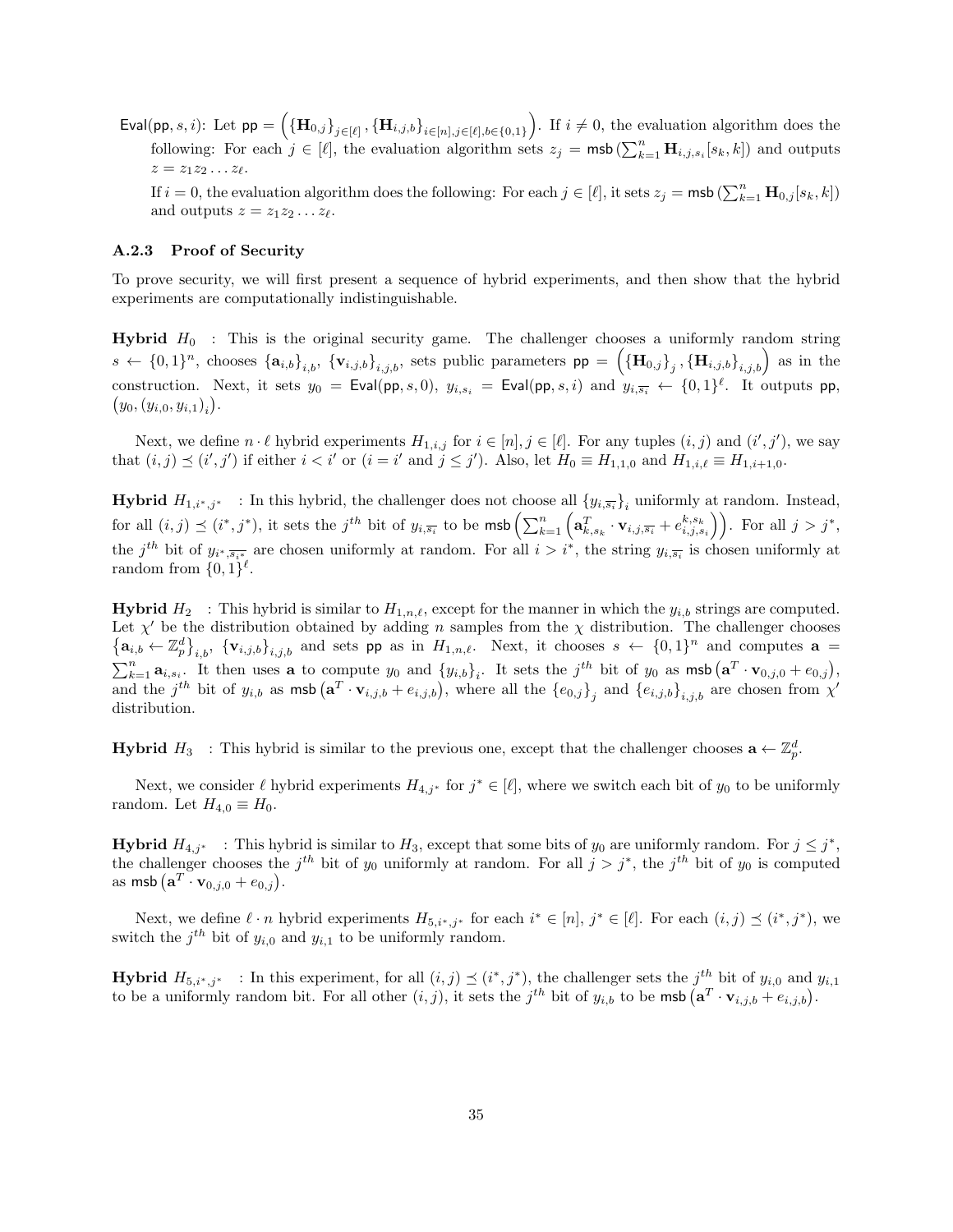**Analysis** We need to show that the hybrids  $H_0$  and  $H_{5,n,\ell}$  are computationally indistinguishable. Let adv<sub>x</sub><sup>A</sup> denote the advantage of an adversary A in hybrid  $H_x$ , and let  $H_{1,1,0} \equiv H_0$ ,  $H_{1,i,0} \equiv H_{1,i-1,\ell}$ .

First, we will show that the hybrids  $H_{1,i,j}$  are computationally indistinguishable for all  $i \in [n], j \in [\ell]$ .

**Lemma A.5.** Assuming LWE<sub>p,d, $\chi$ </sub> is hard, for any PPT adversary A and indices  $i^* \in [n], j^* \in [\ell]$ , there exists a negligible function  $\mathsf{negl}(\cdot)$  such that for all  $\lambda \in \mathbb{N}$ ,  $|\mathsf{adv}_{1,i^*,j^*}^{\mathcal{A}} - \mathsf{adv}_{1,i^*,j^*-1}^{\mathcal{A}}| \leq \mathsf{negl}(\lambda)$ .

*Proof.* Suppose there exists an adversary A such that  $adv_{1,i^*,j^*}^{\mathcal{A}} - adv_{1,i^*,j^*-1}^{\mathcal{A}} = \epsilon$ . We will show a PPT algorithm  $\beta$  that breaks LWE<sub>p,d, $\chi$ </sub> with advantage  $\epsilon$ .

The reduction algorithm chooses  $s \leftarrow \{0,1\}^n$  and vectors  $\{v_{i,j,b}\}_{(i,j,b)\neq (i^*,j^*,\overline{s_{i^*}})}$ . It queries the LWE challenger for 2n–1 queries and one challenge, and receives  $\{(\mathbf{a}_{k,\beta}, h_{k,\beta})\}$  where  $\mathbf{a}_{i^*,\overline{s_{i^*}}}, h_{i^*,\overline{s_{i^*}}}$  is the challenge tuple and the remaining are LWE samples. The reduction algorithm sets  $\mathbf{H}_{i^*,j^*,\overline{s_{i^*}}}[\beta,k] = h_{k,\beta}$  if  $(k,\beta) \neq$  $(i^*, \overline{s_{i^*}})$ , and  $\perp$  otherwise. The remaining matrices  ${\{\mathbf{H}_{i,j,b}\}}_{(i,j,b)\neq (i^*,j^*,\overline{s_{i^*}})}$  and  ${\{\mathbf{H}_{0,j}\}}_j$  are computed using  ${a_{i,b}}$  and  ${v_{i,j,b}}_{(i,j,b)\neq(i^*,j^*,\overline{s_{i^*}})}$ . This completes the public parameters.

For the evaluations, the reduction algorithm computes  $y_0$ , all  $\{y_{i,b}\}_{(i,b)\neq (i^*,\overline{s_{i^*}})}$  as in hybrids  $H_{1,i^*,j^*-1}/H_{1,i^*,j^*}$ . It also computes all bits of  $y_{i^*,\overline{s_{i^*}}}$ , except the  $j^{th}$  one. For the  $j^{th}$  bit, the reduction algorithm computes msb  $\left(\sum_{k\neq i}\mathbf{H}_{i^*,j^*,\overline{s_{i^*}}}[s_k,k]+h_{i^*,j^*,\overline{s_{i^*}}}\right)$ . The adversary  ${\cal A}$  sends its guess  $b'$ , and  ${\cal B}$  forwards the same to the LWE challenger.

If  $(a_{i^*,j^*,\overline{s_{i^*}}}, h_{i^*,j^*,\overline{s_{i^*}}})$  form an LWE sample, then this hybrid corresponds to  $H_{1,i^*,j^*}$ . If  $h_{i^*,j^*,\overline{s_{i^*}}}$  is truly random, then this corresponds to  $H_{1,i^*,j^*-1}$ . Therefore, B can break LWE<sub>p,d, $\chi$ </sub> with advantage  $\epsilon$ .  $\Box$ 

**Lemma A.6.** For any adversary A, there exists a negligible function negl( $\cdot$ ) such that for all  $\lambda \in \mathbb{N}$ ,  $|\mathsf{adv}_{1, n, \ell}^{\mathcal{A}} - \mathsf{adv}_{2}^{\mathcal{A}}| \leq \mathsf{negl}(\lambda).$ 

*Proof.* In hybrid  $H_{1,n,\ell}$ , for each  $i \in [n], j \in [\ell], b \in \{0,1\}$ , the  $j^{th}$  bit of  $y_{i,s_i}$  is set to be  $\text{msb}(\sum_{k=1}^n \mathbf{H}_{i,j,s_i}[s_k, k]),$ and the  $j^{th}$  bit of  $y_{i,\overline{s_i}}$  is  $\textsf{msb}\left(\sum_{k=1}^n \mathbf{a}_{k,s_k}^T \cdot \mathbf{v}_{i,j,b} + e_{i,j,b}^{k,s_k}\right)$ . In hybrid  $H_2$ , the  $j^{th}$  bit of  $y_{i,b}$  is set to be msb  $(\mathbf{a}^T \cdot \mathbf{v}_{i,j,b} + e_{i,j,b})$  for all  $(i, j, b) \in [n] \times [l] \times \{0, 1\}$  (where  $e_{i,j,b}$  is chosen from  $\chi'$ ). Clearly, the distributions are identical for  $\{y_{i,\overline{s_i}}\}_i$ , even given pp.

To show that the two hybrids are statistically indistinguishable, it suffices to argue that the statistical distance between the following distributions is negligible in  $\lambda$ :

$$
\text{Dist}_1 = \left\{ \left( \{ \mathbf{H}_{i,j,b} \}_{i,j,b}, \{z_{i,j} \}_{i,j} \right) \ : \begin{array}{rcl} \mathbf{a}_{i,b}, \mathbf{v}_{i,j,b} \leftarrow \mathbb{Z}_p^d, e_{i,j,b}^{k,\beta} \leftarrow \chi \\ \mathbf{H}_{i,j,b}[\beta,k] = \mathbf{a}_{k,\beta}^T \cdot \mathbf{v}_{i,j,b} + e_{i,j,b}^{k,\beta} \\ z_{i,j} = \text{msb} \left( \sum_k \mathbf{H}_{i,j,s_i}[s_k,k] \right) \end{array} \right\}
$$
\n
$$
\text{Dist}_2 = \left\{ \left( \{ \mathbf{H}_{i,j,b} \}_{i,j,b}, \{z_{i,j} \}_{i,j} \right) \ : \begin{array}{rcl} \mathbf{a}_{i,b}, \mathbf{v}_{i,j,b} \leftarrow \mathbb{Z}_p^d, e_{i,j,b}^{k,\beta} \leftarrow \chi, e_{i,j} \leftarrow \chi' \\ \mathbf{H}_{i,j,b}[\beta,k] = \mathbf{a}_{k,\beta}^T \cdot \mathbf{v}_{i,j,b} + e_{i,j,b}^{k,\beta} \\ z_{i,j} = \text{msb} \left( \left( \sum_k \mathbf{a}_{k,s_k} \right)^T \cdot \mathbf{v}_{i,j,s_i} + e_{i,j} \right) \end{array} \right\}
$$

Since  $e_{i,j,b}^{k,\beta} \leftarrow \chi$  and  $e_{i,j} \leftarrow \chi'$ , with all but negligible probability,  $|e_{i,j,b}^{k,\beta}| \leq \sqrt{d} \cdot \sigma$ , and  $|e_{i,j}| \leq \sqrt{d} \cdot \sigma \cdot n$ . With overwhelming probability (over the choice of  $\{a_{i,b}\}\$  and  $\{v_{i,j,b}\}\$ , all the  $|a_{k,\beta} \cdot v_{i,j,b}|$  values are at least  $d \cdot \sigma \cdot n$  and most  $p/2 - \sqrt{d \cdot \sigma \cdot n}$ . This is because p is exponential in  $\lambda$  while  $\sigma$  is poly( $\lambda$ ). Hence, conditioned on these two events,

$$
\mathsf{msb}\left(\sum_k \mathbf{a}_{k,s_k}^T \cdot \mathbf{v}_{i,j,s_i} + e_{i,j,s_i}^{k,s_k}\right) = \mathsf{msb}\left(\left(\sum_k \mathbf{a}_{k,s_k}\right)^T \cdot \mathbf{v}_{i,j,s_i} + e_{i,j}\right)
$$